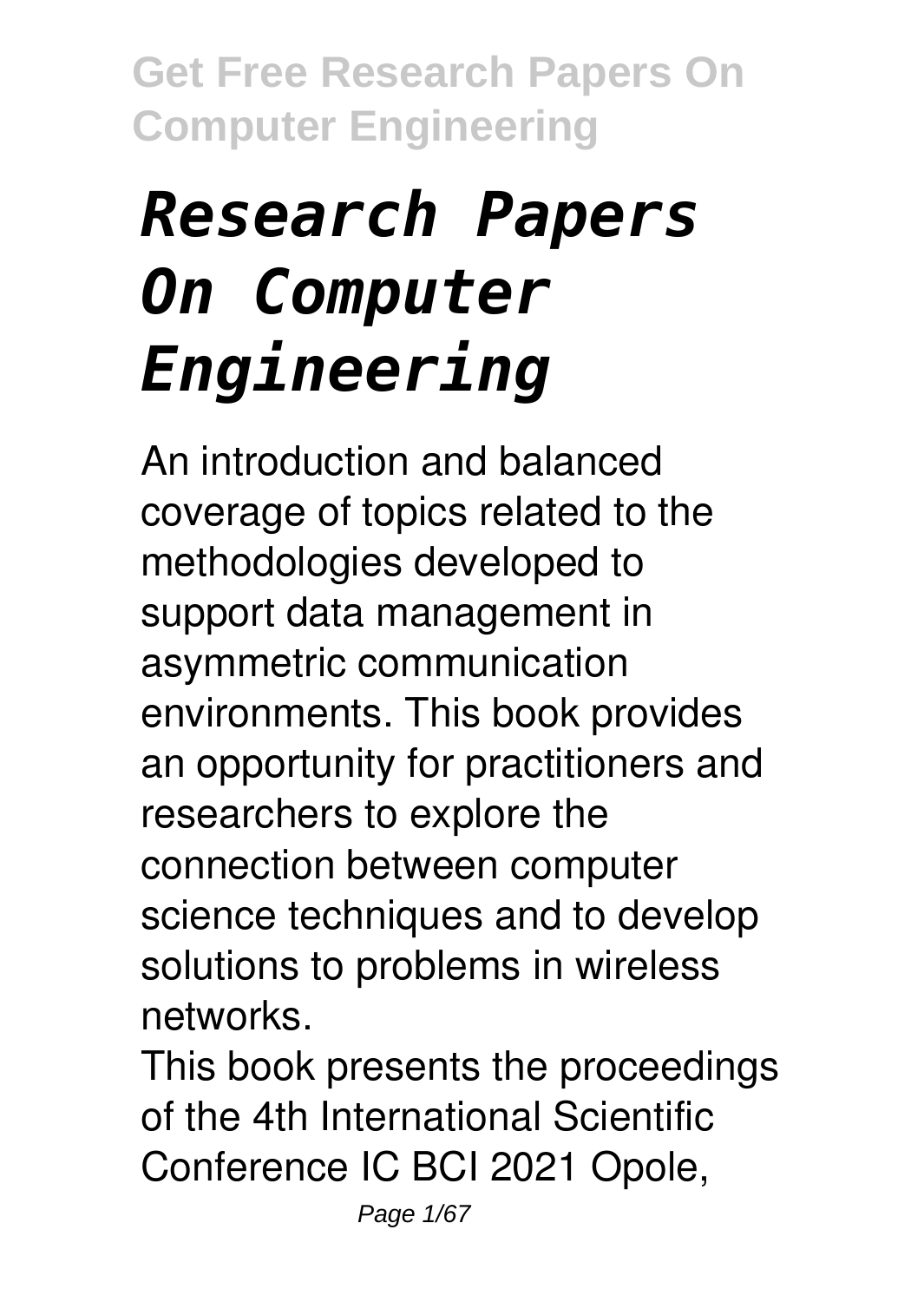Poland. The event was held at Opole University of Technology in Poland on 21 September 2021. Since 2014, the conference has taken place every two years at the University<sup>[]</sup>s Faculty of Electrical Engineering, Automatic Control and Informatics. The conference focused on the issues relating to new trends in modern brainlcomputer interfaces (BCI) and control engineering, including neurobiology<sup>[</sup>neurosurgery, cognitive science Dioethics, biophysics<sup>[]</sup>biochemistry, modeling neuroinformatics, BCI technology, biomedical engineering, control and robotics, computer engineering and neurorehabilitation biofeedback.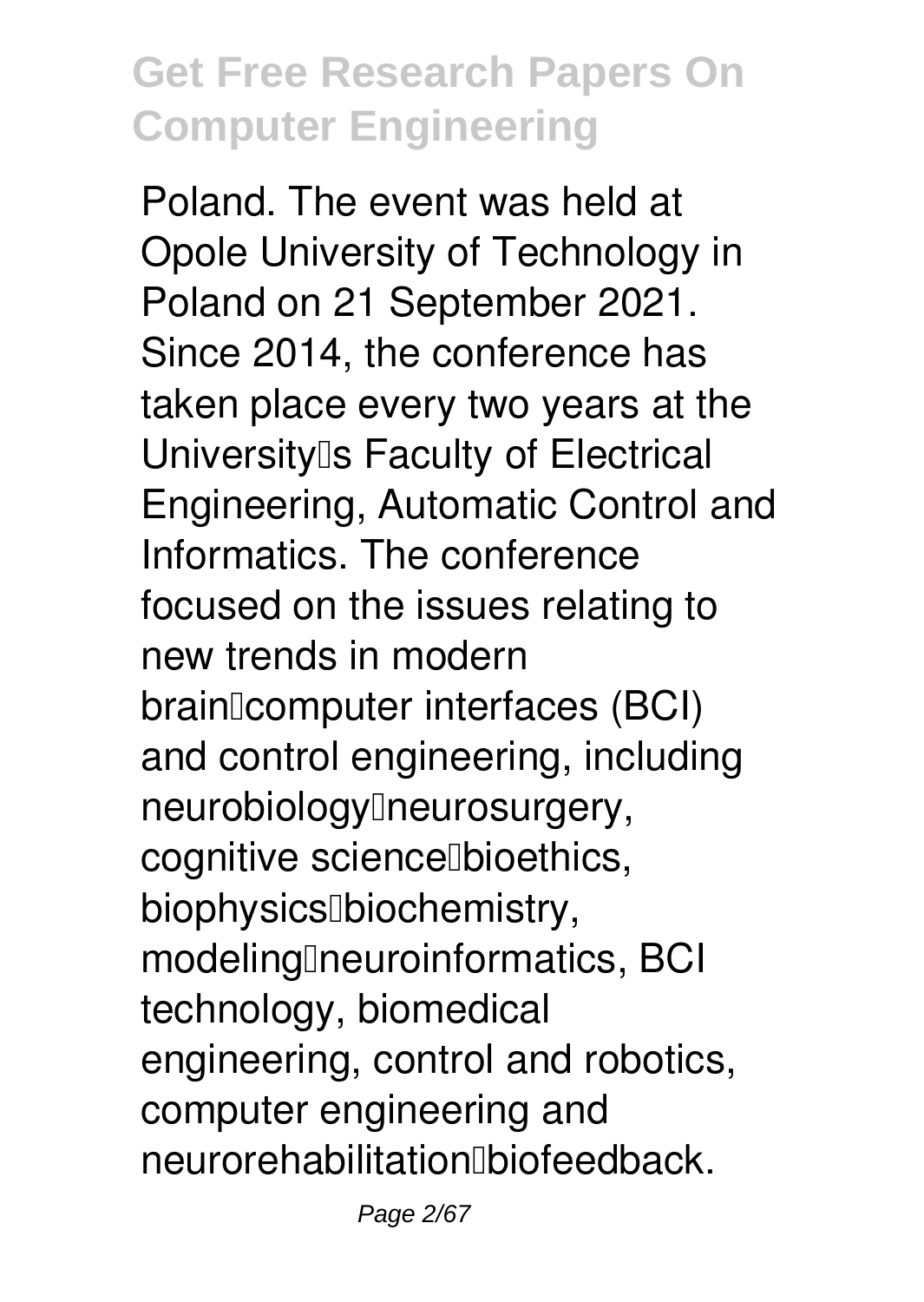"This book discusses the complete range of contemporary research topics such as computer modeling, geometry, geoprocessing, and geographic information systems"--Provided by publisher. Offering a wide range of programming examples implemented in MATLAB®, Computational Intelligence Paradigms: Theory and Applications Using MATLAB® presents theoretical concepts and a general framework for computational intelligence (CI) approaches, including artificial neural networks, fuzzy systems, evolutionary computation, genetic algorithms and programming, and swarm intelligence. It covers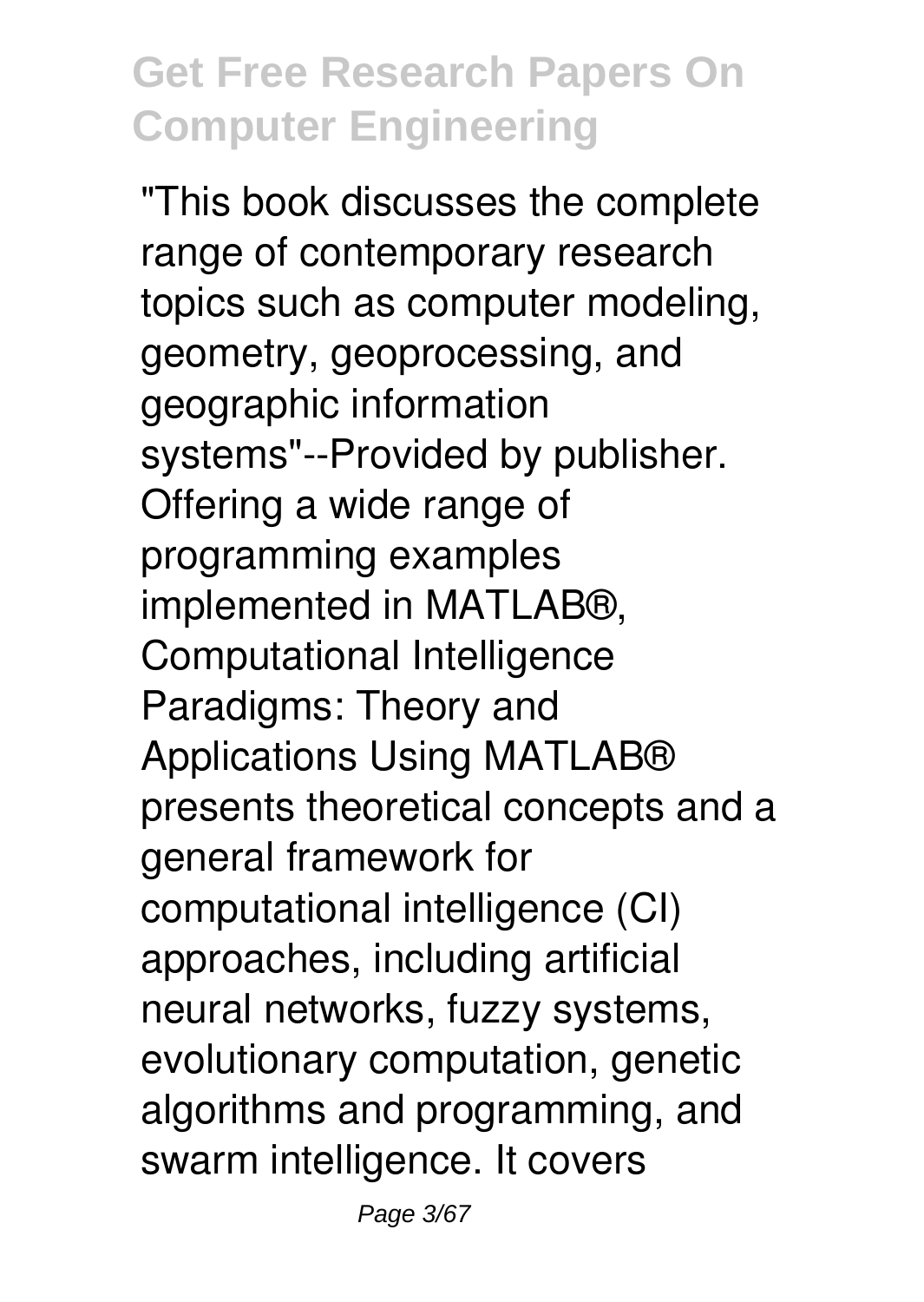numerous intelligent computing methodologies and algorithms used in CI research. The book first focuses on neural networks, including common artificial neural networks; neural networks based on data classification, data association, and data conceptualization; and real-world applications of neural networks. It then discusses fuzzy sets, fuzzy rules, applications of fuzzy systems, and different types of fused neuro-fuzzy systems, before providing MATLAB illustrations of ANFIS, classification and regression trees, fuzzy c-means clustering algorithms, fuzzy ART map, and Takagil Sugeno inference systems. The authors also describe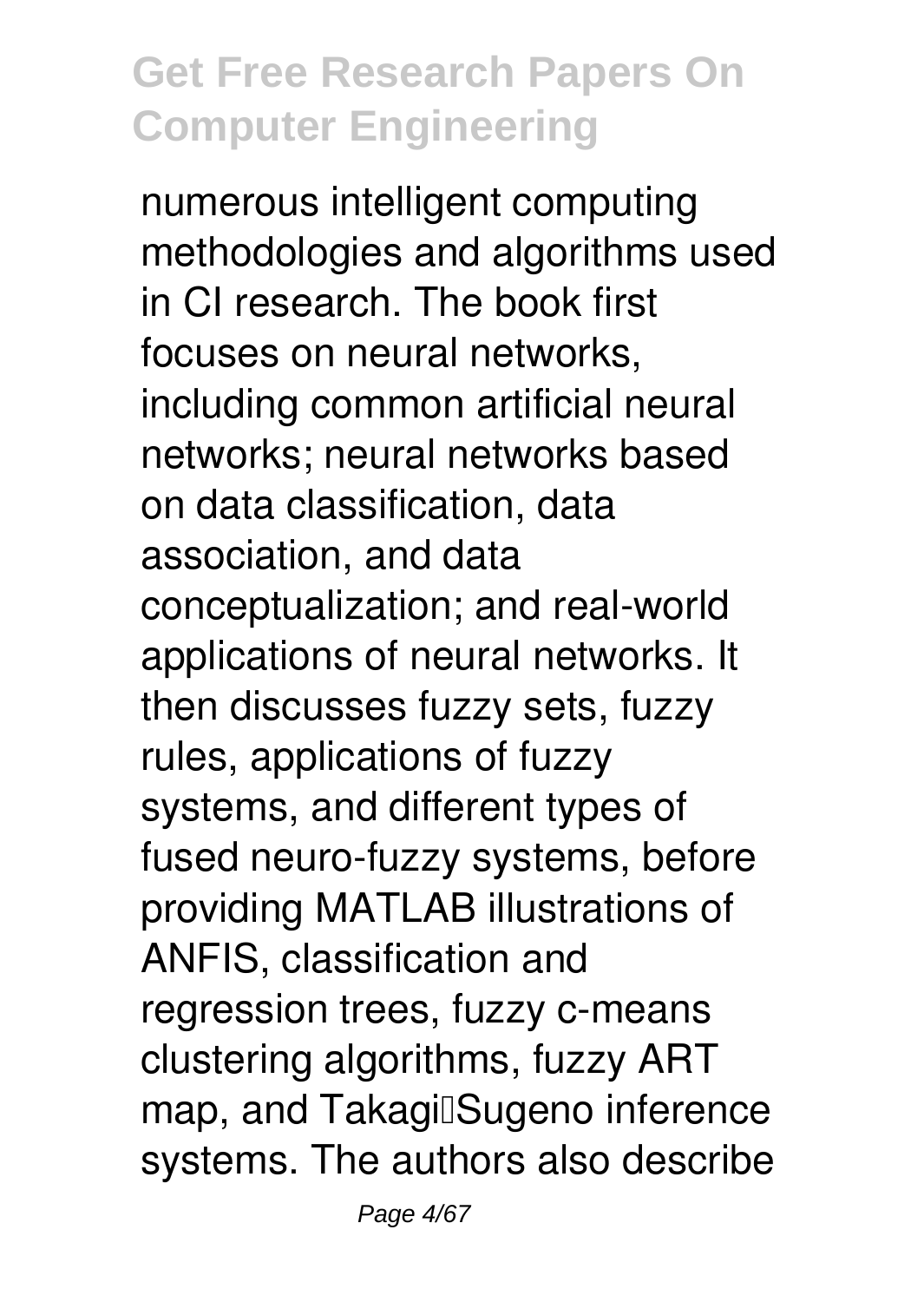the history, advantages, and disadvantages of evolutionary computation and include solved MATLAB programs to illustrate the implementation of evolutionary computation in various problems. After exploring the operators and parameters of genetic algorithms, they cover the steps and MATLAB routines of genetic programming. The final chapter introduces swarm intelligence and its applications, particle swarm optimization, and ant colony optimization. Full of worked examples and end-ofchapter questions, this comprehensive book explains how to use MATLAB to implement CI techniques for the solution of biological problems. It will help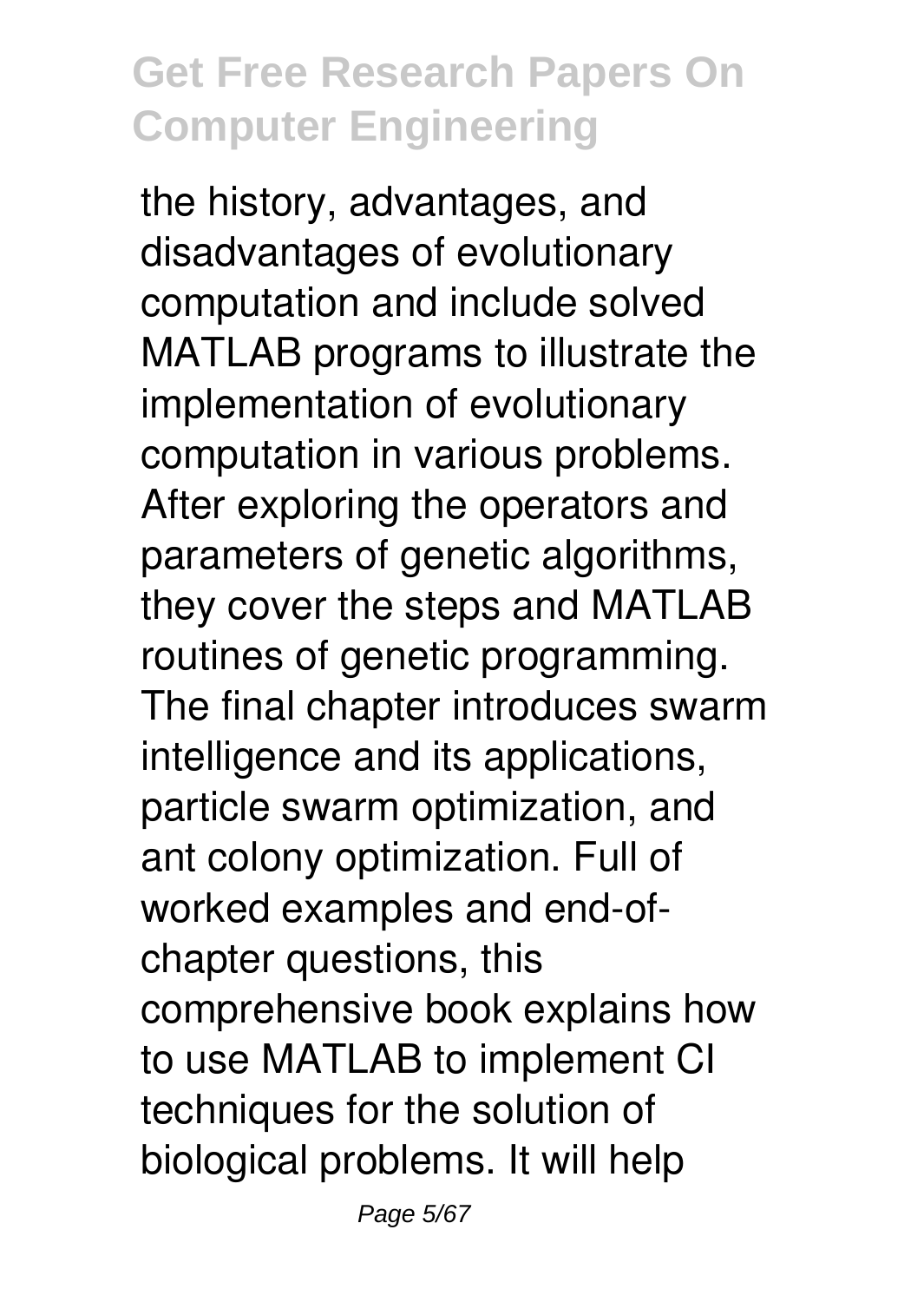readers with their work on evolution dynamics, self-organization, natural and artificial morphogenesis, emergent collective behaviors, swarm intelligence, evolutionary strategies, genetic programming, and the evolution of social behaviors.

Bulletin of Electrical Engineering and Informatics

Proceedings of ICCAEEE 2019 Advances in Computer Science for Engineering and Education Proceedings of Second International Conference on Advances in Computer Engineering and Communication Systems Proceedings of 7th ICICSE Control, Computer Engineering and **Neuroscience**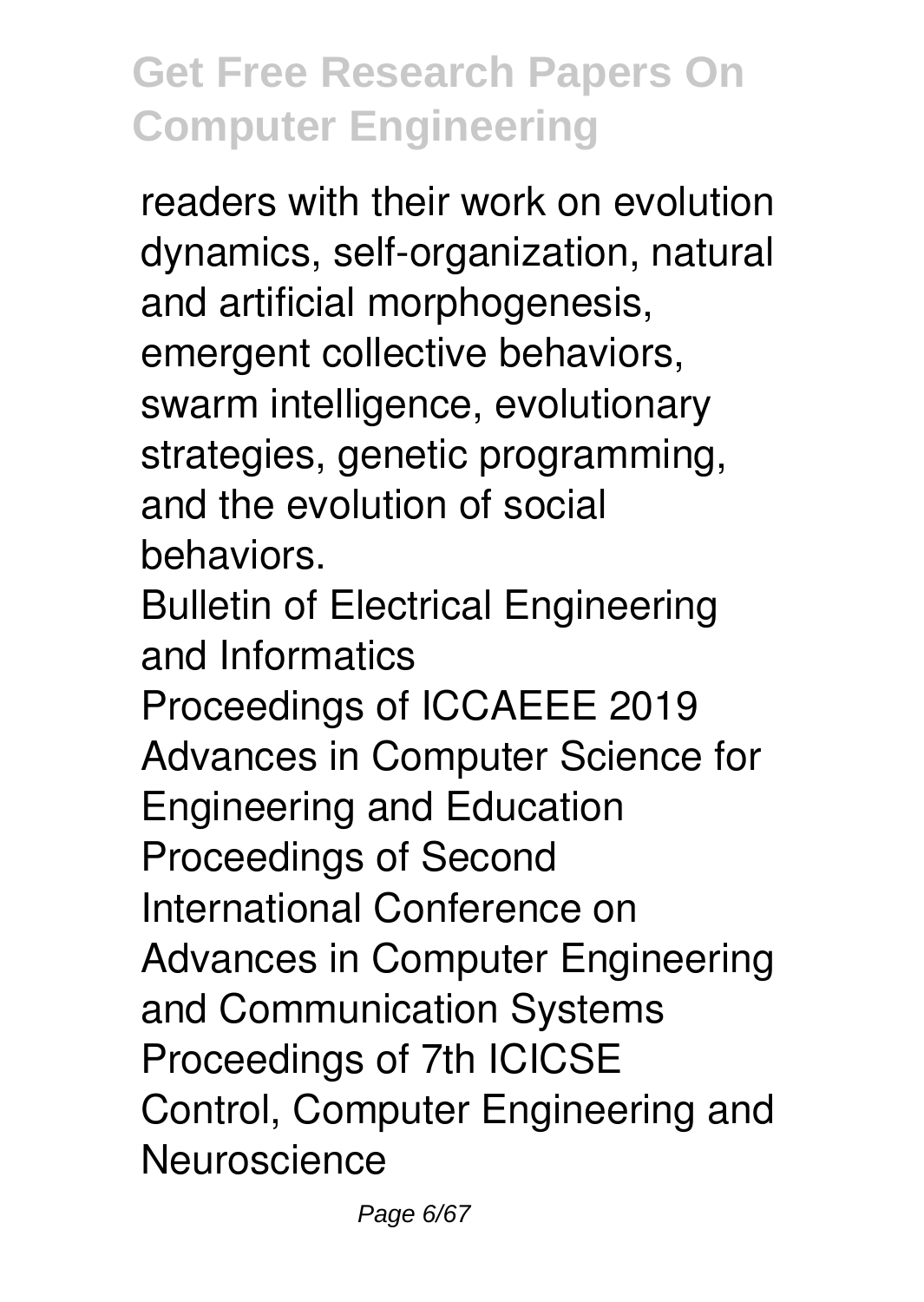*The Art of Getting Computer Science PhD is an autobiographical book where Emdad Ahmed highlighted the experiences that he has gone through during the past 25 years (1988-2012) in various capacities both as Computer Science student as well as Computer Science faculty at different higher educational institutions in USA, Australia and Bangladesh. This book will be a valuable source of reference for computing professional at large. In the 150 pages book Emdad Ahmed tells the story in a lively manner balancing computer science hard job and life. Issues in Computer Engineering / 2012 Edition is a ScholarlyEditions™ eBook that delivers timely, authoritative, and comprehensive information about Circuits Research. The editors have built Issues in Computer Engineering: 2012 Edition on the vast information databases of ScholarlyNews.™ You can expect the* Page 7/67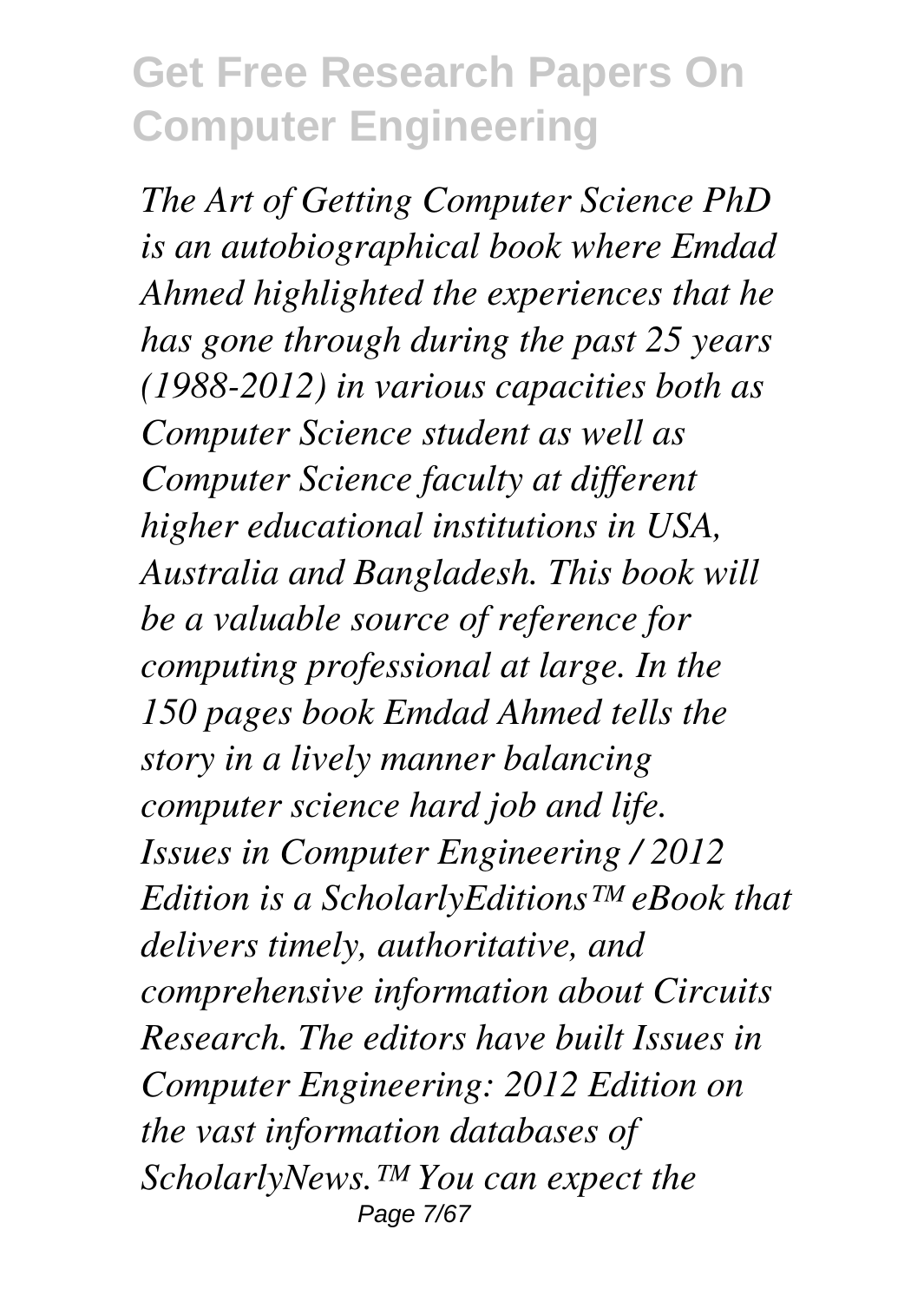*information about Circuits Research in this eBook to be deeper than what you can access anywhere else, as well as consistently reliable, authoritative, informed, and relevant. The content of Issues in Computer Engineering: 2012 Edition has been produced by the world's leading scientists, engineers, analysts, research institutions, and companies. All of the content is from peer-reviewed sources, and all of it is written, assembled, and edited by the editors at ScholarlyEditions™ and available exclusively from us. You now have a source you can cite with authority, confidence, and credibility. More information is available at http://www.ScholarlyEditions.com/. "This book presents the latest developments in computer vision methods applicable to various problems in multimedia computing, including new* Page 8/67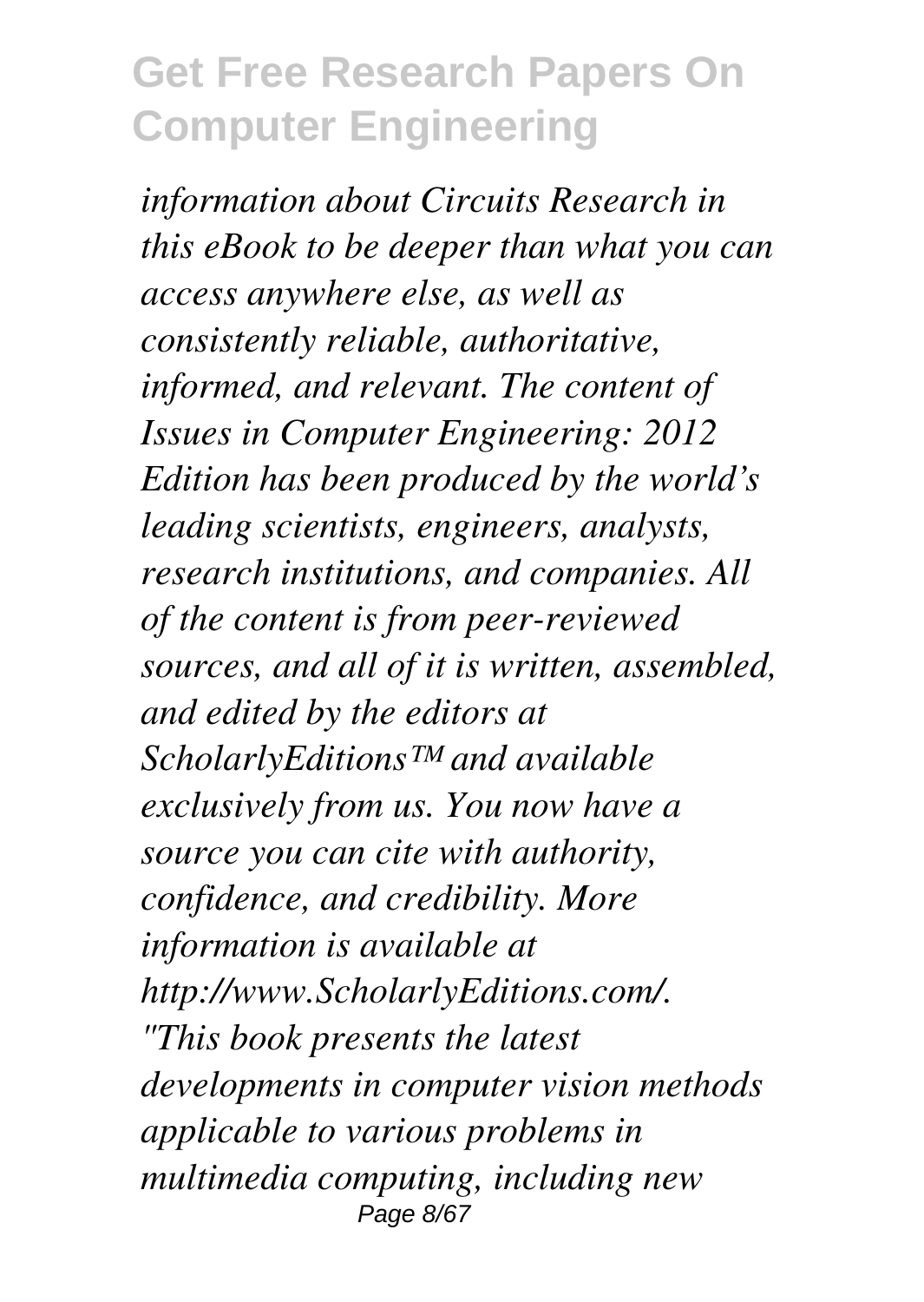*ideas, as well as problems in computer vision and multimedia computing"--Provided by publisher. Due to the growing use of web applications and communication devices, the use of data has increased throughout various industries. It is necessary to develop new techniques for managing data in order to ensure adequate usage. The Handbook of Research on Pattern Engineering System Development for Big Data Analytics is a critical scholarly resource that examines the incorporation of pattern management in business technologies as well as decision making and prediction process through the use of data management and analysis. Featuring coverage on a broad range of topics such as business intelligence, feature extraction, and data collection, this publication is geared towards professionals, academicians,* Page 9/67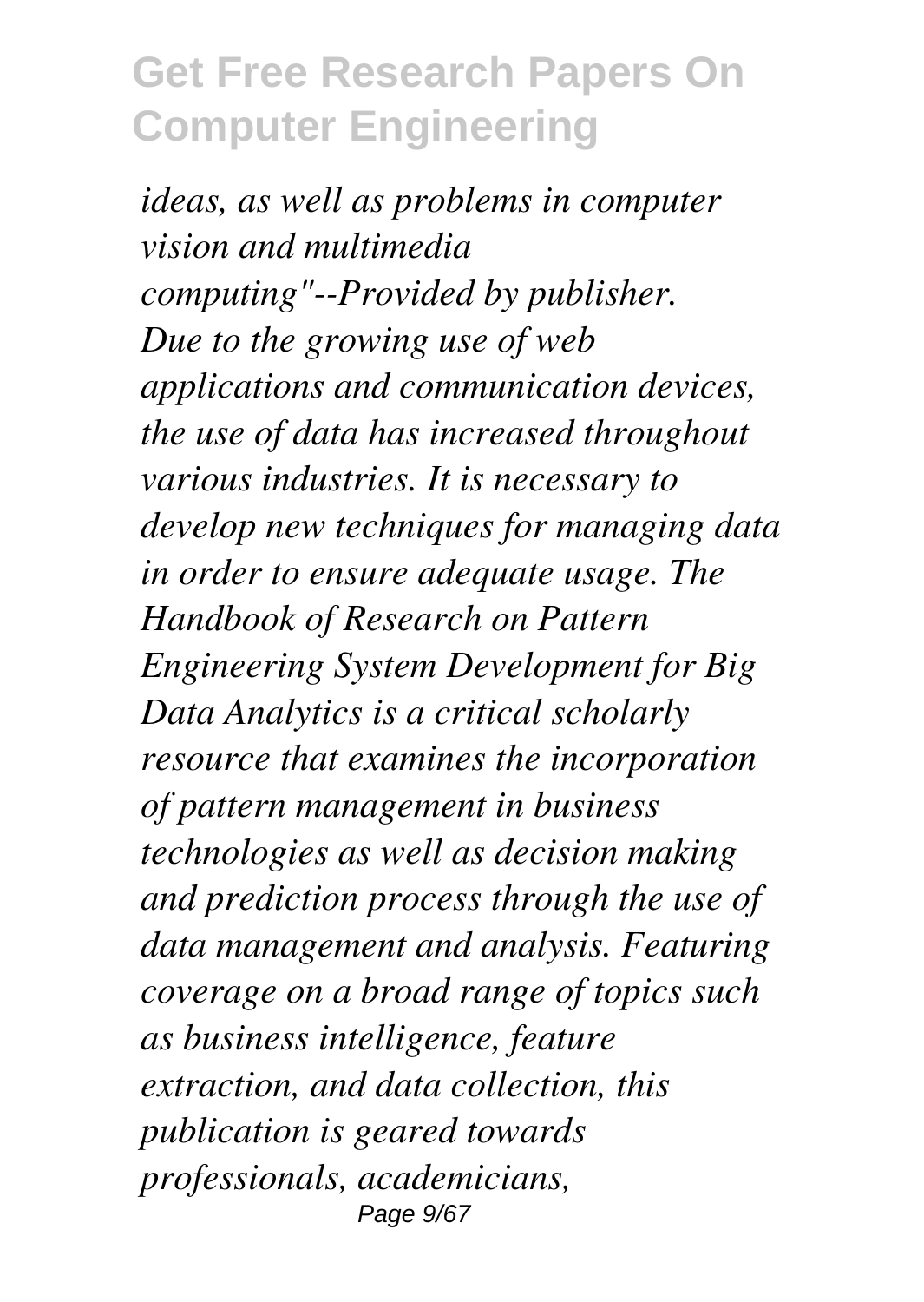*practitioners, and researchers seeking current research on the development of pattern management systems for business applications. Ulrich's International Periodicals Directory Mobile Platforms, Design, and Apps for Social Commerce Advances in Intelligent Systems, Computer Science and Digital Economics II Handbook of Research on Pattern Engineering System Development for Big Data Analytics Issues in Computer Engineering: 2012 Edition ICACECS 2021* "This book includes state-ofthe-art methodologies that introduce biomedical imaging in decision support systems and their

Page 10/67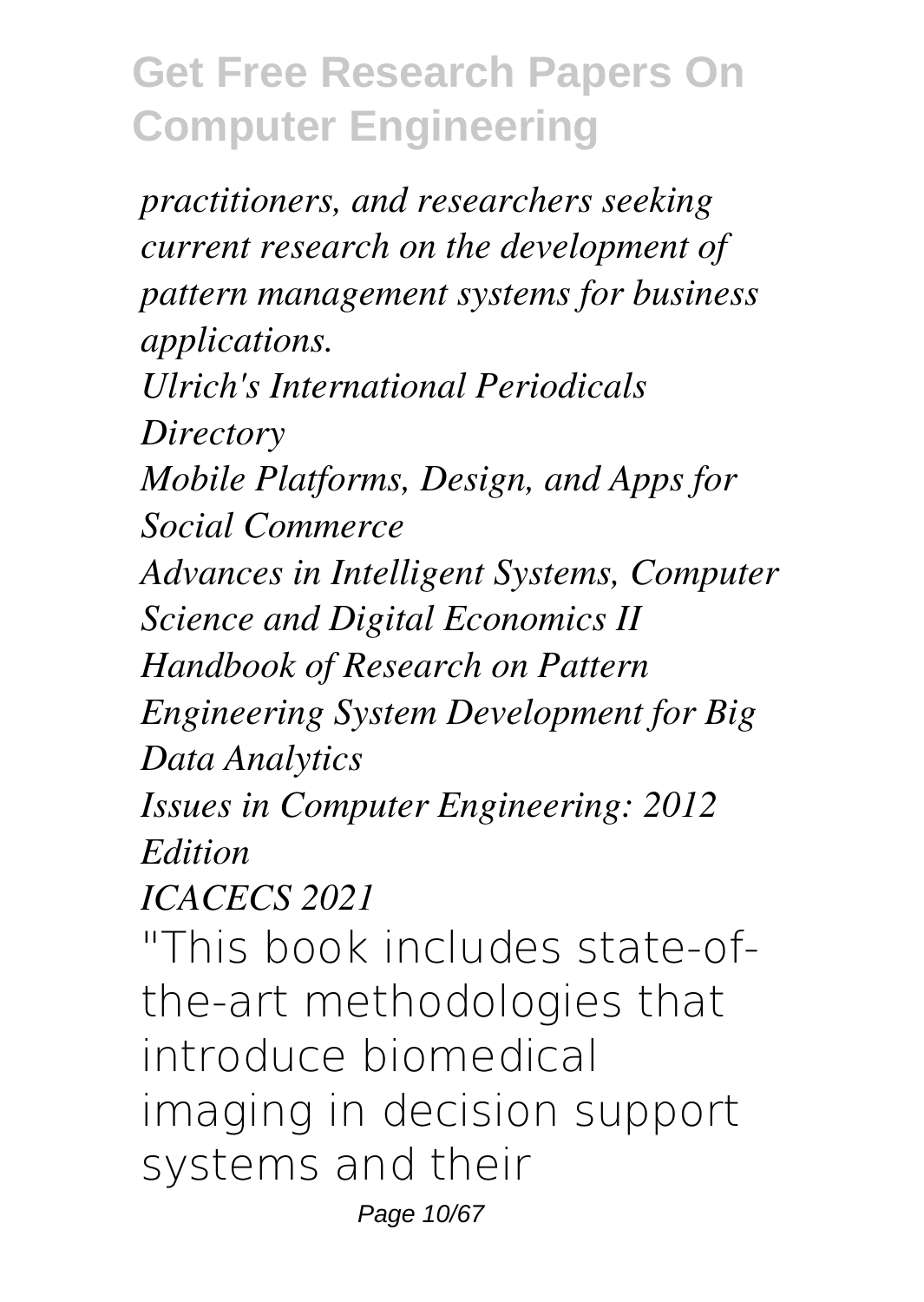applications in clinical practice"--Provided by publisher. CSIE 2011 is an international scientific Congress for distinguished scholars engaged in scientific, engineering and technological research, dedicated to build a platform for exploring and discussing the future of Computer Science and Information Engineering with existing and potential application scenarios. The congress has been held twice, in Los Angeles, USA for the first and in Changchun, China for the Page 11/67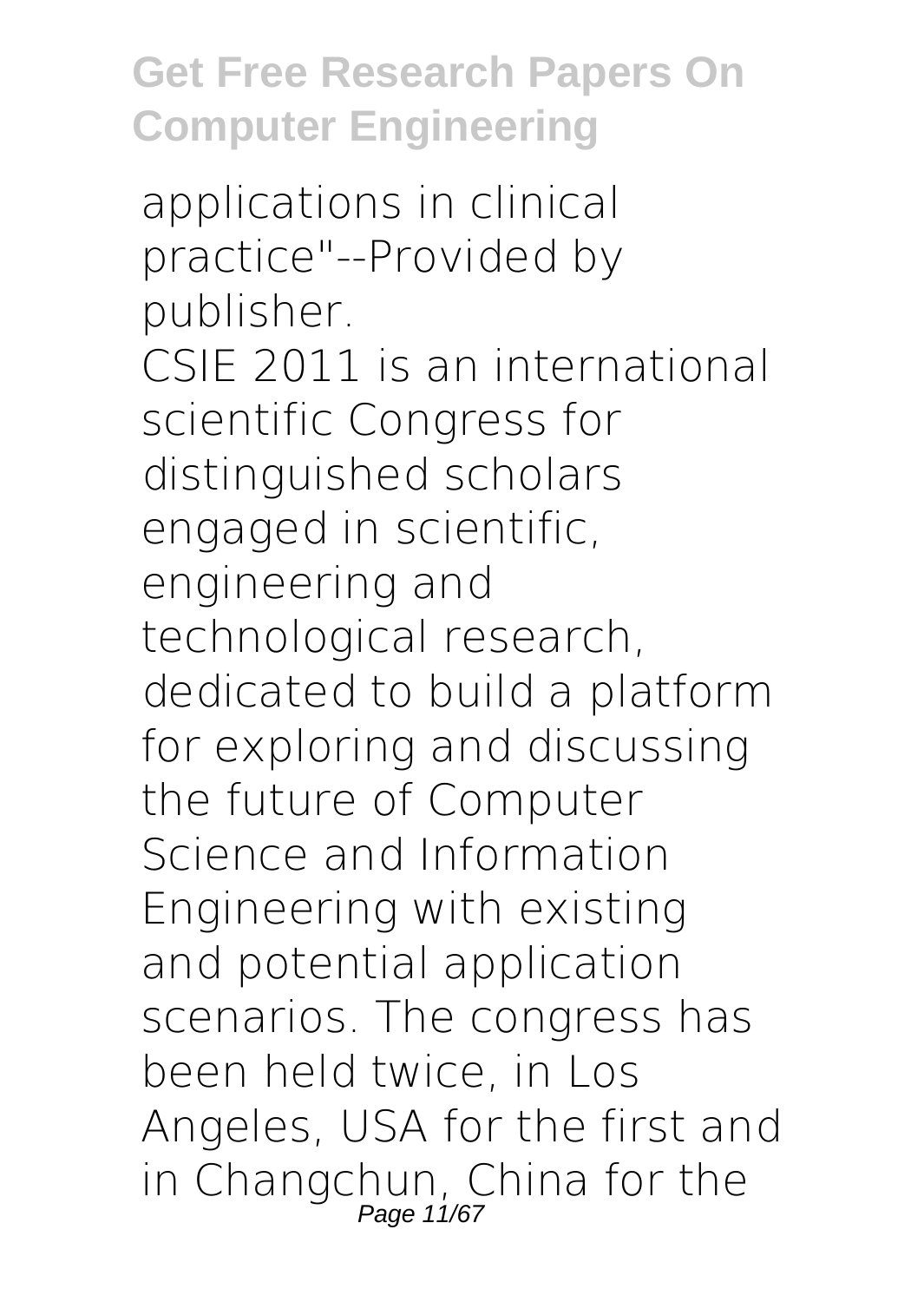second time, each of which attracted a large number of researchers from all over the world. The congress turns out to develop a spirit of cooperation that leads to new friendship for addressing a wide variety of ongoing problems in this vibrant area of technology and fostering more collaboration over the world. The congress, CSIE 2011, received 2483 full paper and abstract submissions from 27 countries and regions over the world. Through a rigorous peer review process, all submissions Page 12/6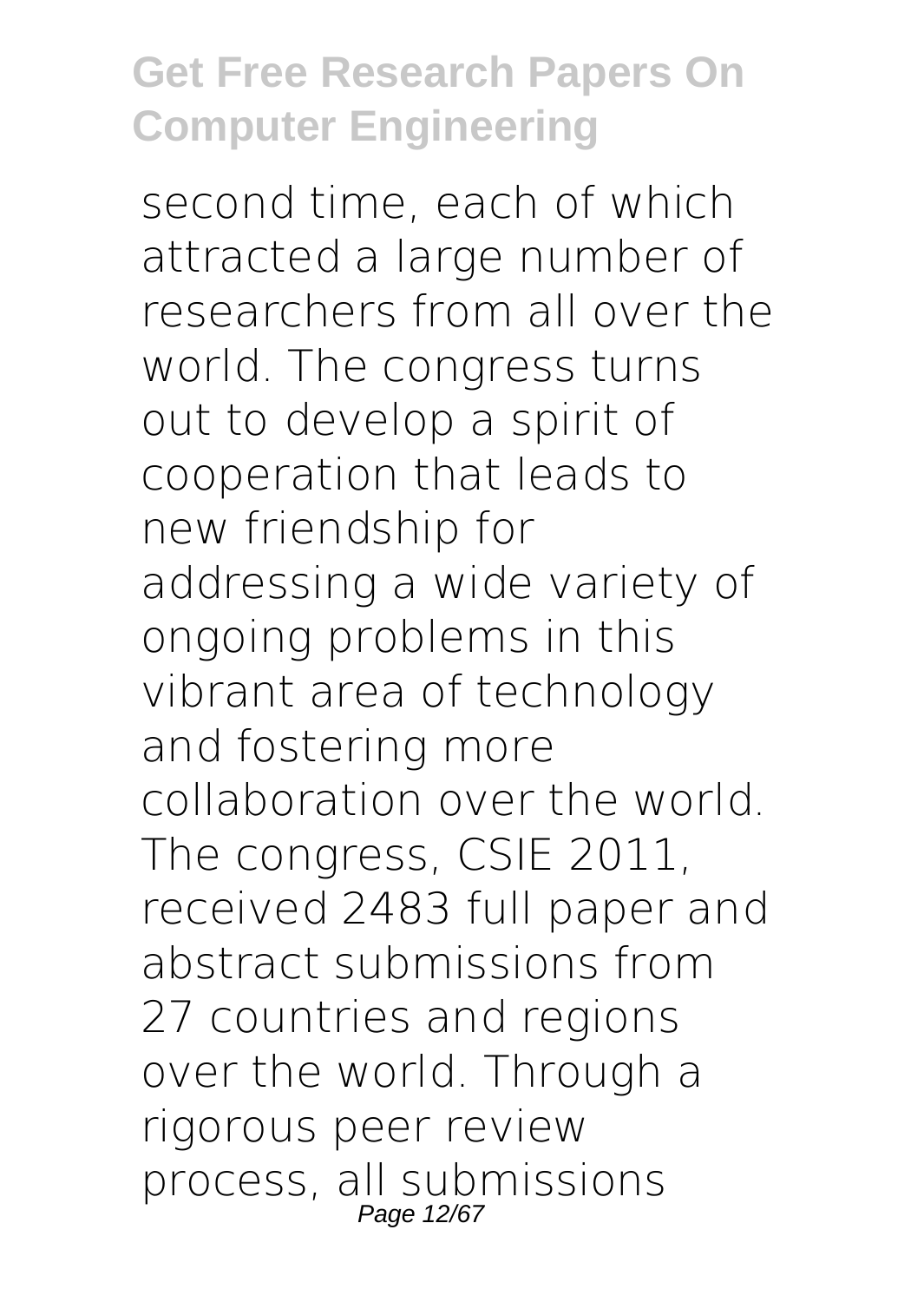were refereed based on their quality of content, level of innovation, significance, originality and legibility. 688 papers have been accepted for the international congress proceedings ultimately.

The rise in population and the concurrently growing consumption rate necessitates the evolution of agriculture to adopt current computational technologies to increase production at a faster and smoother scale. While existing technologies may help in crop processing, there is a need for studies Page 13/6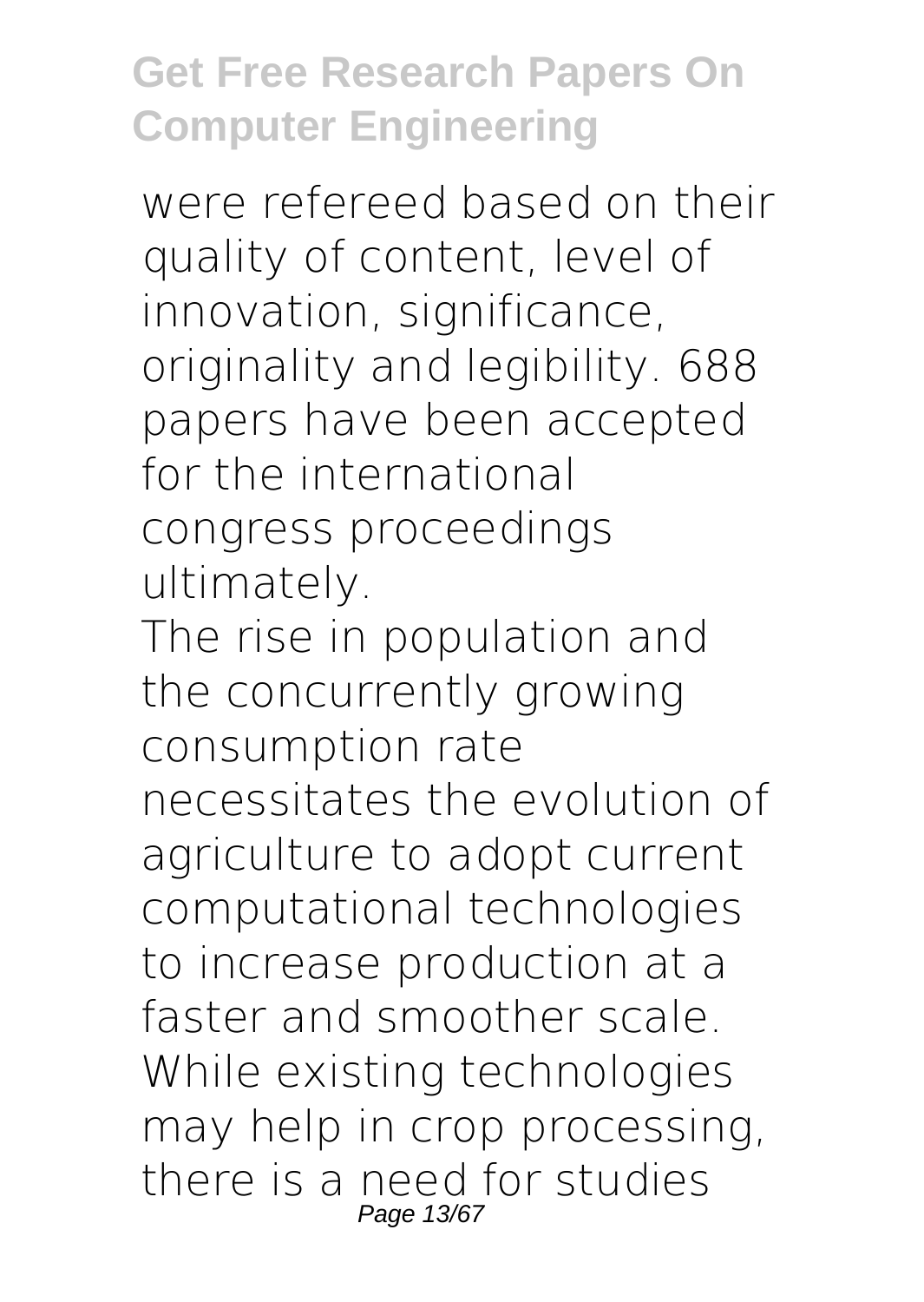that seek to understand how modern approaches like artificial intelligence, fuzzy logic, and hybrid algorithms can aid the agricultural process while utilizing energy sources efficiently. The Handbook of Research on Smart Computing for Renewable Energy and Agro-Engineering is an essential publication that examines the benefits and barriers of implementing computational models to agricultural production and energy sources as well as how these models can produce more cost-effective and Page 14/67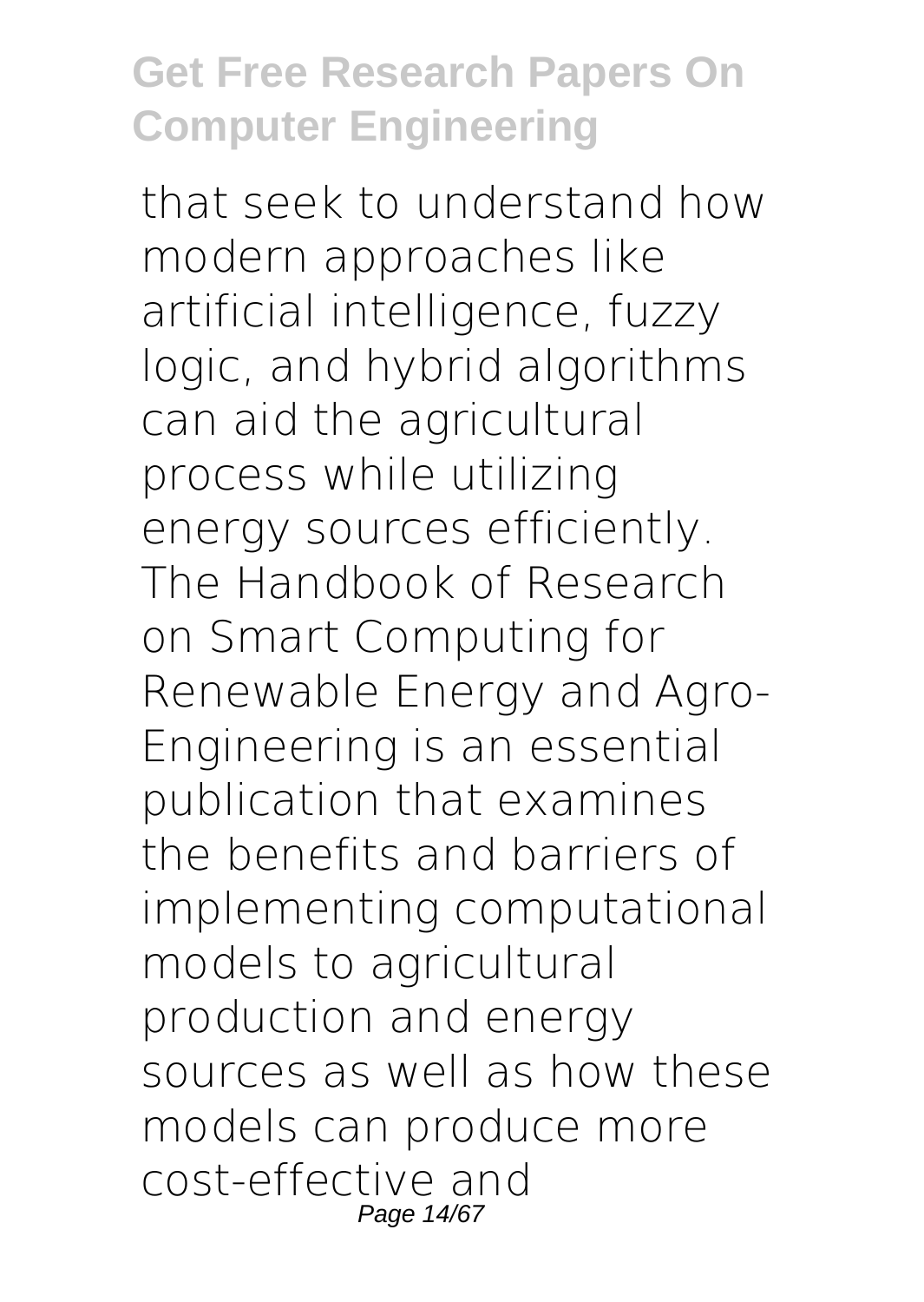sustainable solutions. Featuring coverage on a wide range of topics such as bacterial foraging, swarm intelligence, and combinatorial optimization, this book is ideally designed for agricultural engineers, farmers, municipal union leaders, computer scientists, information technologists, sustainable developers, managers,

environmentalists, industry professionals, academicians, researchers, and students. Ernesto Macaro brings together a wealth of research on the rapidly Page 15/6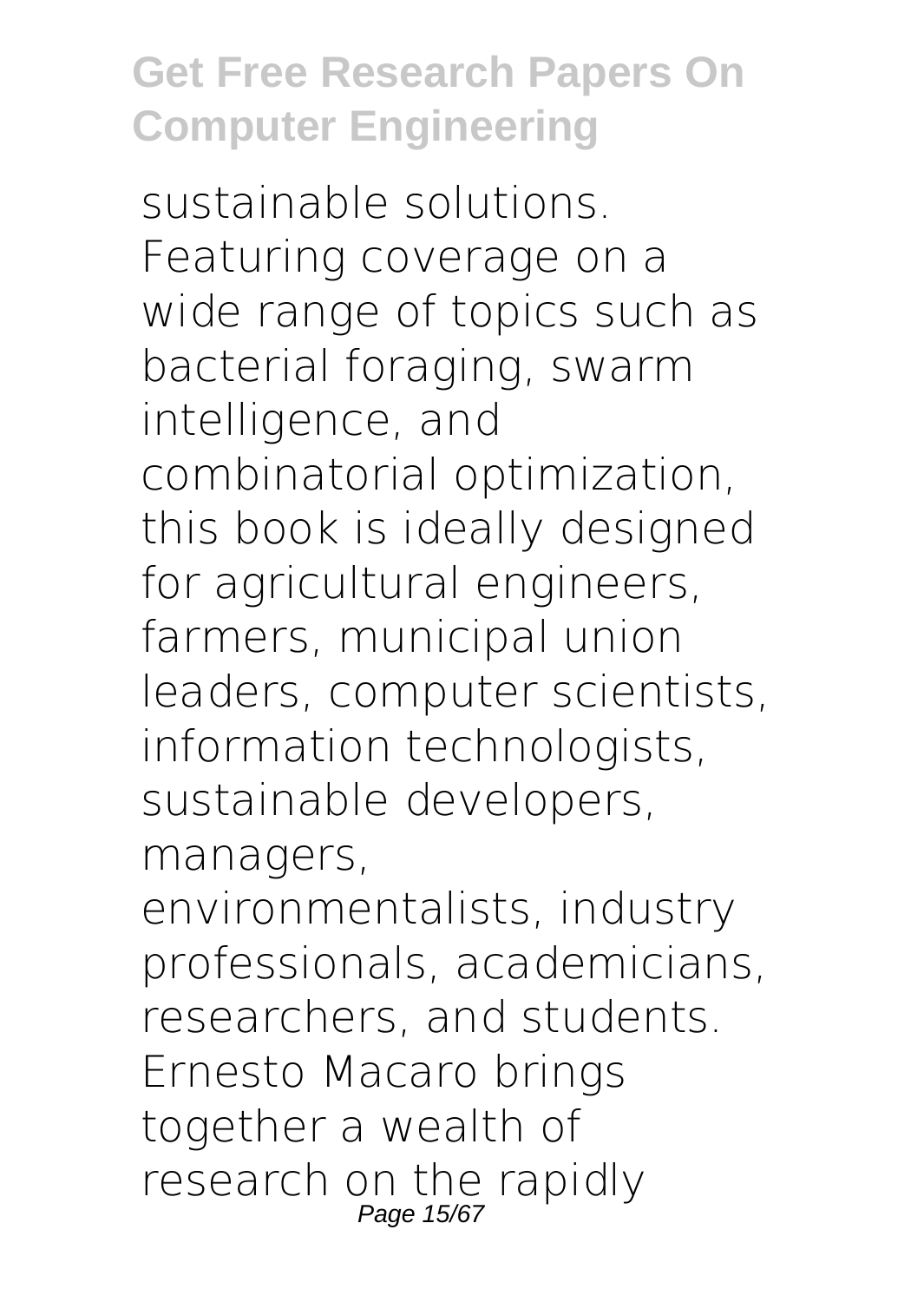expanding phenomenon of English Medium Instruction. Against a backdrop of theory, policy documents, and examples of practice, he weaves together research in both secondary and tertiary education, with a particular focus on the key stakeholders involved in EMI: the teachers and the students. Whilst acknowledging that the momentum of EMI is unlikely to be diminished, and identifying its potential benefits, the author raises questions about the ways it has been introduced and Page 16/6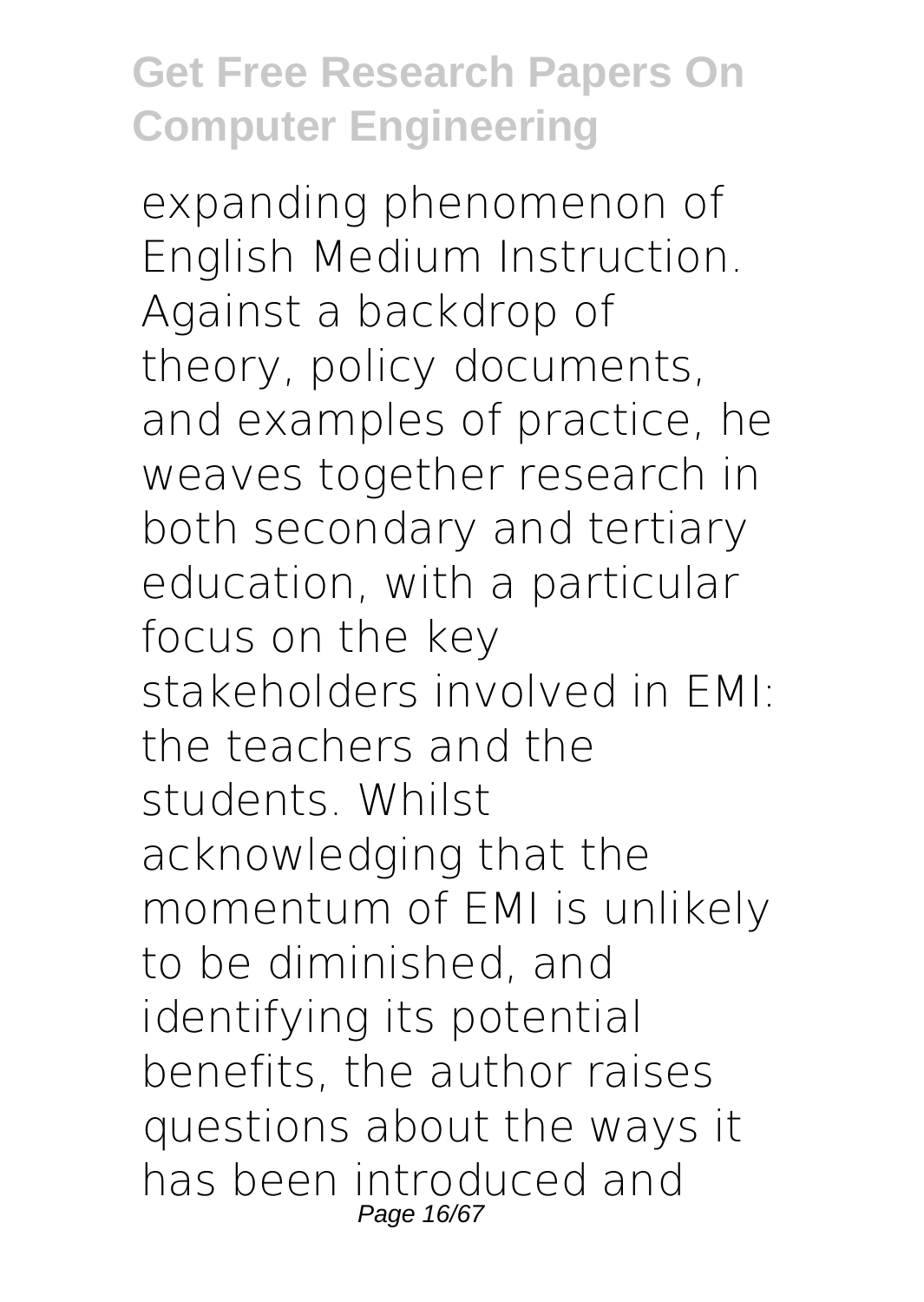developed, and explores how we can arrive at a true cost–benefit analysis of its future impact. "This state-ofthe-art monograph presents a wide-ranging, multiperspectival yet coherent overview of research, policy, and practice of English Medium Instruction around the globe. It gives a thorough, in-depth, and thought-provoking treatment of an educational phenomenon that is spreading on an unprecedented scale." Guangwei Hu, National Institute of Education, Page 17/67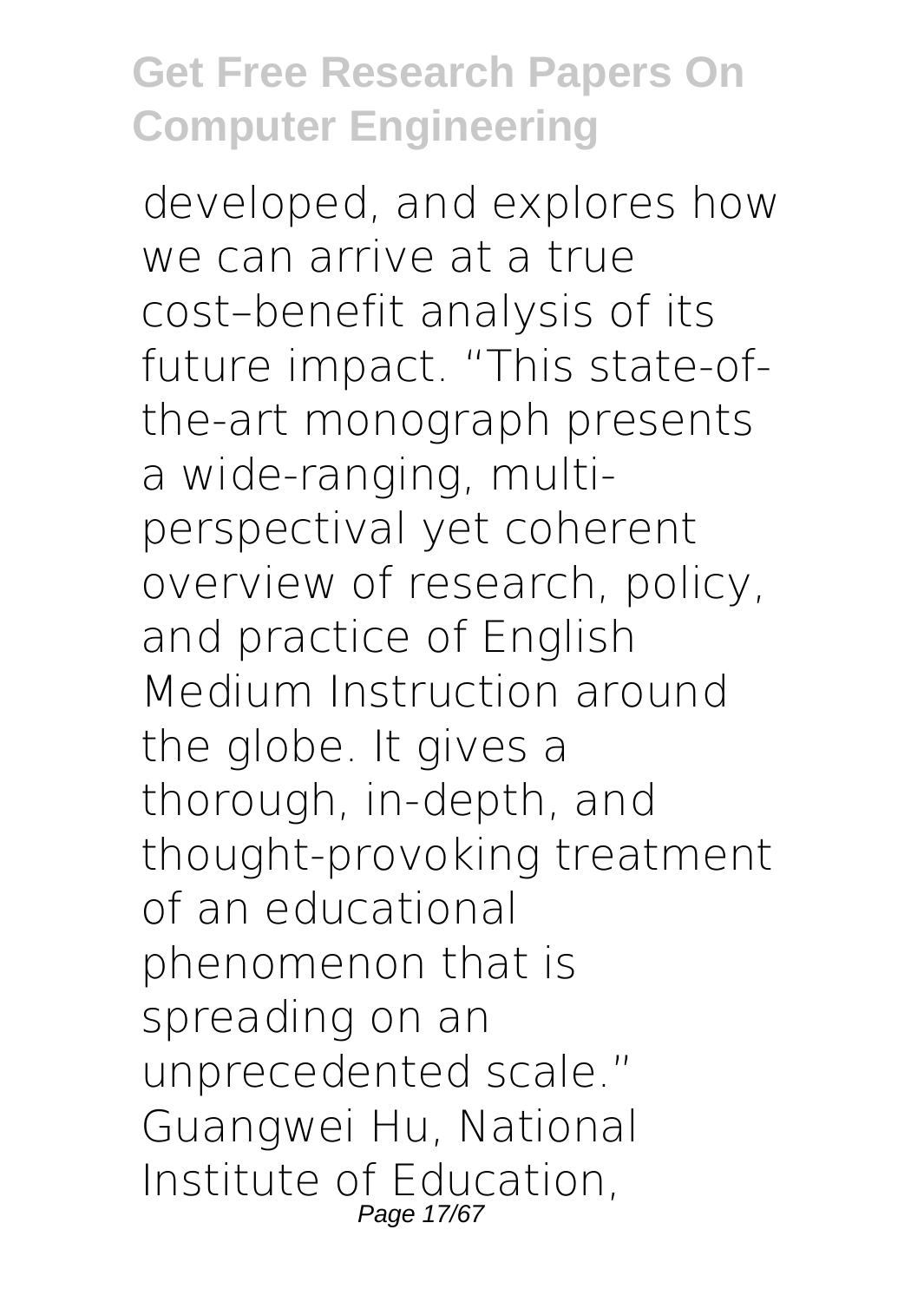Singapore Additional online resources are available at w ww.oup.com/elt/teacher/emi Ernesto Macaro is Professor of Applied Linguistics at the University of Oxford and is the founding Director of the Centre for Research and Development on English Medium Instruction at the university. Oxford Applied Linguistics Series Advisers: Anne Burns and Diane Larsen-Freeman 11th International Symposium, SSBSE 2019, Tallinn, Estonia, August 31 – September 1, 2019, Proceedings Page 18/67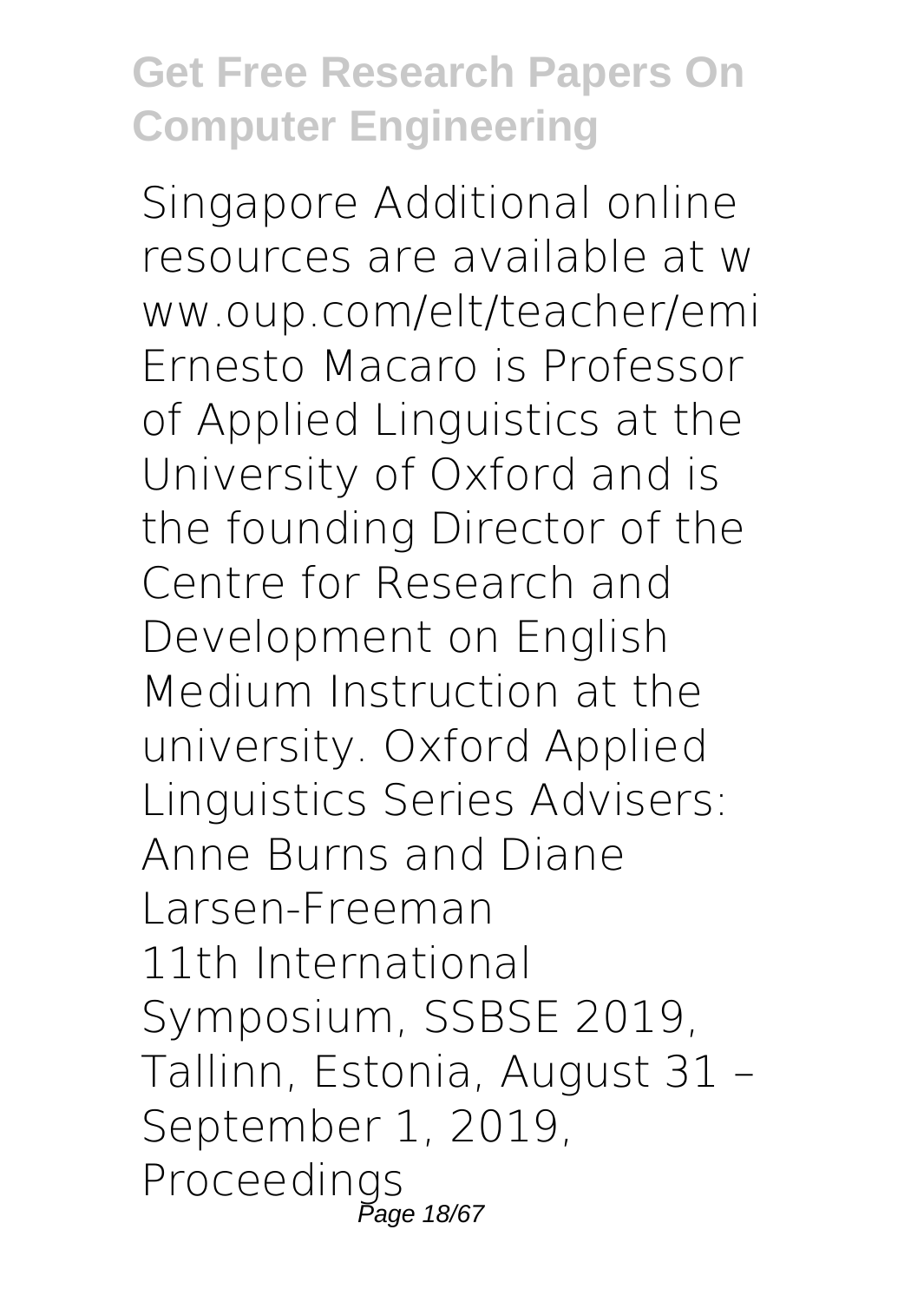Computational Intelligence Paradigms Volume 2

Handbook of Research on Recent Developments in Materials Science and Corrosion Engineering Education Applications, Technologies, and Security

**This book includes original, peer-reviewed research articles from International Conference on Advances in Computer Engineering and Communication Systems (ICACECS 2021), held in VNR Vignana Jyoythi**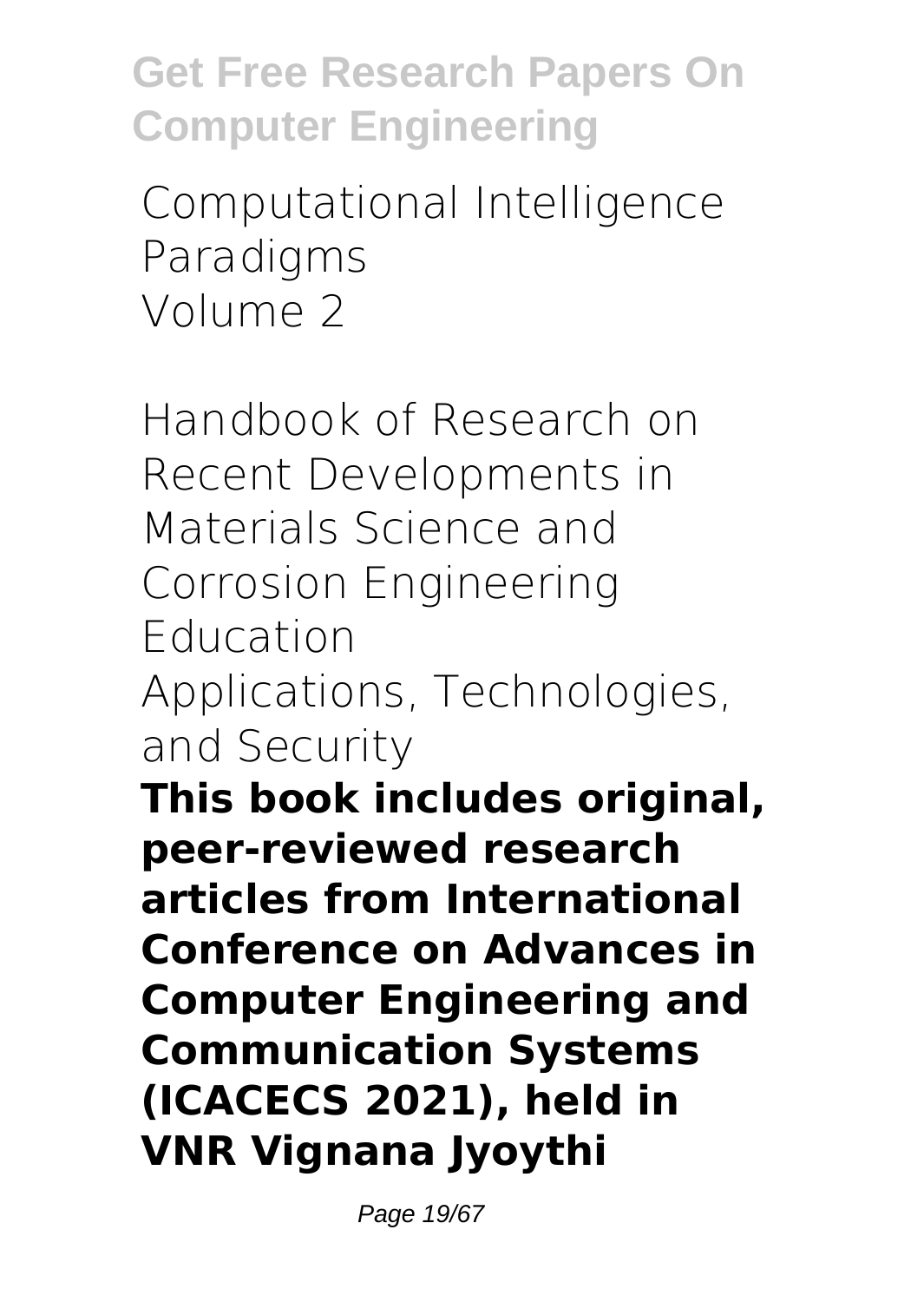**Institute of Engineering and Technology (VNR VJIET), Hyderabad, Telangana, India, during 13–14 August 2021. The book focuses on "Smart Innovations in Mezzanine Technologies, Data Analytics, Networks and Communication Systems" enlargements and reviews on the advanced topics in artificial intelligence, machine learning, data mining and big data computing, knowledge engineering, semantic Web, cloud computing, Internet on Things, cybersecurity, communication systems,**

Page 20/67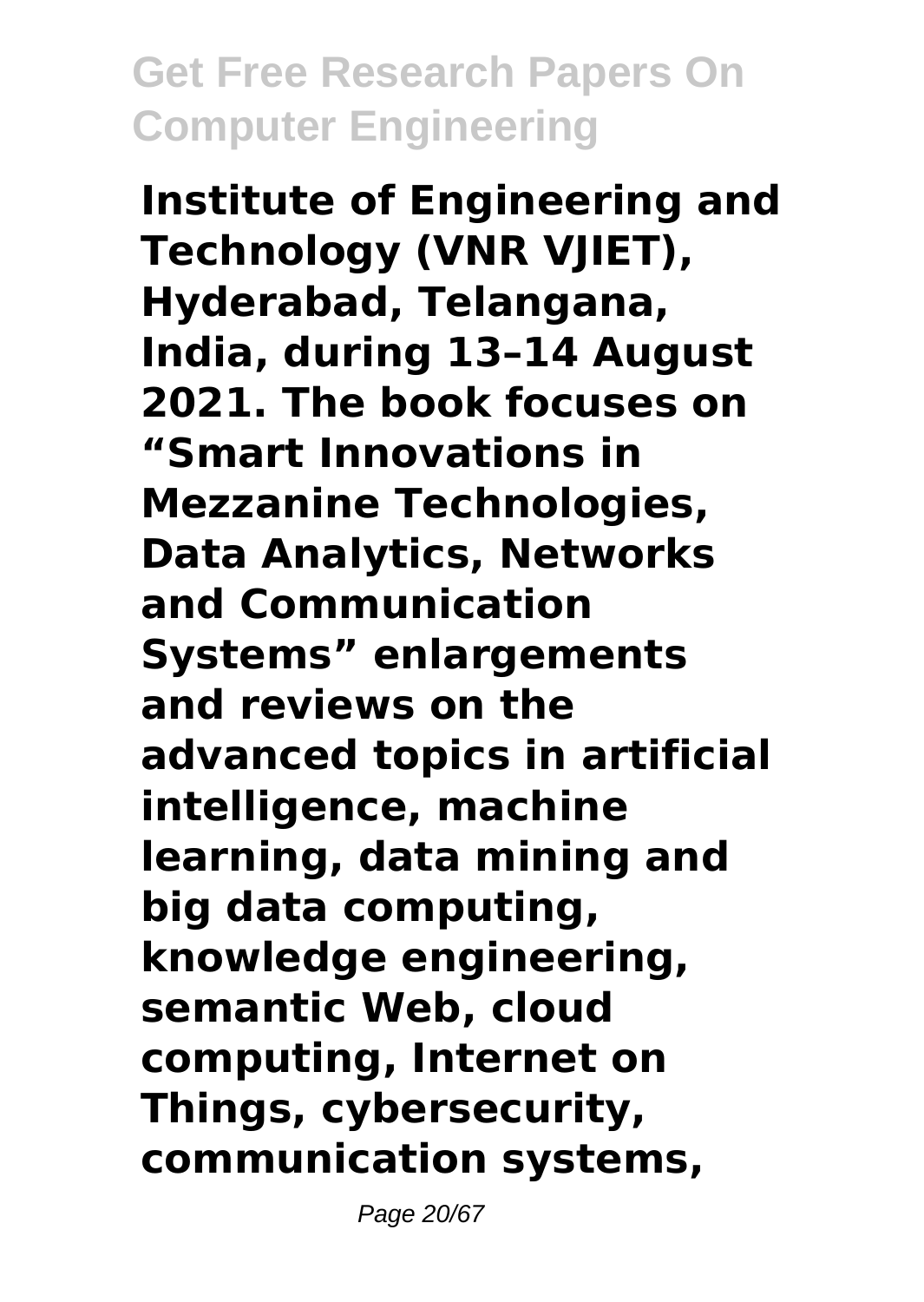**and distributed computing and smart systems. This book gathers selected high-quality research papers presented at International Conference on Mobile Computing and Sustainable Informatics (ICMCSI 2021) organized by Pulchowk Campus, Institute of Engineering, Tribhuvan University, Nepal, during 29–30 January 2021. The book discusses recent developments in mobile communication technologies ranging from mobile edge computing devices, to personalized, embedded and sustainable**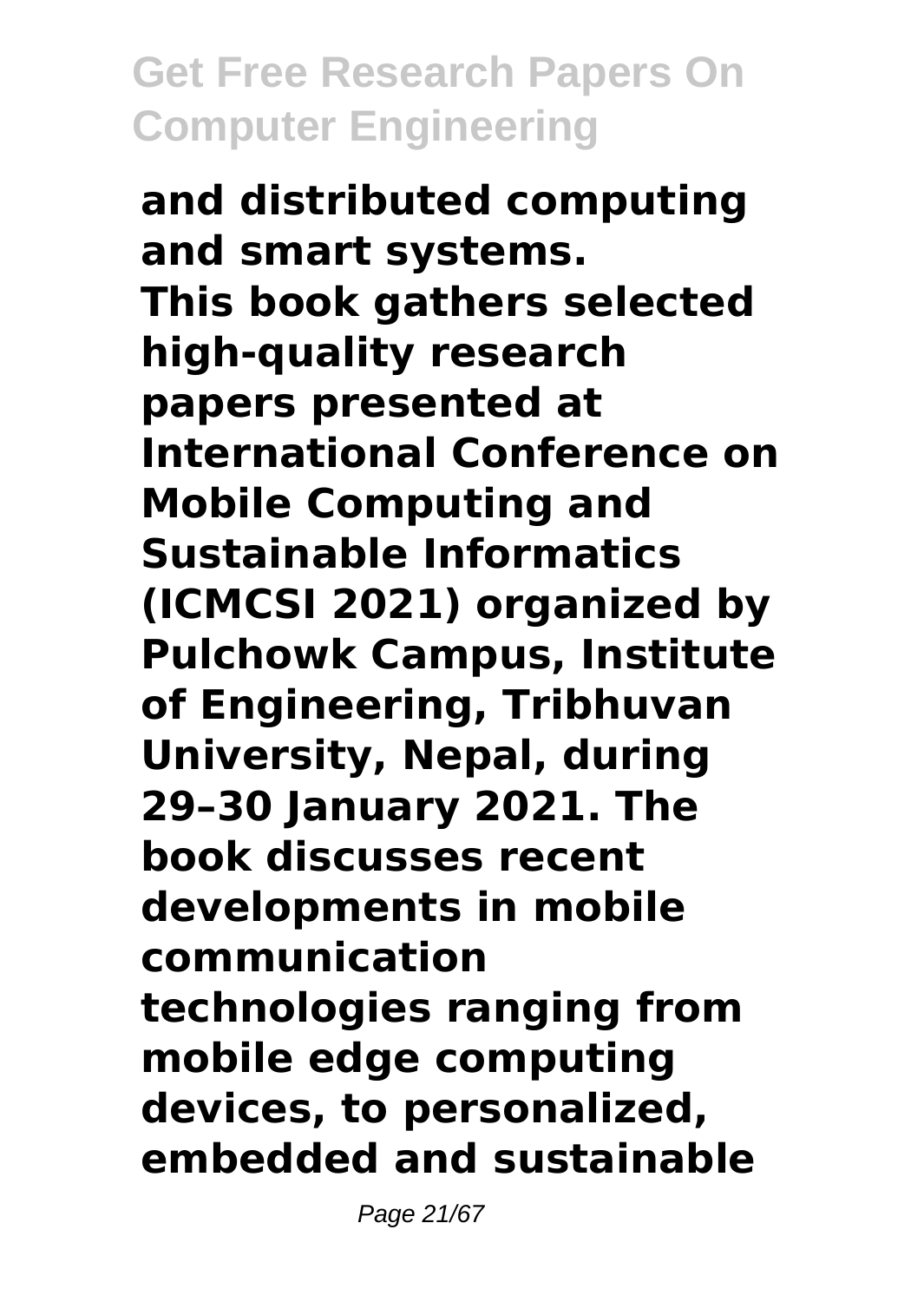**applications. The book covers vital topics like mobile networks, computing models, algorithms, sustainable models and advanced informatics that supports the symbiosis of mobile computing and sustainable informatics.**

**Clearly, nature has been very effective in creating organisms that are capable of protecting themselves against a wide variety of pathogens such as bacteria, fungi, and parasites. The powerful information-processing capabilities of the immune**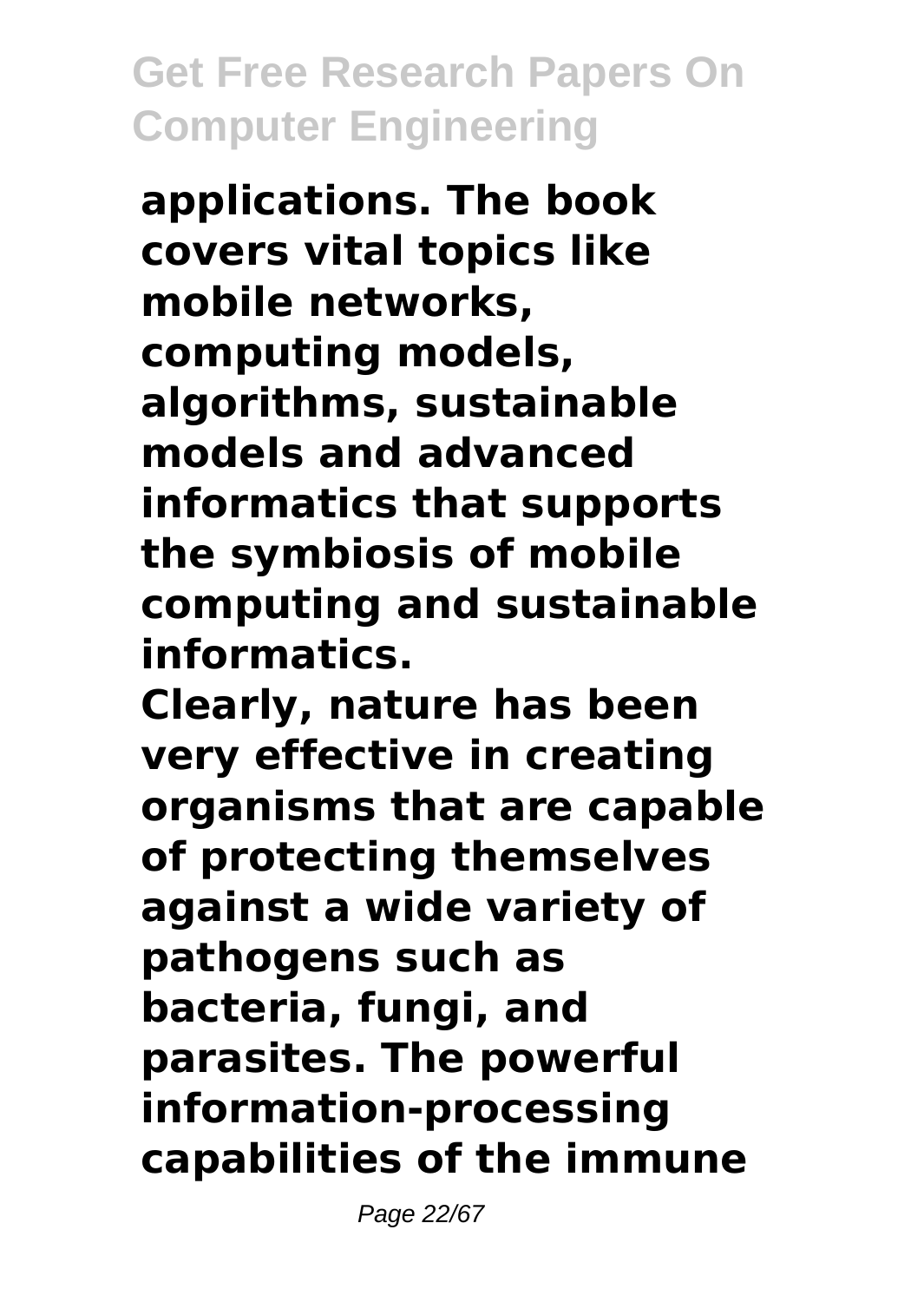**system, such as feature extraction, pattern recognition, learning, memory, and its distributive nature provide rich metaphors that researchers are finding very useful for the development of computational models. While some of these models are designed to give us a better understanding of the immune system, other models are being developed to solve complex real-world problems such as anomaly detection, pattern recognition, data analysis (clustering),**

Page 23/67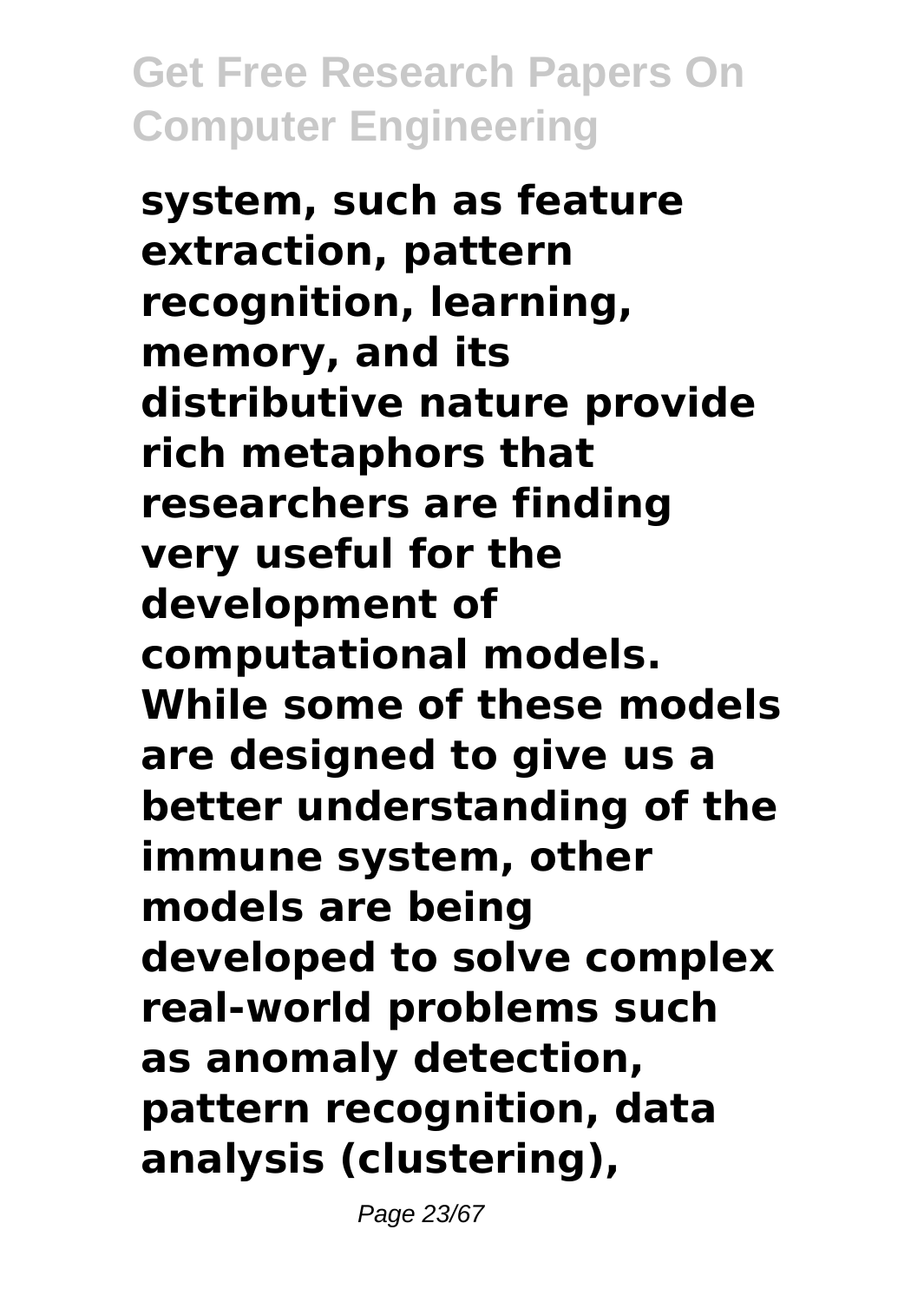**function optimization, and computer security. Immunological Computation: Theory and Applications is devoted to discussing different immunological mechanisms and their relation to information processing and problem solving. This unique volume presents a compendium of up-to-date work related to immunitybased techniques. After presenting the general abstractions of immune elements and processes used in computational models, it then— Reviews standard procedures,**

Page 24/67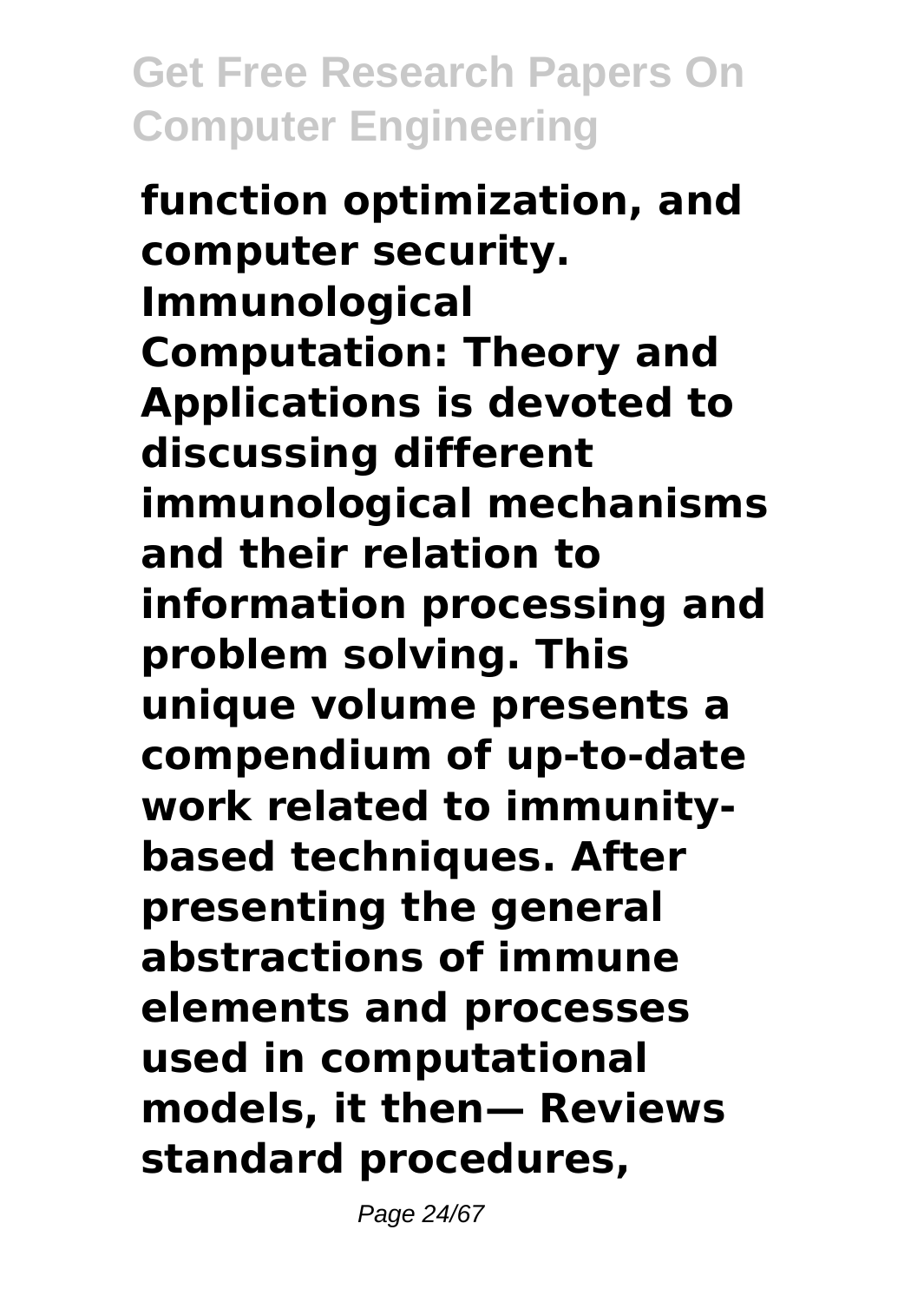**representations, and matching rules that are used in all immunological computation models Covers the details of one of the earliest and most wellknown immune algorithms, based on the negative selection (NS) process that occurs in the thymus Examines promising immune models, including those based on danger theory, cytokine network models, and MHC-based models The text goes further to describe a wide variety of applications, which include computer security, the detection and**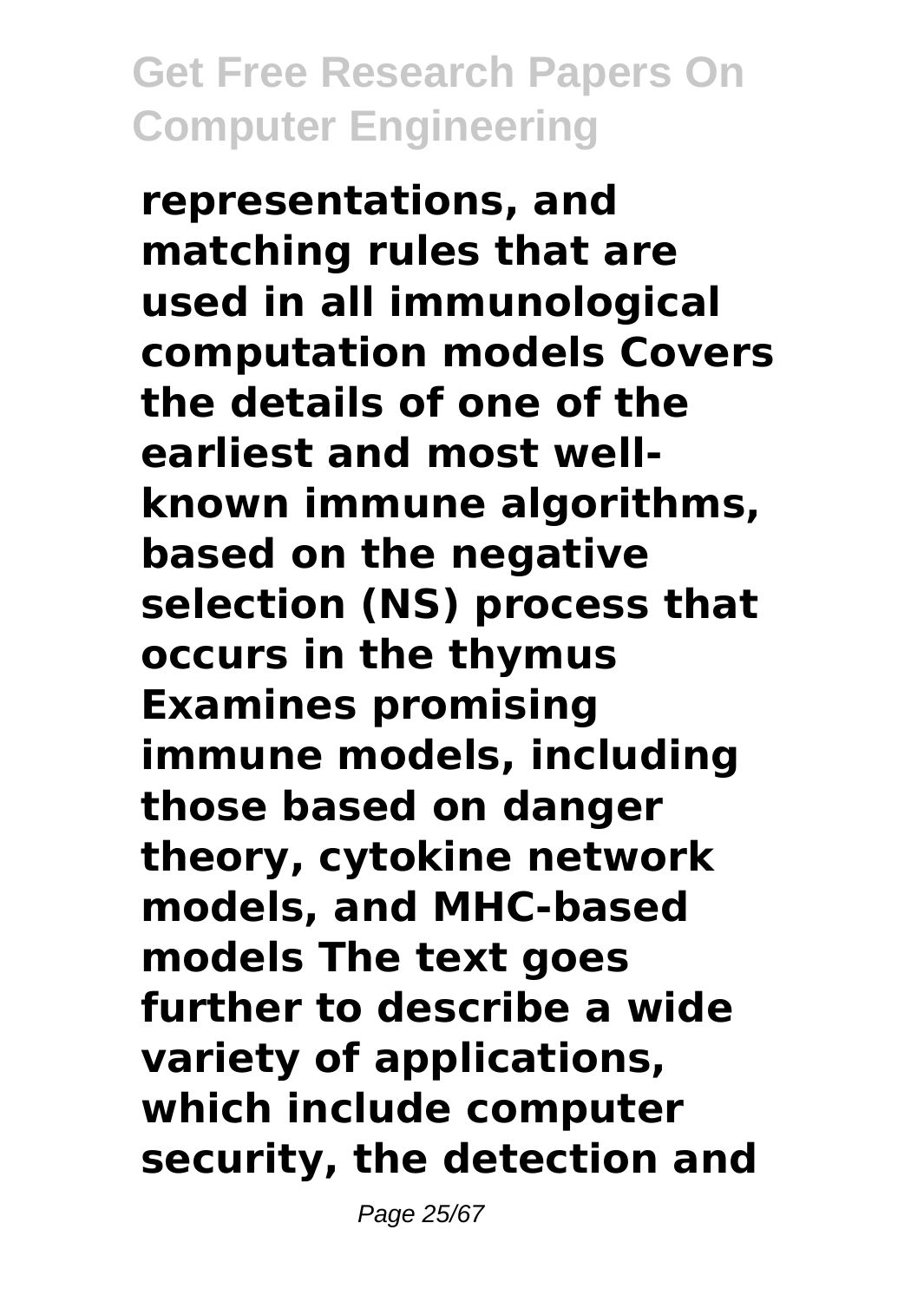**analysis of anomalies and faults, robotics, and data mining among others. To enhance understanding of this emerging field of study, each chapter includes a summary, review questions, and exercises for readers to practice; as well as issues that will require future research. This book comprises highquality refereed research papers presented at the Third International Conference on Computer Science, Engineering and Education Applications (ICCSEEA2020), held in Kyiv, Ukraine, on 21–22**

Page 26/67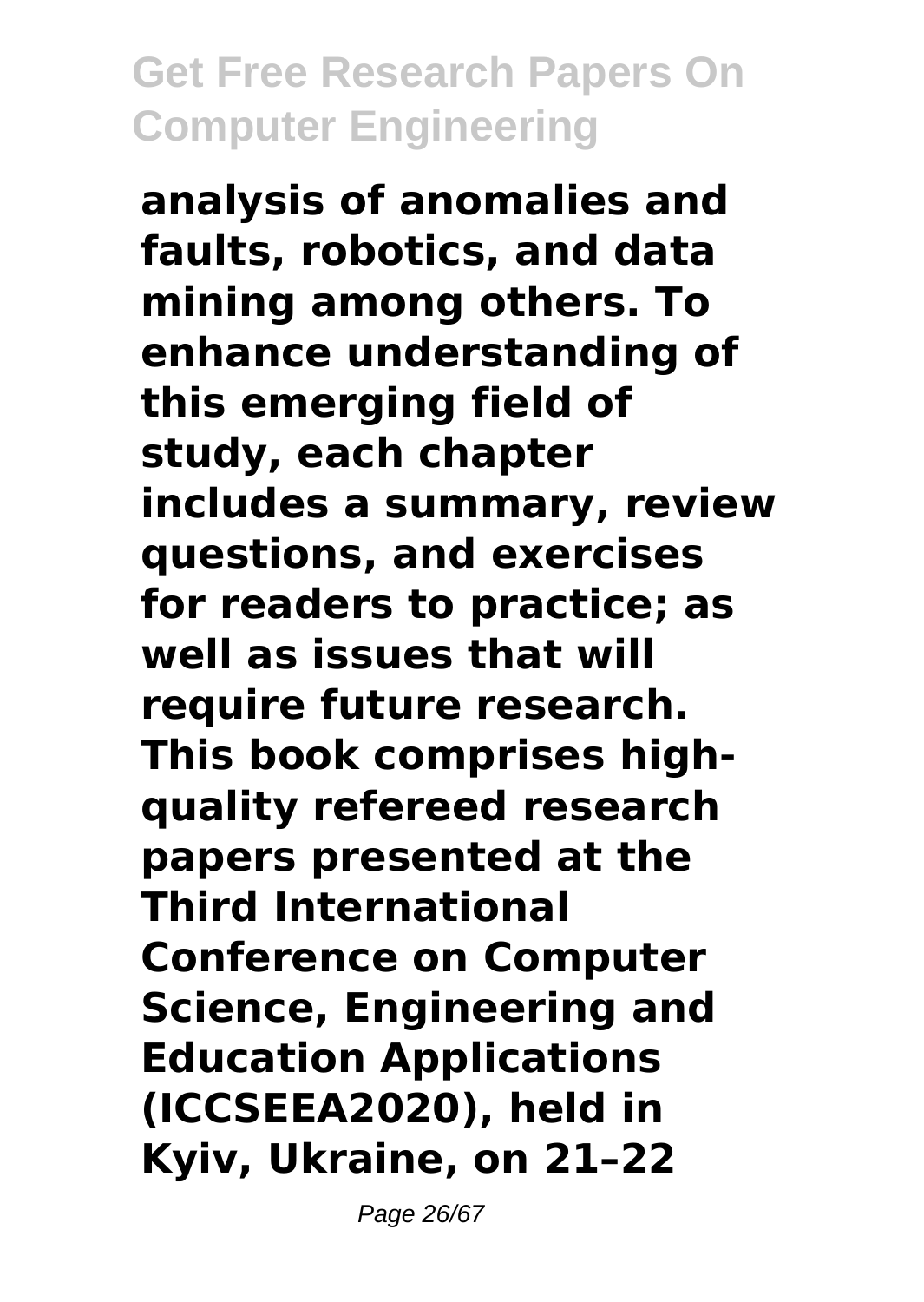**January 2020, organized jointly by National Technical University of Ukraine "Igor Sikorsky Kyiv Polytechnic Institute", National Aviation University, and the International Research Association of Modern Education and Computer Science. The topics discussed in the book include state-of-the-art papers in computer science, artificial intelligence, engineering techniques, genetic coding systems, deep learning with its medical applications, and**

Page 27/67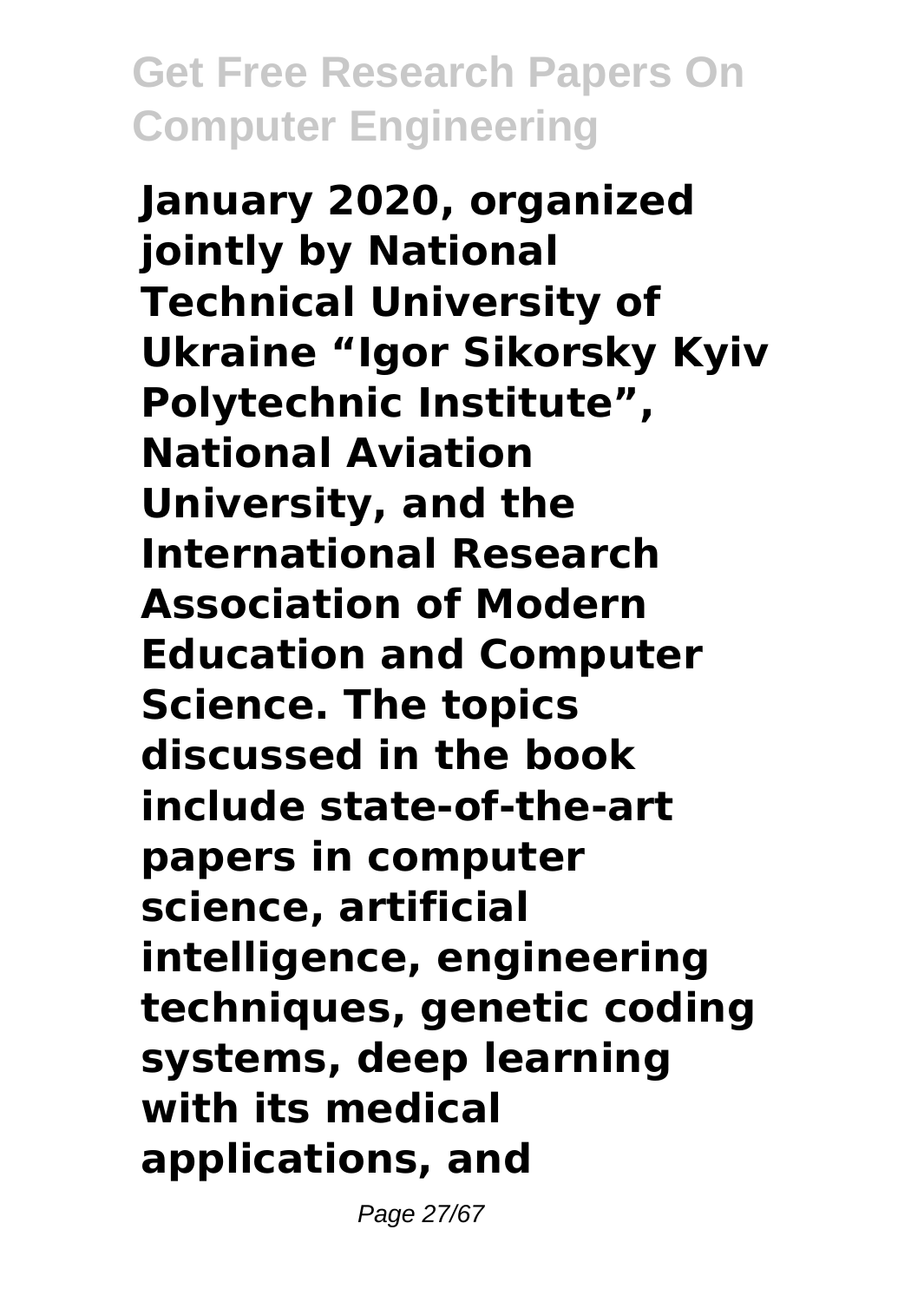**knowledge representation with its applications in education. It is an excellent source of references for researchers, graduate students, engineers, management practitioners, and undergraduate students interested in computer science and their applications in engineering and education. Recent Advances in Computer Science and Information Engineering Mobile Computing and Sustainable Informatics Innovations in Computer Science and Engineering Advances in Computer and**

Page 28/67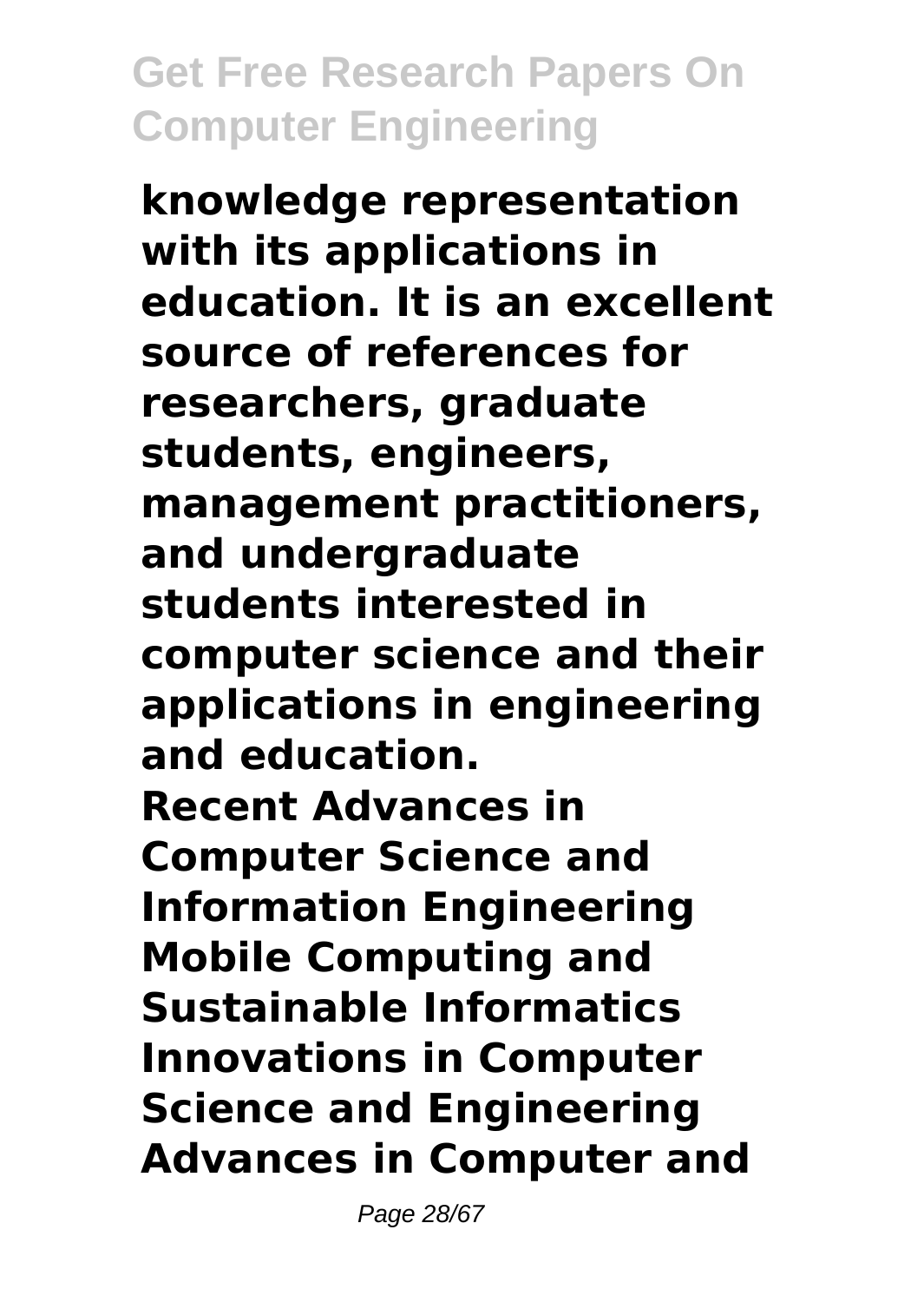#### **Information Sciences and Engineering Current Trends in Data Management Technology Advances in Computer Science for Engineering and Education III**

*The communication field is evolving rapidly in order to keep up with society's demands. As such, it becomes imperative to research and report recent advancements in computational intelligence as it applies to communication networks. The Handbook of Research on Recent Developments in Intelligent Communication Application is a pivotal*

Page 29/67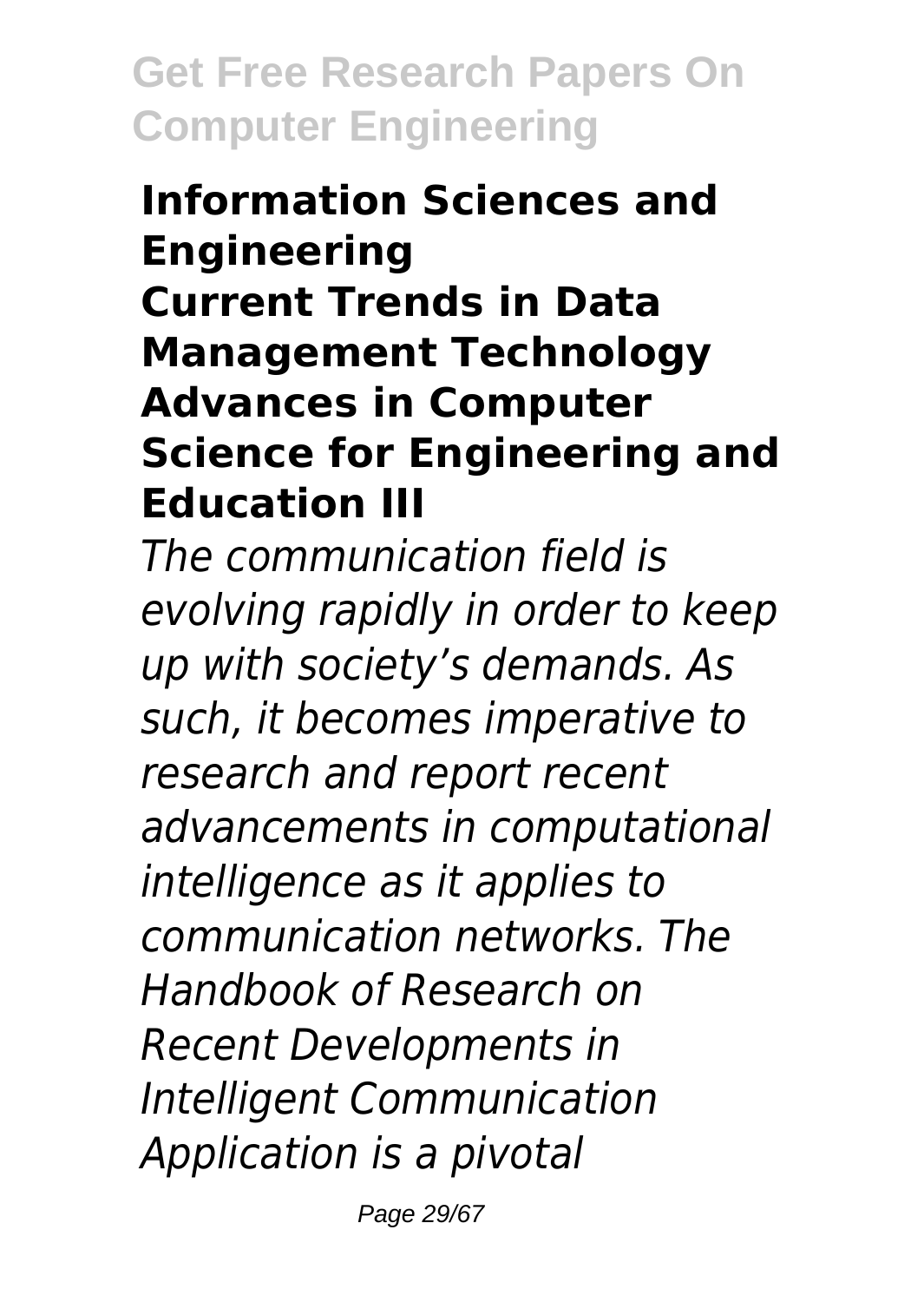*reference source for the latest developments on emerging data communication applications. Featuring extensive coverage across a range of relevant perspectives and topics, such as satellite communication, cognitive radio networks, and wireless sensor networks, this book is ideally designed for engineers, professionals, practitioners, upper-level students, and academics seeking current information on emerging communication networking trends. Current Trends in Data Management Technology reports on the most recent,* Page 30/67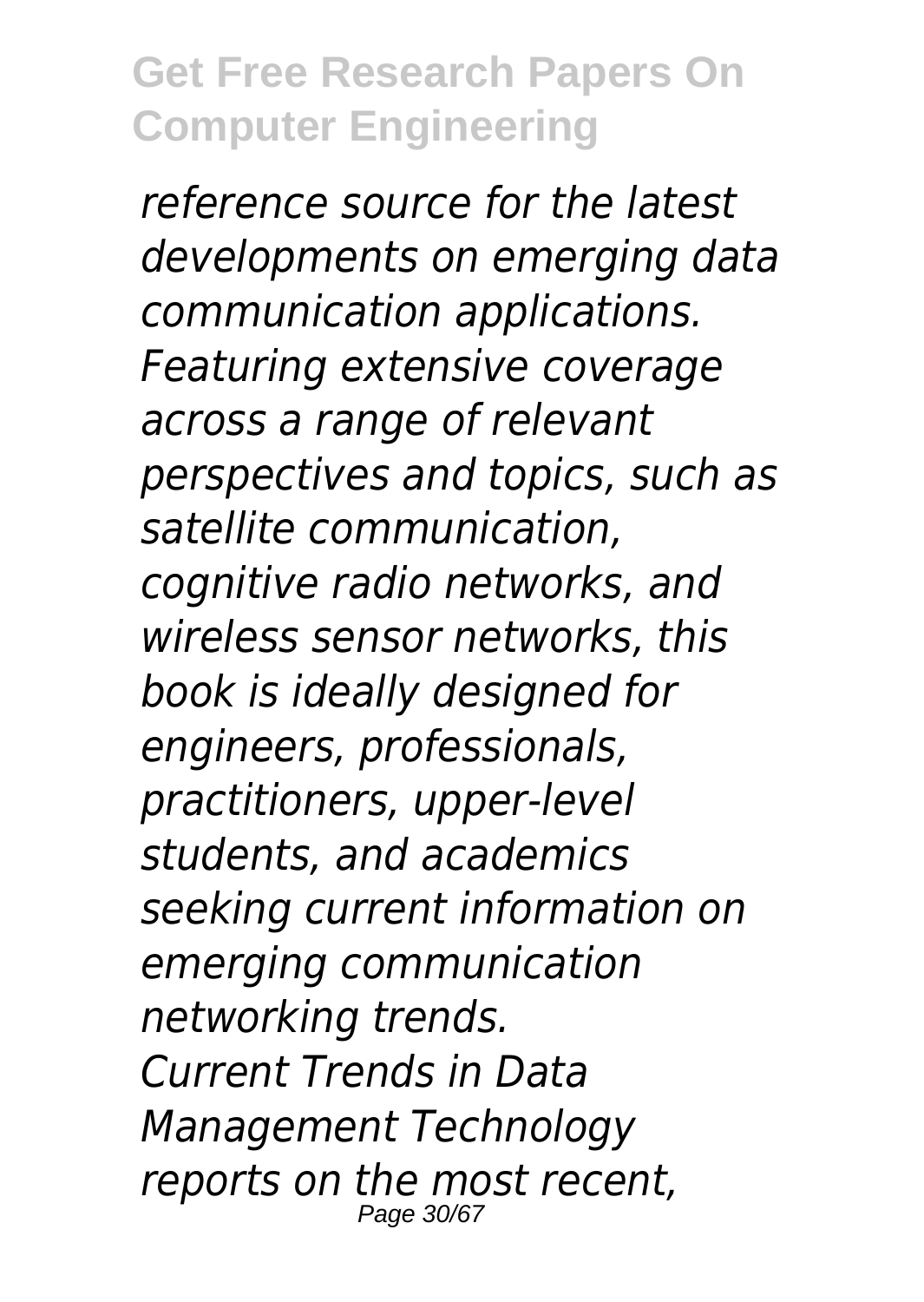*important advances in data management as it applies to diverse issues, such as Web information management, workflow systems, electronic commerce, reengineering business processes, objectoriented databases, and more. This book comprises highquality refereed research papers presented at The Second International Symposium on Computer Science, Digital Economy and Intelligent Systems (CSDEIS2020), held in Moscow, Russia, on December 18–20, 2020, organized jointly by Moscow State Technical University and the International* Page 31/67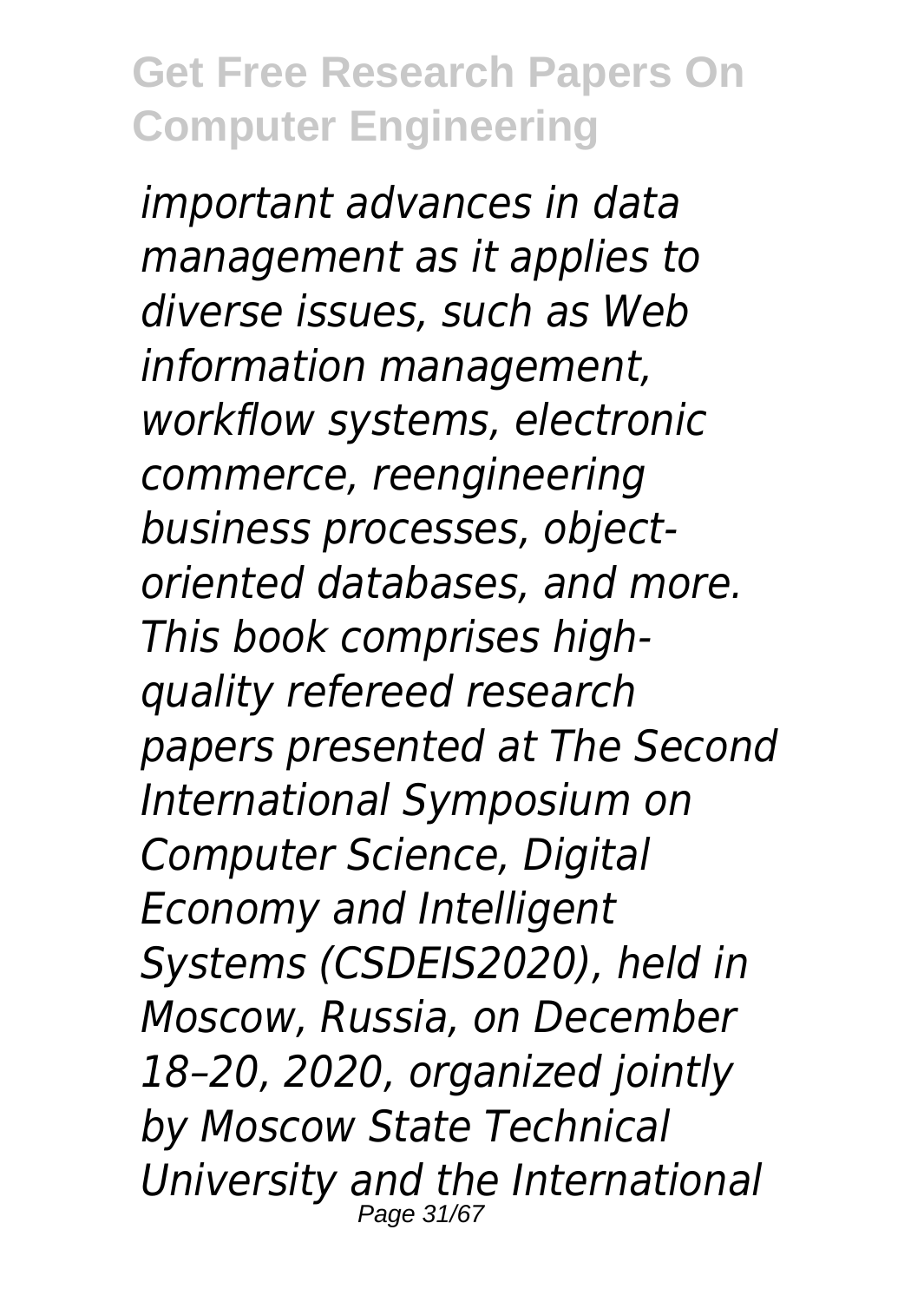*Research Association of Modern Education and Computer Science. The topics discussed in the book include state-of-the-art papers in computer science and their technological applications; intelligent systems and intellectual approaches; digital economics and methodological approaches. It is an excellent source of references for researchers, graduate students, engineers, management practitioners, and undergraduate students interested in computer science and their applications in engineering and management. The book is a collection of high-*Page 32/6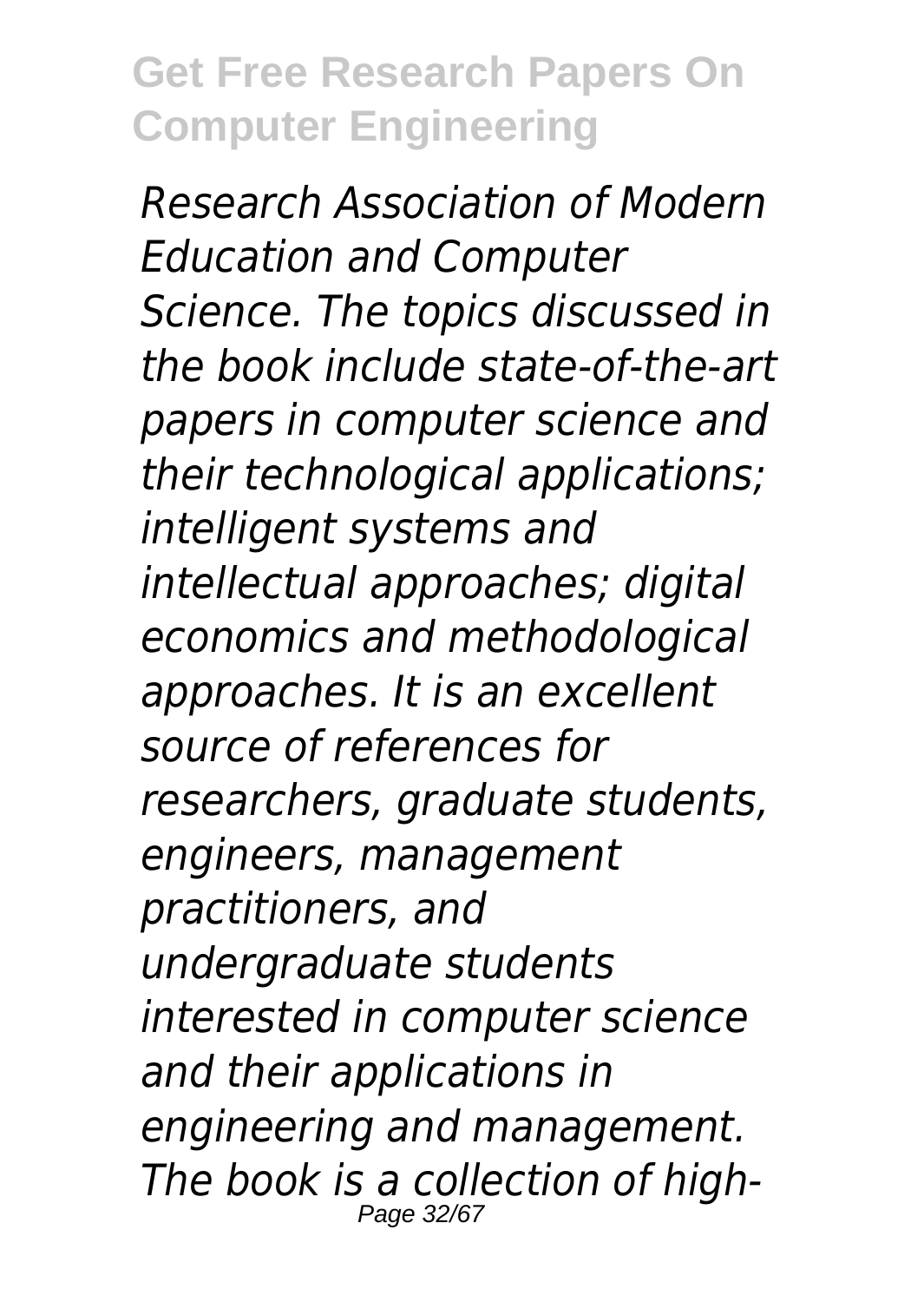*quality peer-reviewed research papers presented at the Fifth International Conference on Innovations in Computer Science and Engineering (ICICSE 2017) held at Guru Nanak Institutions, Hyderabad, India during 18-19 August 2017. The book discusses a wide variety of industrial, engineering and scientific applications of the engineering techniques. Researchers from academic and industry present their original work and exchange ideas, information, techniques and applications in the field of Communication, Computing and Data Science and Analytics.* Page 33/6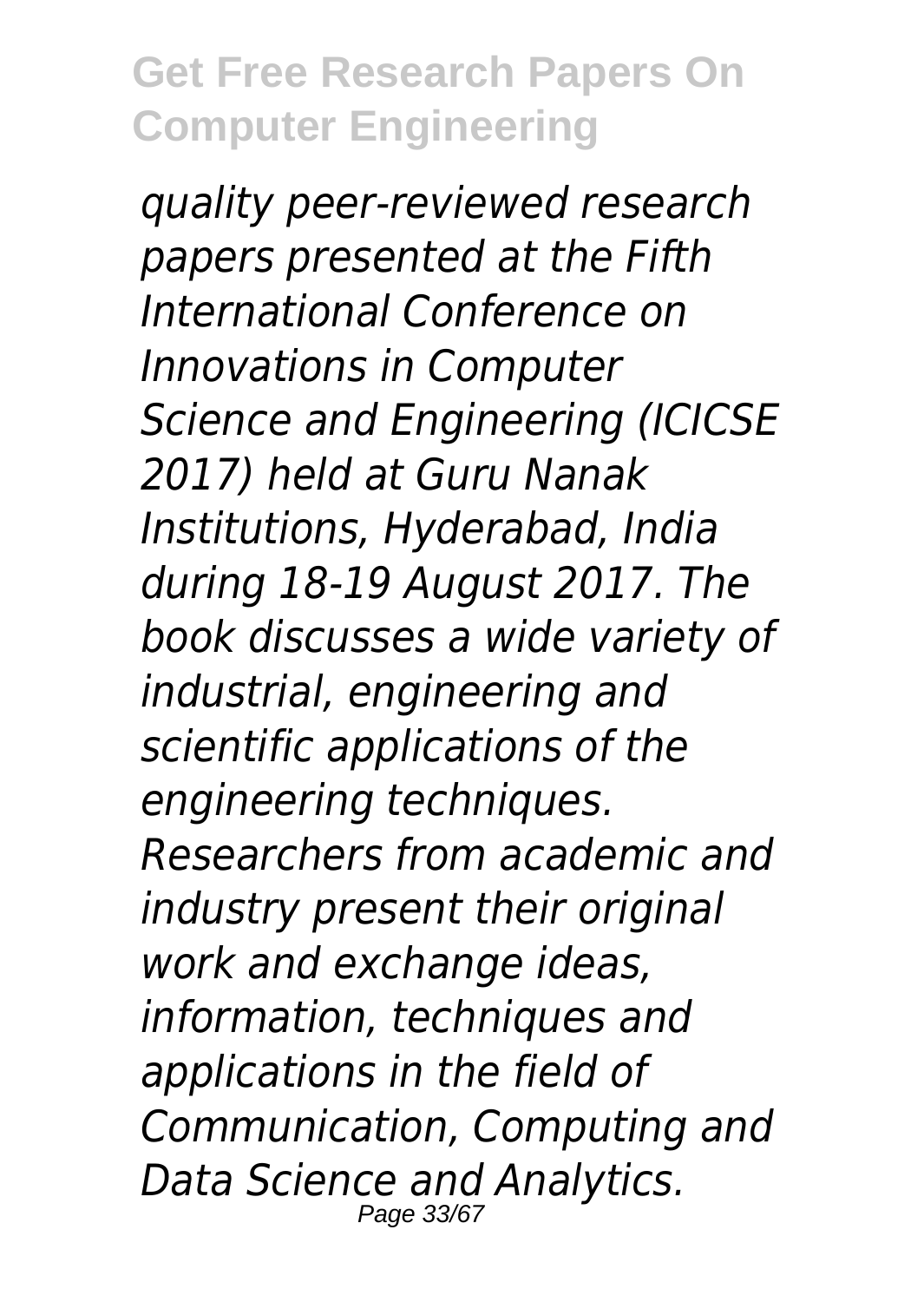*Handbook of Research on Smart Computing for Renewable Energy and Agro-Engineering The Art of Getting Computer Science PhD Computer Vision for Multimedia Applications: Methods and Solutions CSA 2011 & WCC 2011 Proceedings Proceedings of the 2011 International Conference on Informatics, Cybernetics, and Computer Engineering (ICCE2011) November 19-20, 2011, Melbourne, Australia Machine Learning Applications in Non-Conventional Machining Processes*

Page 34/67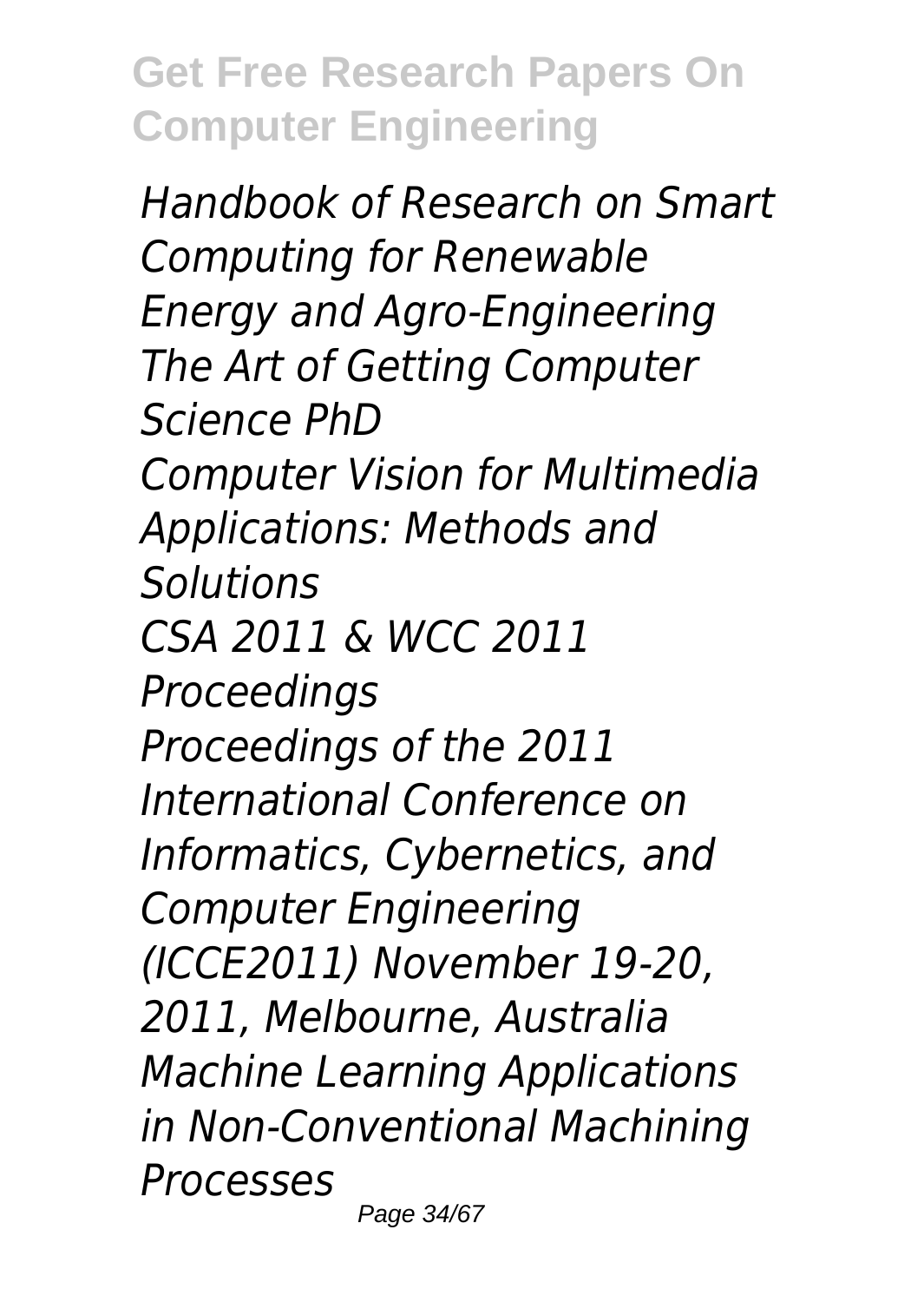*Bulletin of Electrical Engineering and Informatics is a peerreviewed journal that publishes material on all aspects of electrical, electronics, instrumentation, control, telecommunication, computer engineering, information technology and informatics from the global world. While social interactions were once a personal endeavor, more contact is now done virtually. Mobile technologies are an everexpanding area of research which can benefit users on*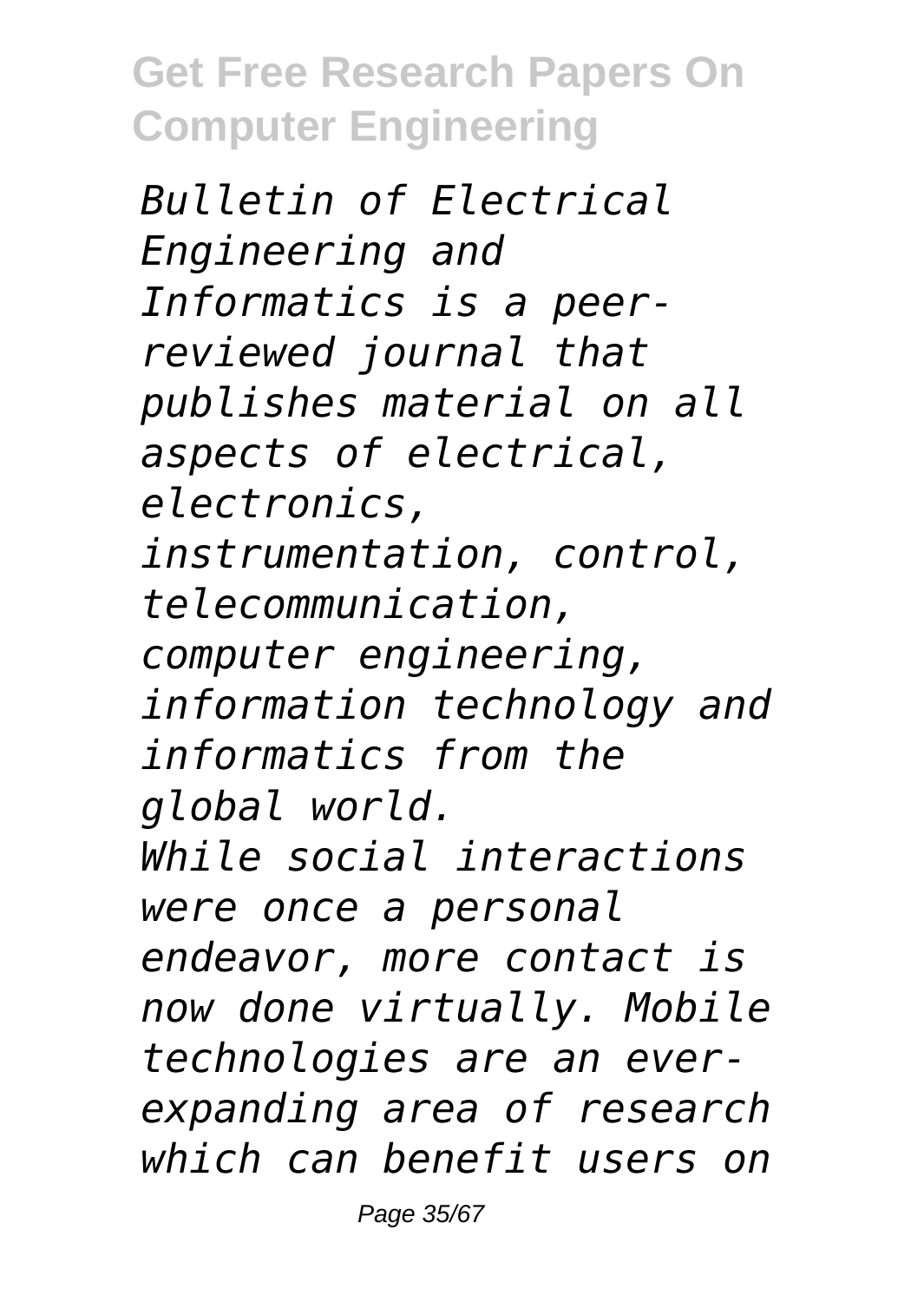*the organizational level, as well as the personal level. Mobile Platforms, Design, and Apps for Social Commerce is a critical reference source that overviews the current state of personal digital technologies and experiences. Highlighting fascinating topics such as M-learning applications, social networks, mHealth applications and mobile MOOCs, this publication is designed for all academicians, students, professionals, and researchers that are interested in discovering*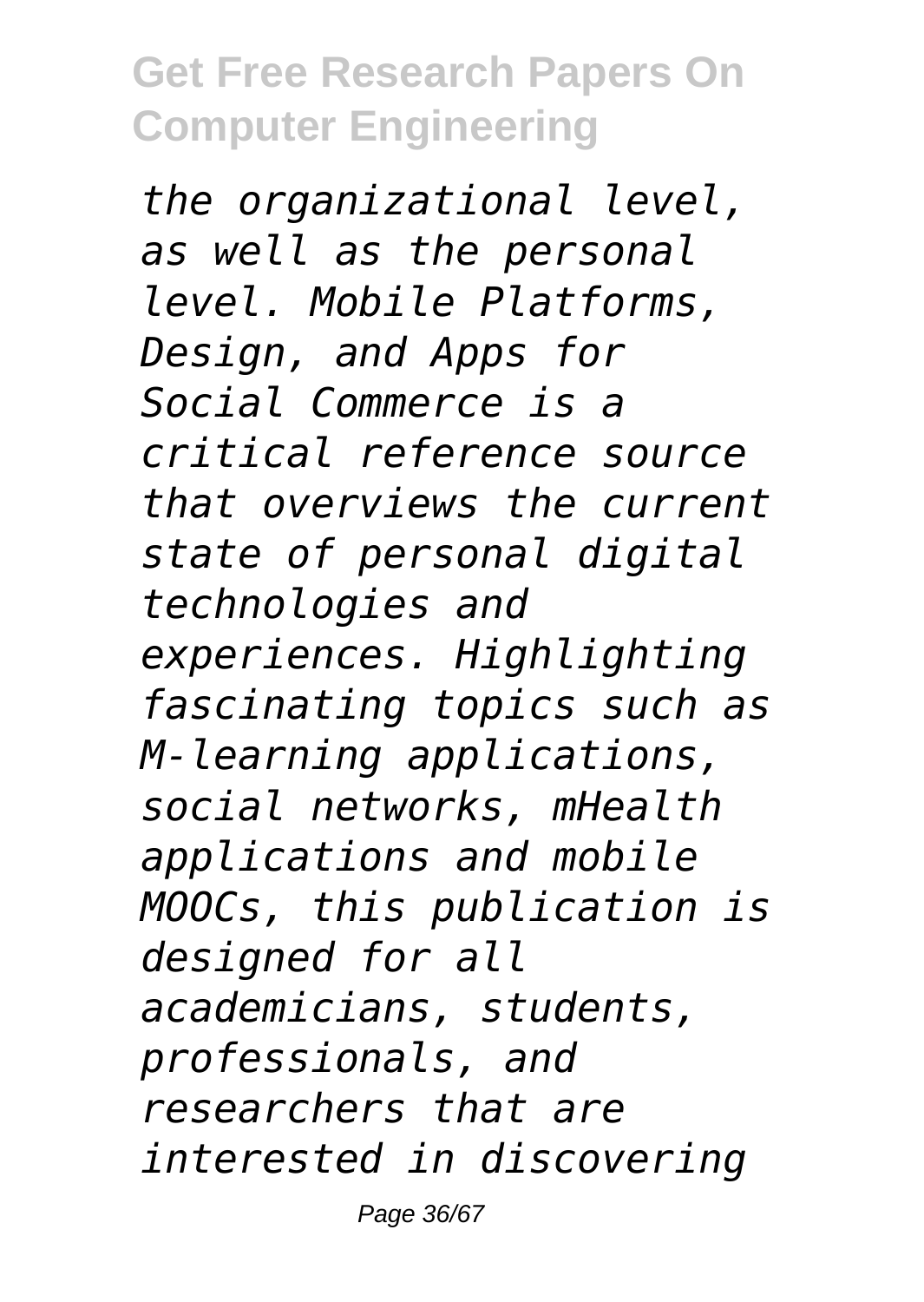*more about how the use of mobile technologies can aid in human interaction. This book constitutes the refereed proceedings of the 11th International Symposium on Search-Based Software Engineering, SSBSE 2019, held in Tallinn, Estonia, in August/September 2019. The 9 research papers and 3 short papers presented together with 1 keynote and 1 challenge paper were carefully reviewed and selected from 28 submissions. SSBSE is a research area focused on the formulation of*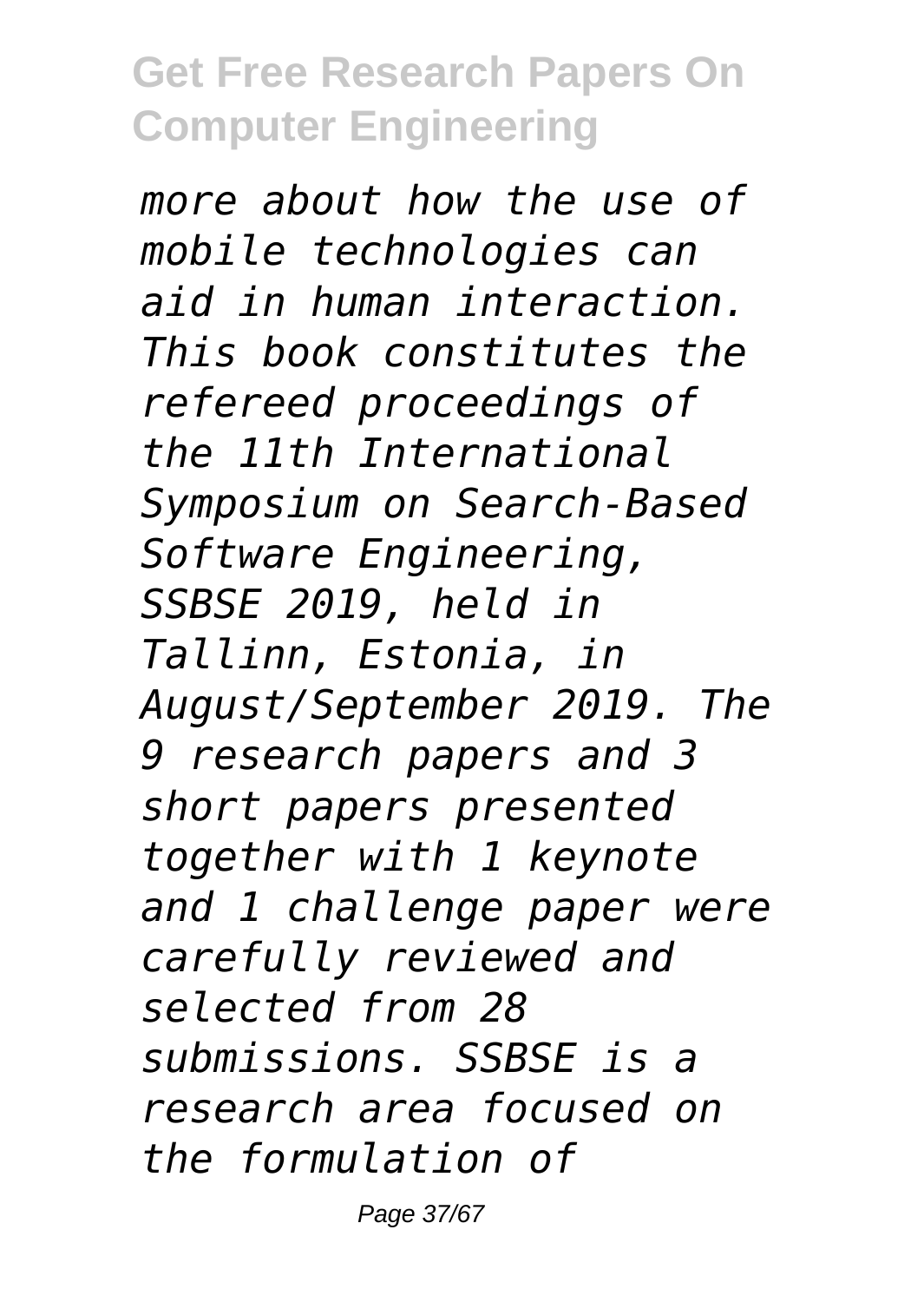*software engineering problems as search problems, and the subsequent use of complex heuristic techniques to attain optimal solutions to such problems. A wealth of engineering challenges - from test generation, to design refactoring, to process organization - can be solved efficiently through the application of automated optimization techniques. SBSE is a growing field - sitting at the crossroads between AI, machine learning, and software engineering - and SBSE techniques have begun*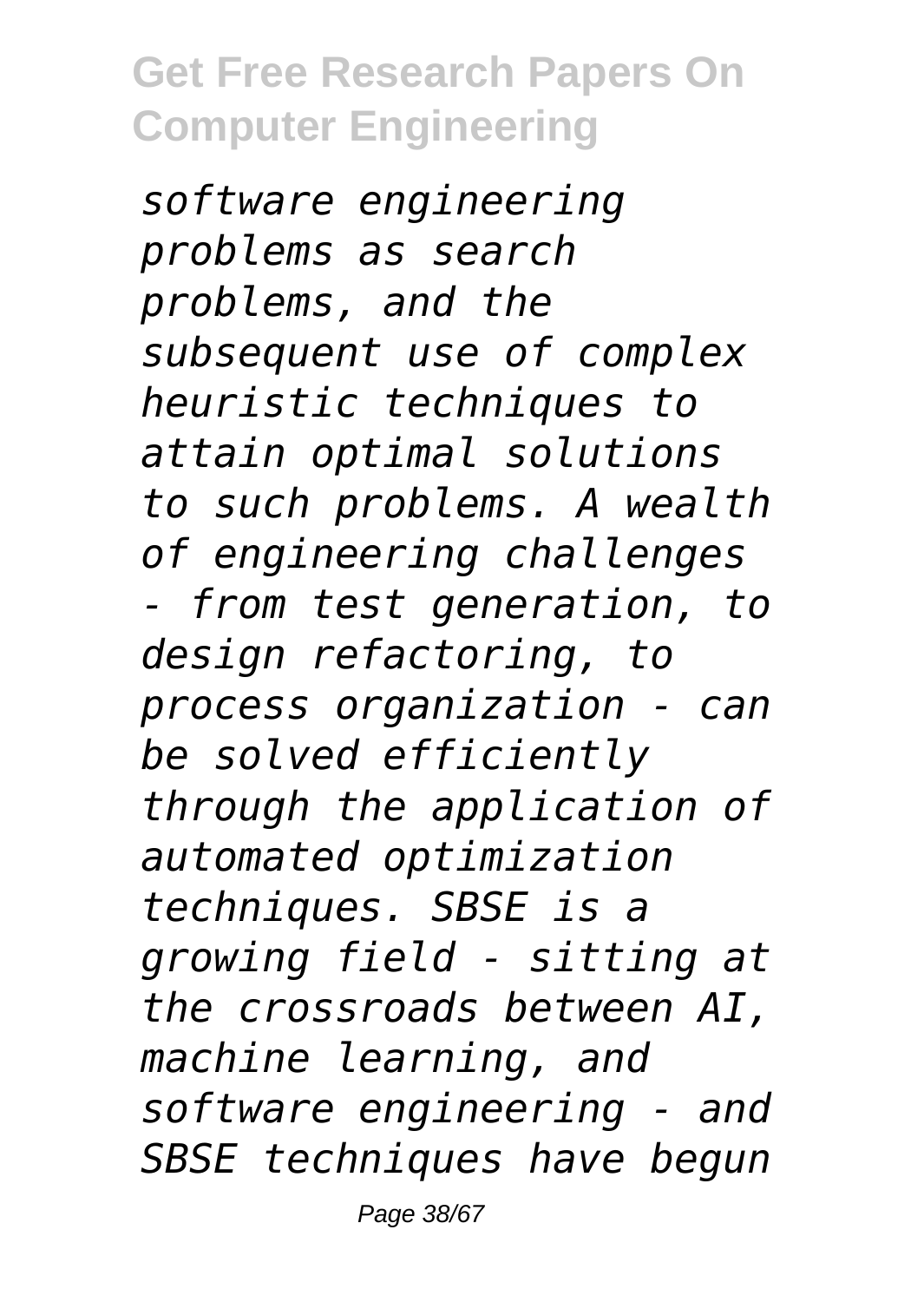*to attain humancompetitive results. This book features highquality, peer-reviewed research papers presented at the First International Conference on Computer Science, Engineering and Education Applications (ICCSEEA2018), held in Kiev, Ukraine on 18–20 January 2018, and organized jointly by the National Technical University of Ukraine "Igor Sikorsky Kyiv Polytechnic Institute" and the International Research Association of Modern Education and Computer*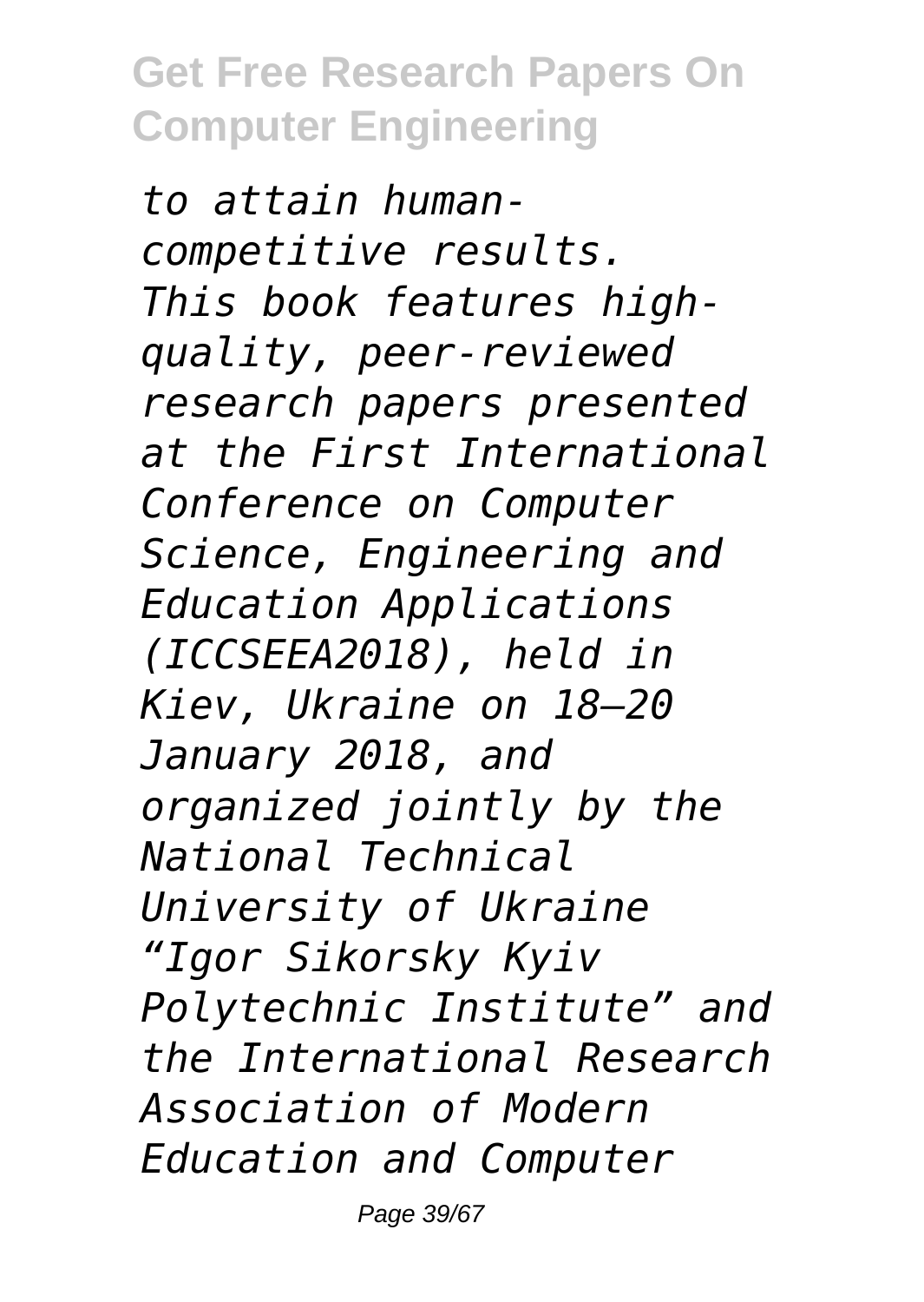*Science. The state-of-theart papers discuss topics in computer science, such as neural networks, pattern recognition, engineering techniques, genetic coding systems, deep learning with its medical applications, as well as knowledge representation and its applications in education. It is an excellent reference resource for researchers, graduate students, engineers, management practitioners, and undergraduate students interested in computer science and their*

Page 40/67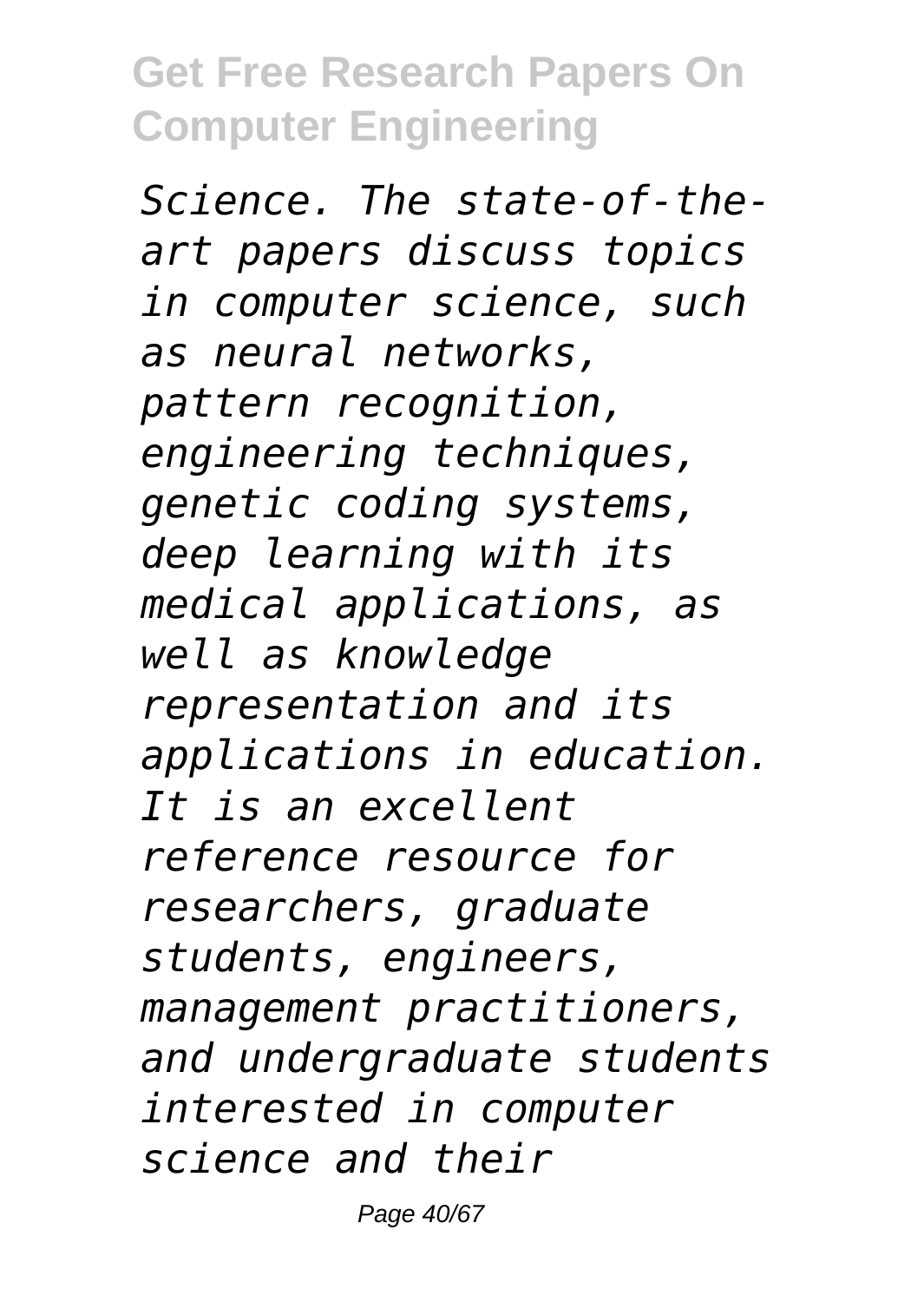*applications in engineering and education. Immunological Computation Handbook of Research on Advanced Techniques in Diagnostic Imaging and Biomedical Applications Handbook of Research on Soft Computing and Natureinspired Algorithms Proceedings of IC Brain Computer Interface 2021 Search-Based Software Engineering Theory & Applications using MATLAB This book collects high-quality research papers presented at the International Conference on Computing Applications in Electrical & Electronics Engineering,*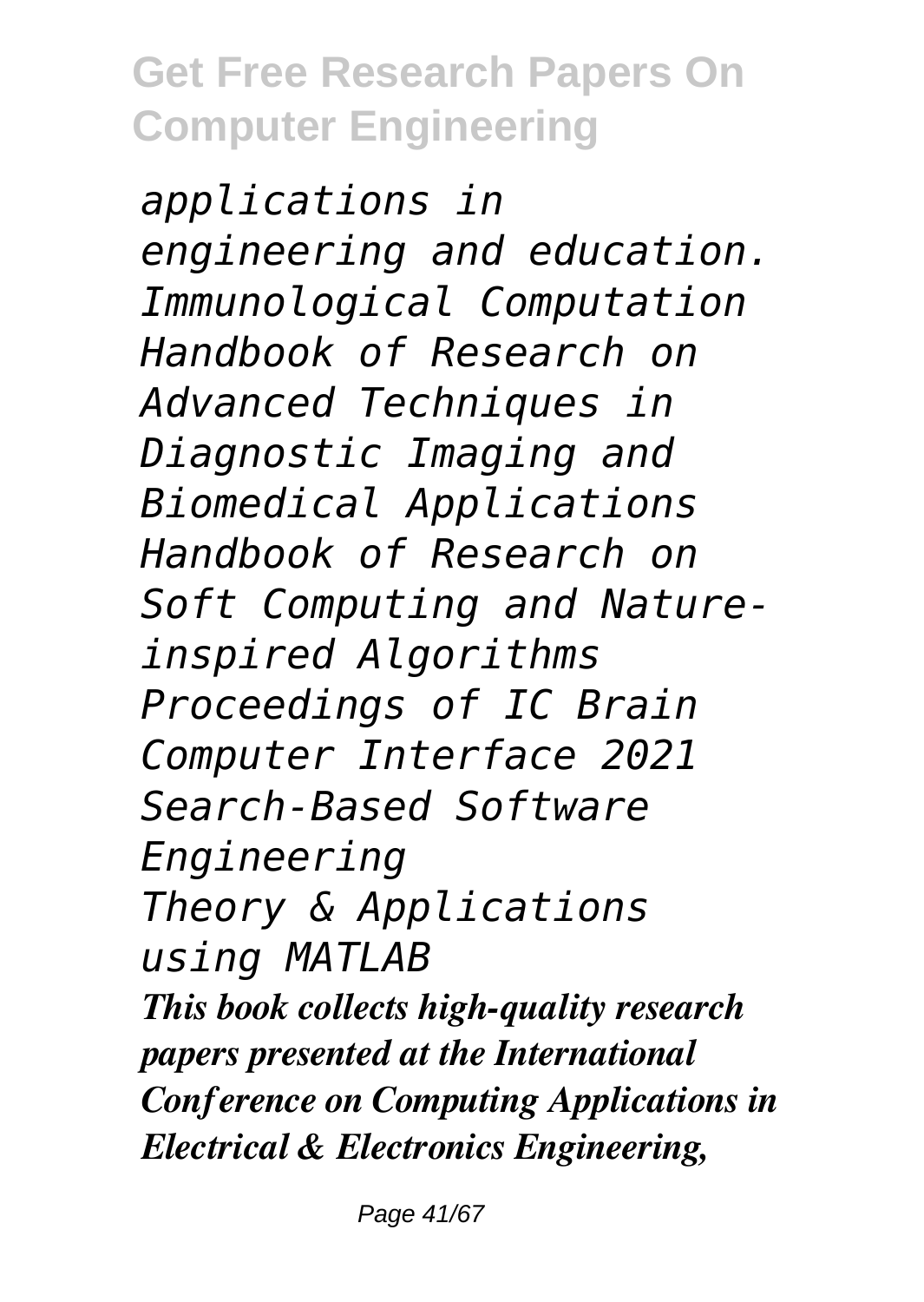*held at Rajkiya Engineering College, Sonbhadra, India, on August 30–31, 2019. It provides novel contributions in computational intelligence, together with valuable reference material for future research. The topics covered include: big data analytics, IoT and smart infrastructures, machine learning, artificial intelligence and deep learning, crowd sourcing and social intelligence, natural language processing, business intelligence, high-performance computing, wireless, mobile and green communications, ad-hoc, sensor and mesh networks, SDN and network virtualization, cognitive systems, swarm intelligence, human–computer interaction, network and information security, intelligent control, soft computing, networked control systems, renewable energy sources and technologies, biomedical signal* Page 42/67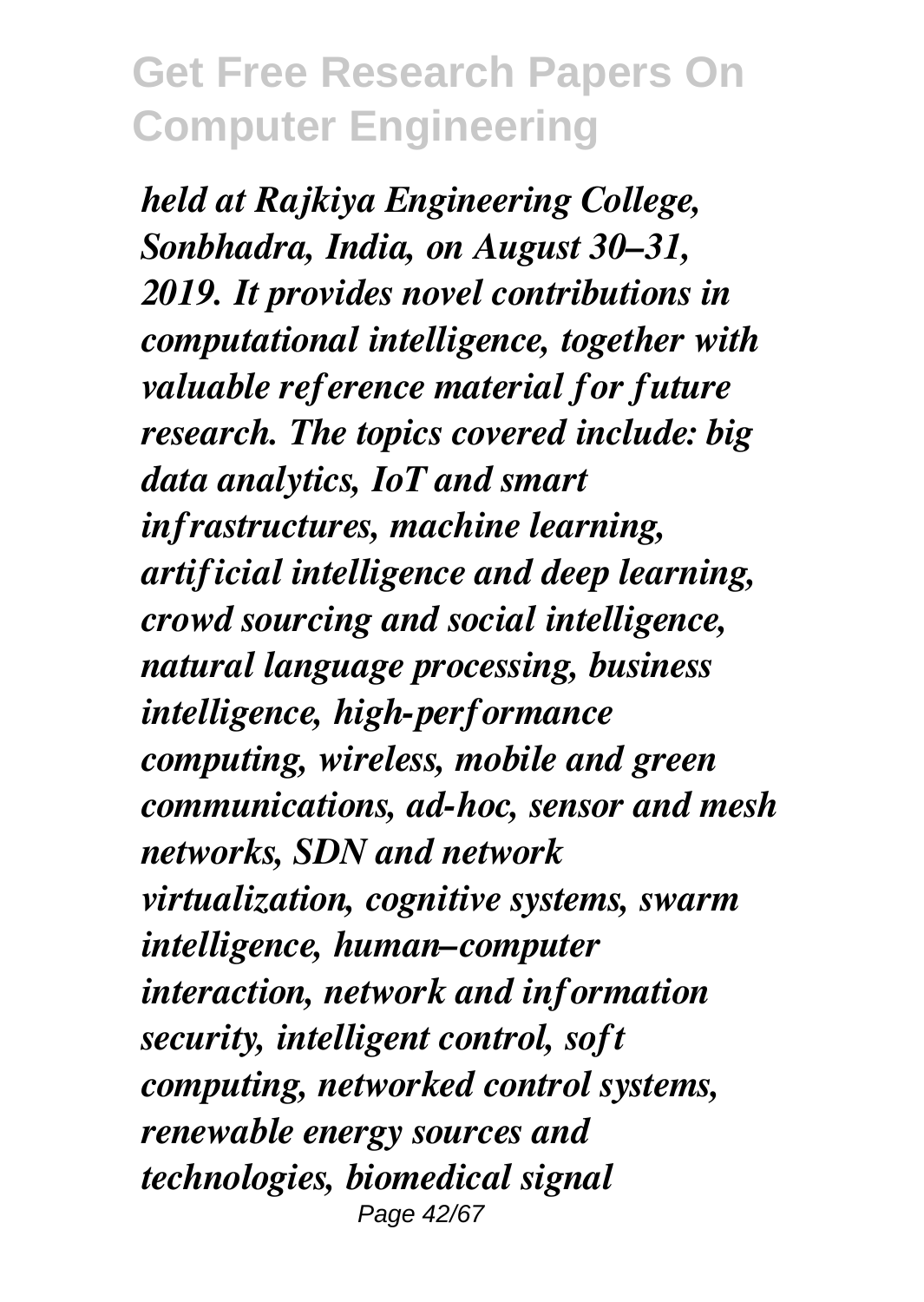*processing, pattern recognition and object tracking, and sensor devices and applications.*

*Location-Based Services Handbook: Applications, Technologies, and Security is a comprehensive reference containing all aspects of essential technical information on location-based services (LBS) technology. With broad coverage ranging from basic concepts to researchgrade material, it presents a much-needed overview of technologies for positioning and localizing, including range- and proximity-based localization methods, and environment-based location estimation methods. Featuring valuable contributions from field experts around the world, this book addresses existing and future directions of LBS technology, exploring how it can be used to optimize resource allocation and improve cooperation in wireless networks. It is a self-contained,* Page 43/67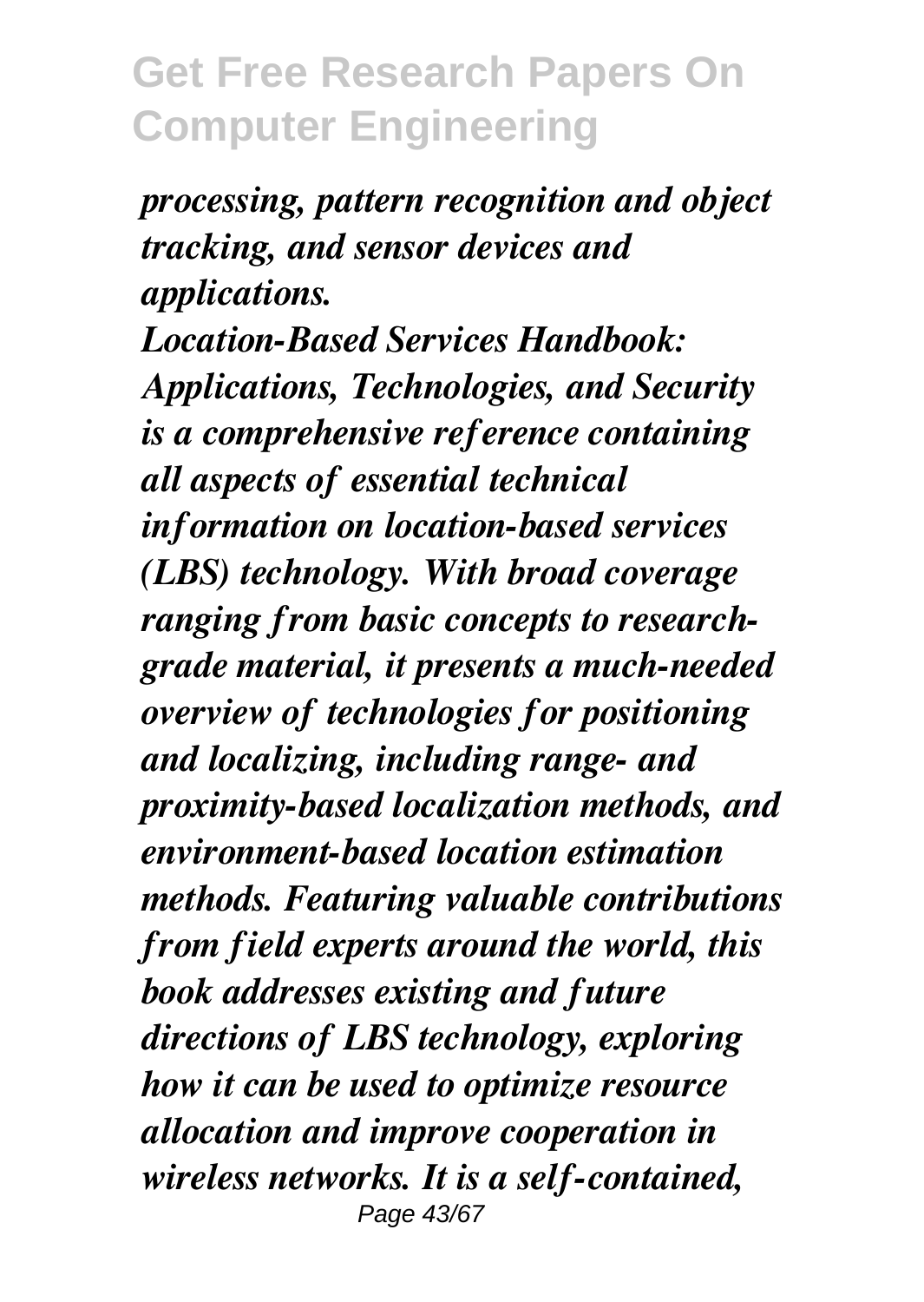*comprehensive resource that presents: A detailed description of the wireless location positioning technology used in LBS Coverage of the privacy and protection procedure for cellular networks—and its shortcomings An assessment of threats presented when location information is divulged to unauthorized parties Important IP Multimedia Subsystem and IMS-based presence service proposals The demand for navigation services is predicted to rise by a combined annual growth rate of more than 104 percent between 2008 and 2012, and many of these applications require efficient and highly scalable system architecture and system services to support dissemination of locationdependent resources and information to a large and growing number of mobile users. This book offers tools to aid in determining the optimal distance* Page 44/67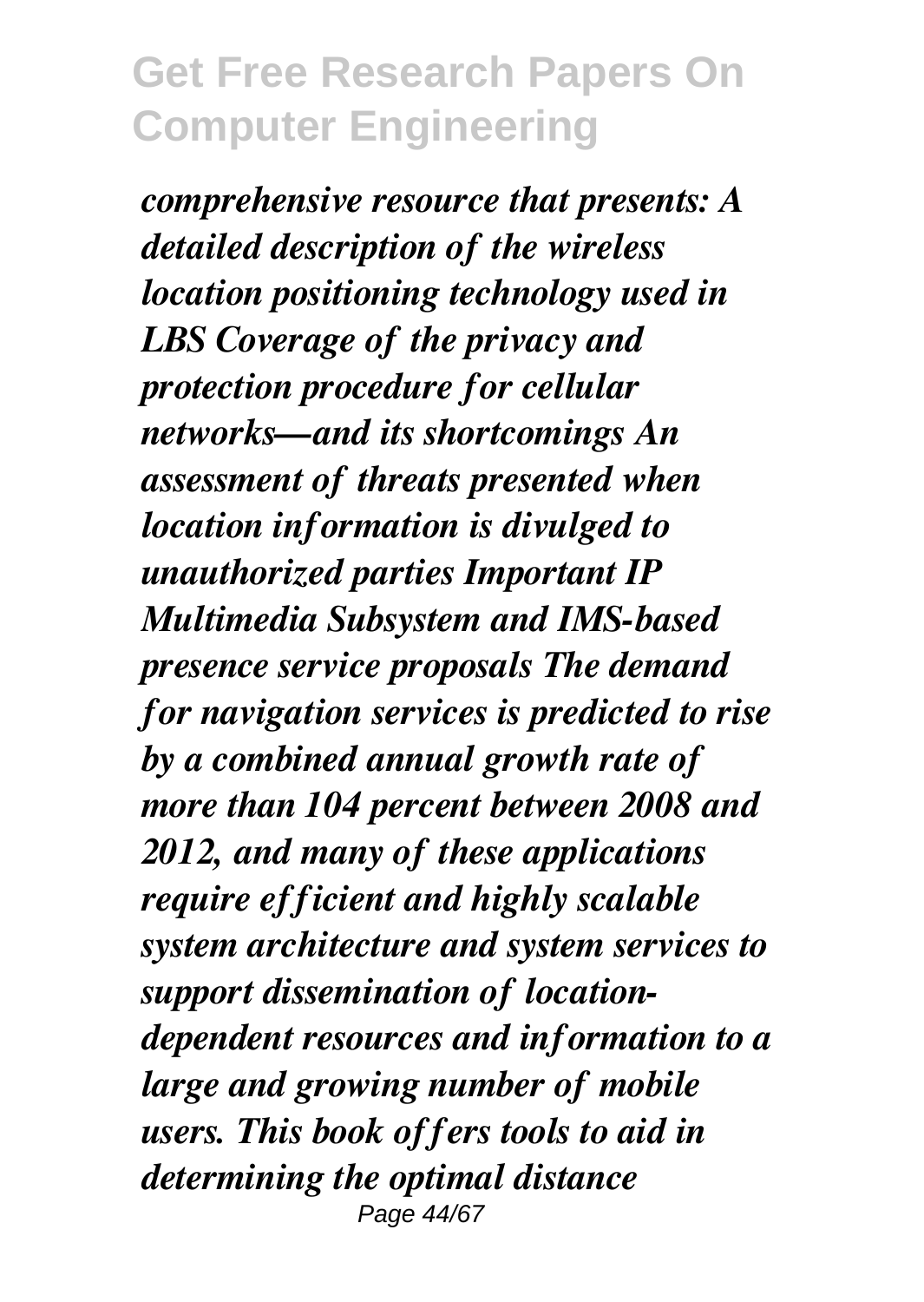*measurement system for a given situation by assessing factors including complexity, accuracy, and environment. It provides an extensive survey of existing literature and proposes a novel, widely applicable, and highly scalable architecture solution. Organized into three major sections—applications, technologies, and security—this material fully covers various location-based applications and the impact they will have on the future. Computer Science and Convergence is proceedings of the 3rd FTRA International Conference on Computer Science and its Applications (CSA-11) and The 2011 FTRA World Convergence Conference (FTRA WCC 2011). The topics of CSA and WCC cover the current hot topics satisfying the world-wide everchanging needs. CSA-11 will be the most comprehensive conference focused on the various aspects of advances in computer* Page 45/67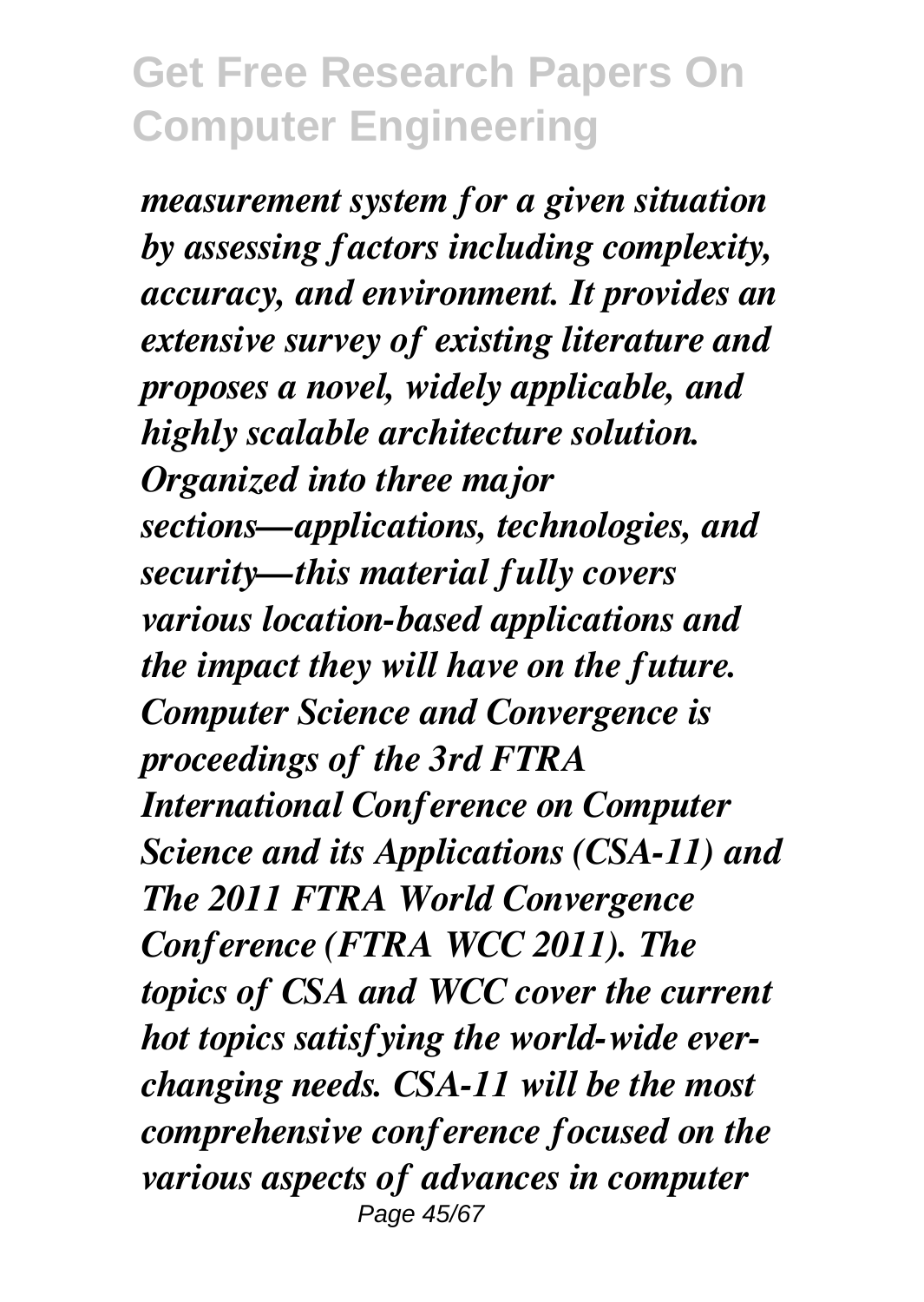*science and its applications and will provide an opportunity for academic and industry professionals to discuss the latest issues and progress in the area of CSA. In addition, the conference will publish high quality papers which are closely related to the various theories and practical applications in CSA. Furthermore, we expect that the conference and its publications will be a trigger for further related research and technology improvements in this important subject. The main scope of CSA-11 is as follows: - Mobile and ubiquitous computing - Dependable, reliable and autonomic computing - Security and trust management - Multimedia systems and services - Networking and communications - Database and data mining - Game and software engineering - Grid, cloud and scalable computing - Embedded system and software -* Page 46/67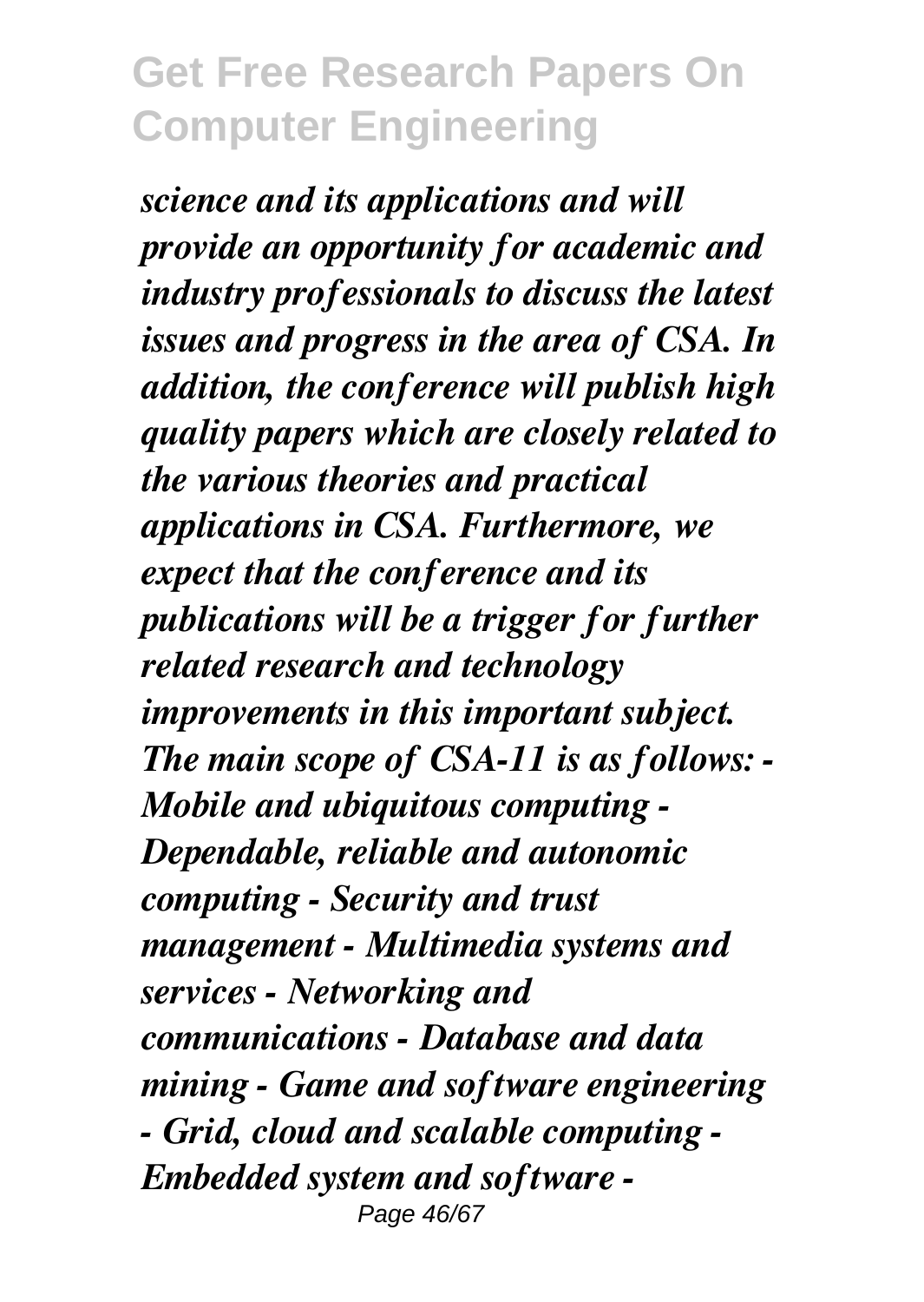*Artificial intelligence - Distributed and parallel algorithms - Web and internet computing - IT policy and business management WCC-11 is a major conference for scientists, engineers, and practitioners throughout the world to present the latest research, results, ideas, developments and applications in all areas of convergence technologies. The main scope of WCC-11 is as follows: - Cryptography and Security for Converged environments - Wireless sensor network for Converged environments - Multimedia for Converged environments - Advanced Vehicular Communications Technology for Converged environments - Human centric computing, P2P, Grid and Cloud computing for Converged environments - U-Healthcare for Converged environments - Strategic Security Management for Industrial Technology - Advances in Artificial Intelligence and* Page 47/67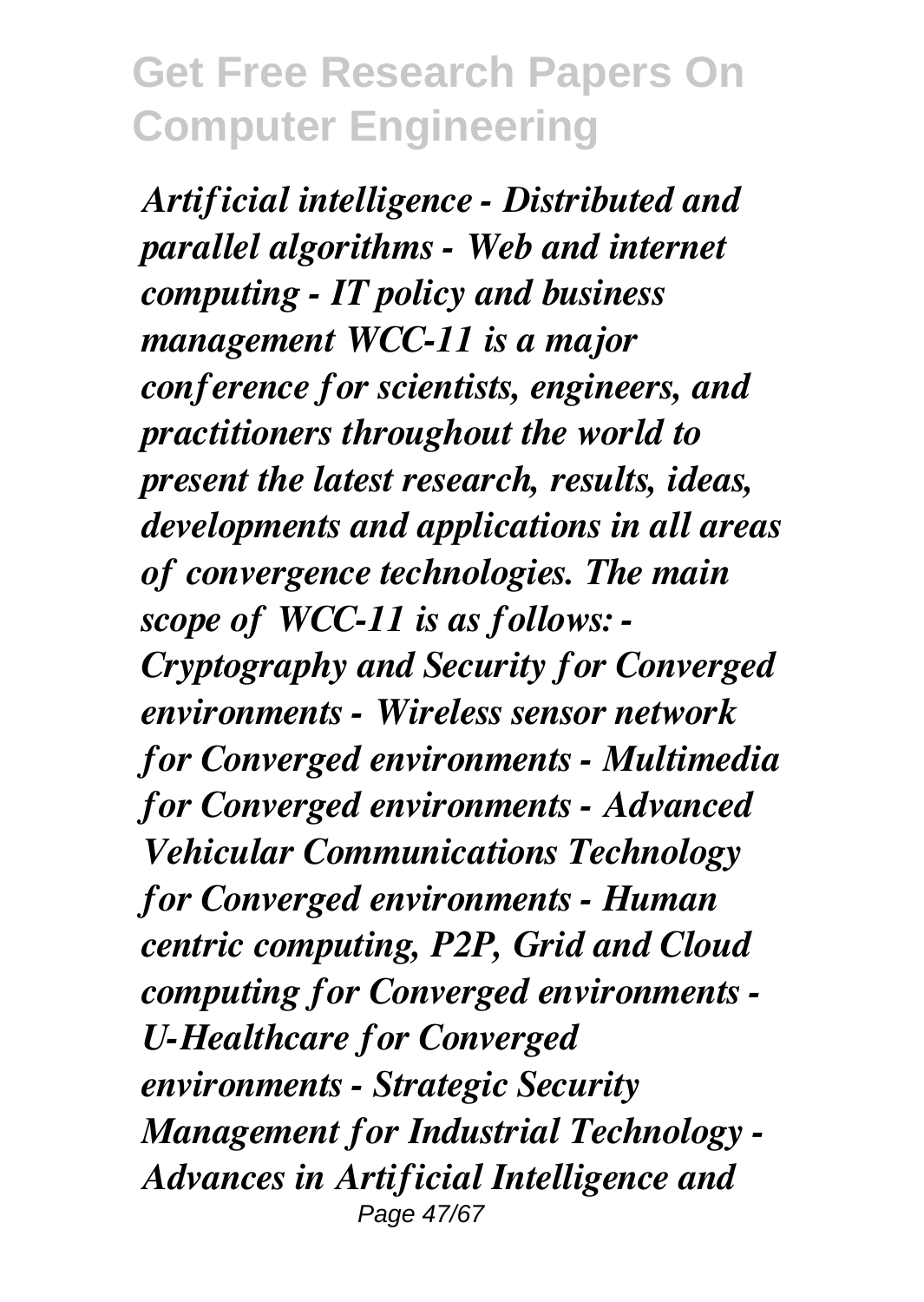*Surveillance Systems There is arguably no field in greater need of a comprehensive handbook than computer engineering. The unparalleled rate of technological advancement, the explosion of computer applications, and the now-in-progress migration to a wireless world have made it difficult for engineers to keep up with all the developments in specialties outside their own*

*A Broader Agenda for Computer Science and Engineering Proceedings of ICMCSI 2021 Handbook of Research on Geoinformatics Handbook of Research on Information Security in Biomedical Signal Processing Computer Engineering: Concepts, Methodologies, Tools and Applications Foundations and Frontiers in Computer, Communication and Electrical* Page 48/67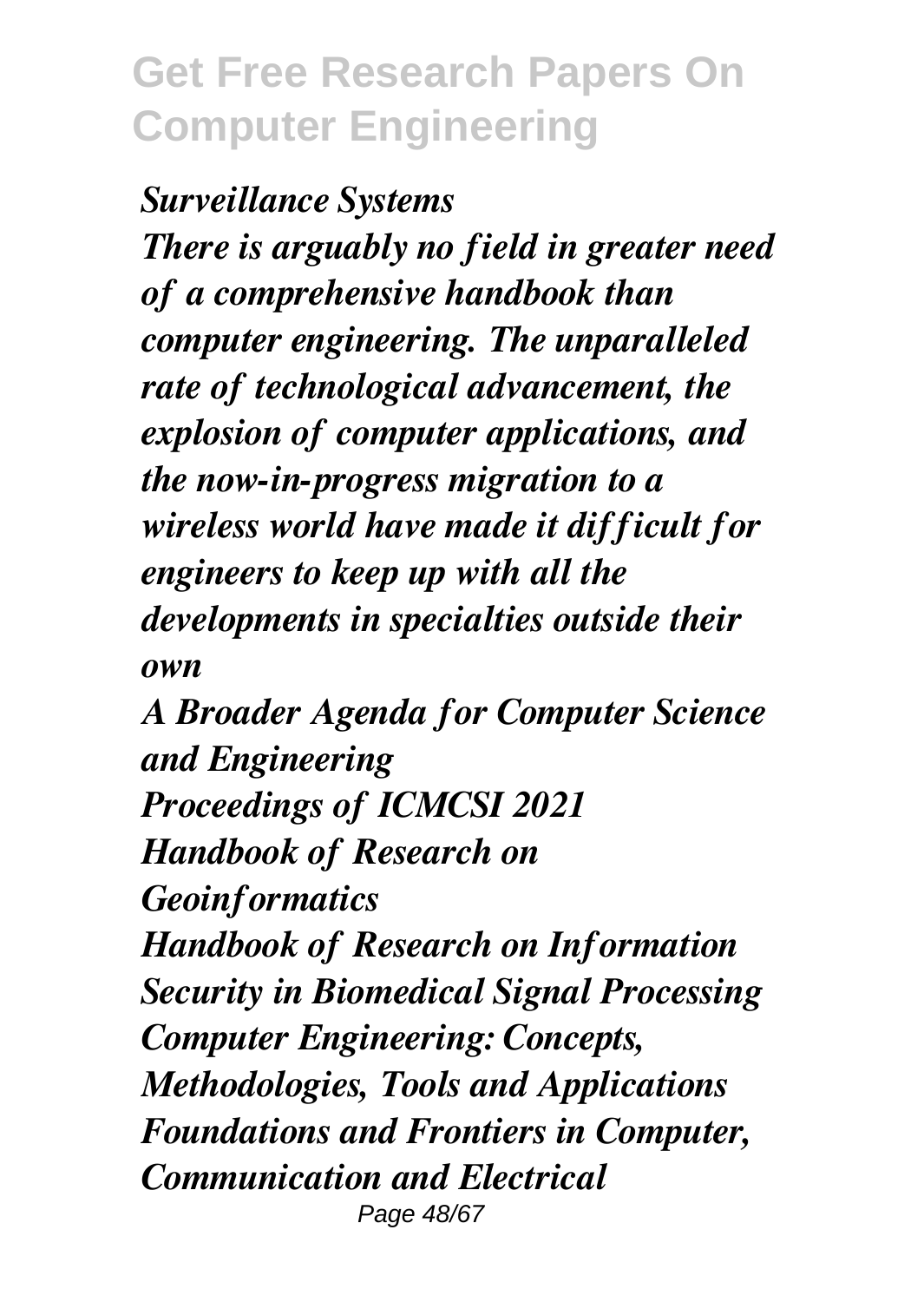#### *Engineering*

**The latest research innovations and enhanced technologies have altered the discipline of materials science and engineering. As a direct result of these developments, new trends in Materials Science and Engineering (MSE) pedagogy have emerged that require attention. The Handbook of Research on Recent Developments in Materials Science and Corrosion Engineering Education brings together innovative and current advances in the curriculum design and course** Page 49/67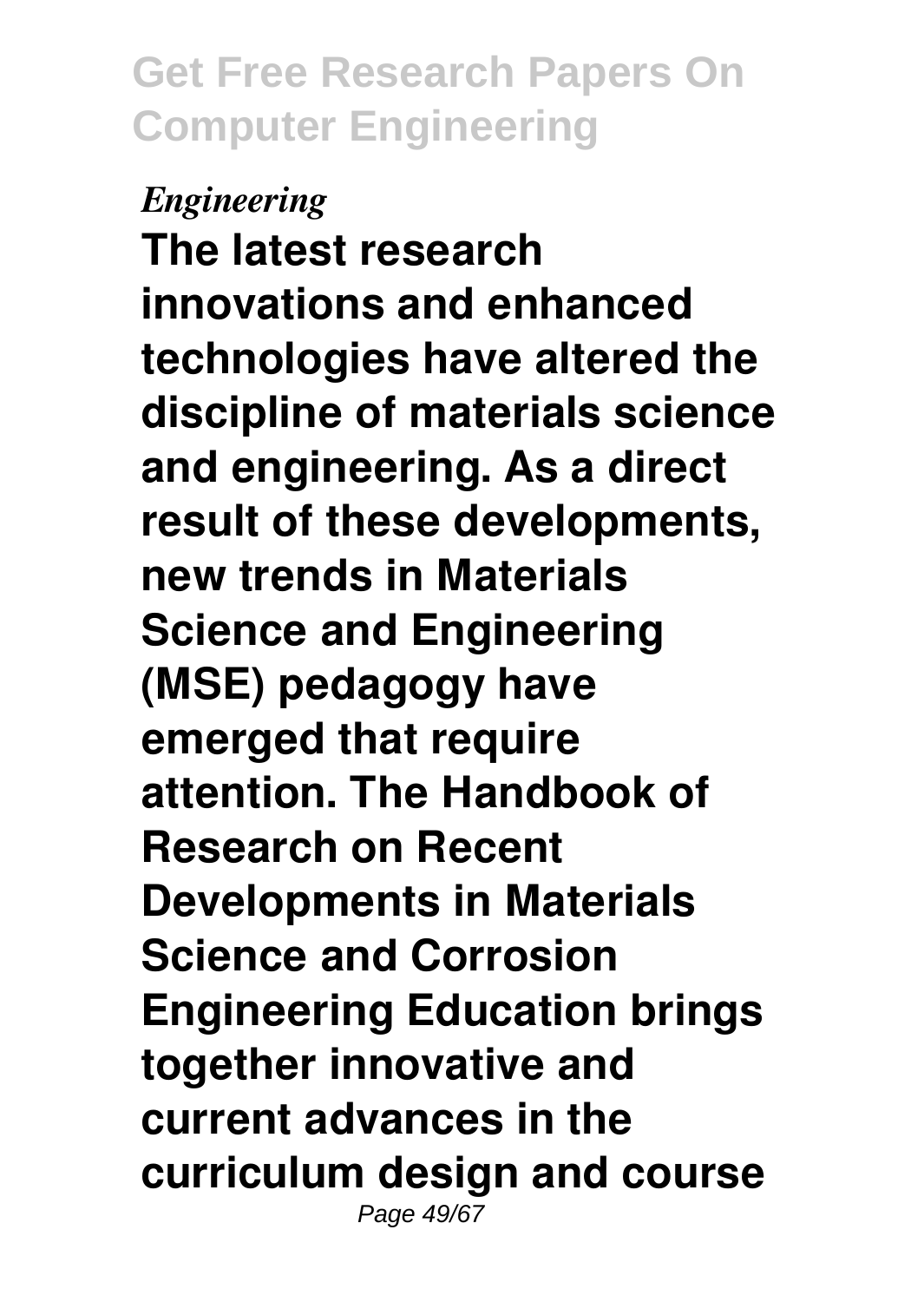**content of MSE education programs. Focusing on the application of instructional strategies, pedagogical frameworks, and career preparation techniques, this book is an essential reference source for academicians, engineering practitioners, researchers, and industry professionals interested in emerging and future trends in MSE training and education. The 3rd International Conference on Foundations and Frontiers in Computer, Communication and Electrical Engineering is a notable event which brings together** Page 50/67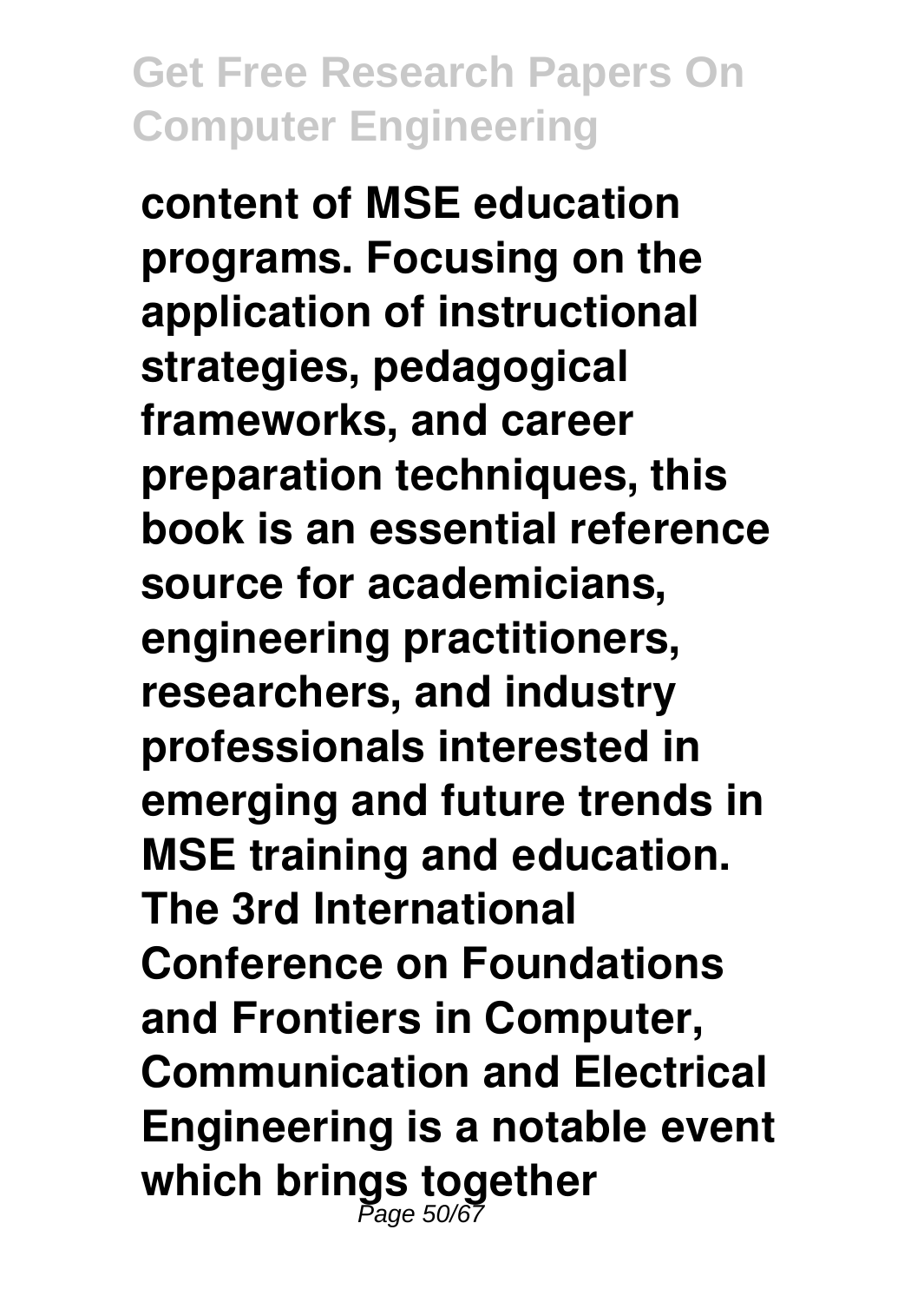**academia, researchers, engineers and students in the fields of Electronics and Communication, Computer and Electrical Engineering making the conference a perfect platform to share experience, f**

**Computers are increasingly the enabling devices of the information revolution, and computing is becoming ubiquitous in every corner of society, from manufacturing to telecommunications to pharmaceuticals to entertainment. Even more importantly, the face of computing is changing** Page 51/67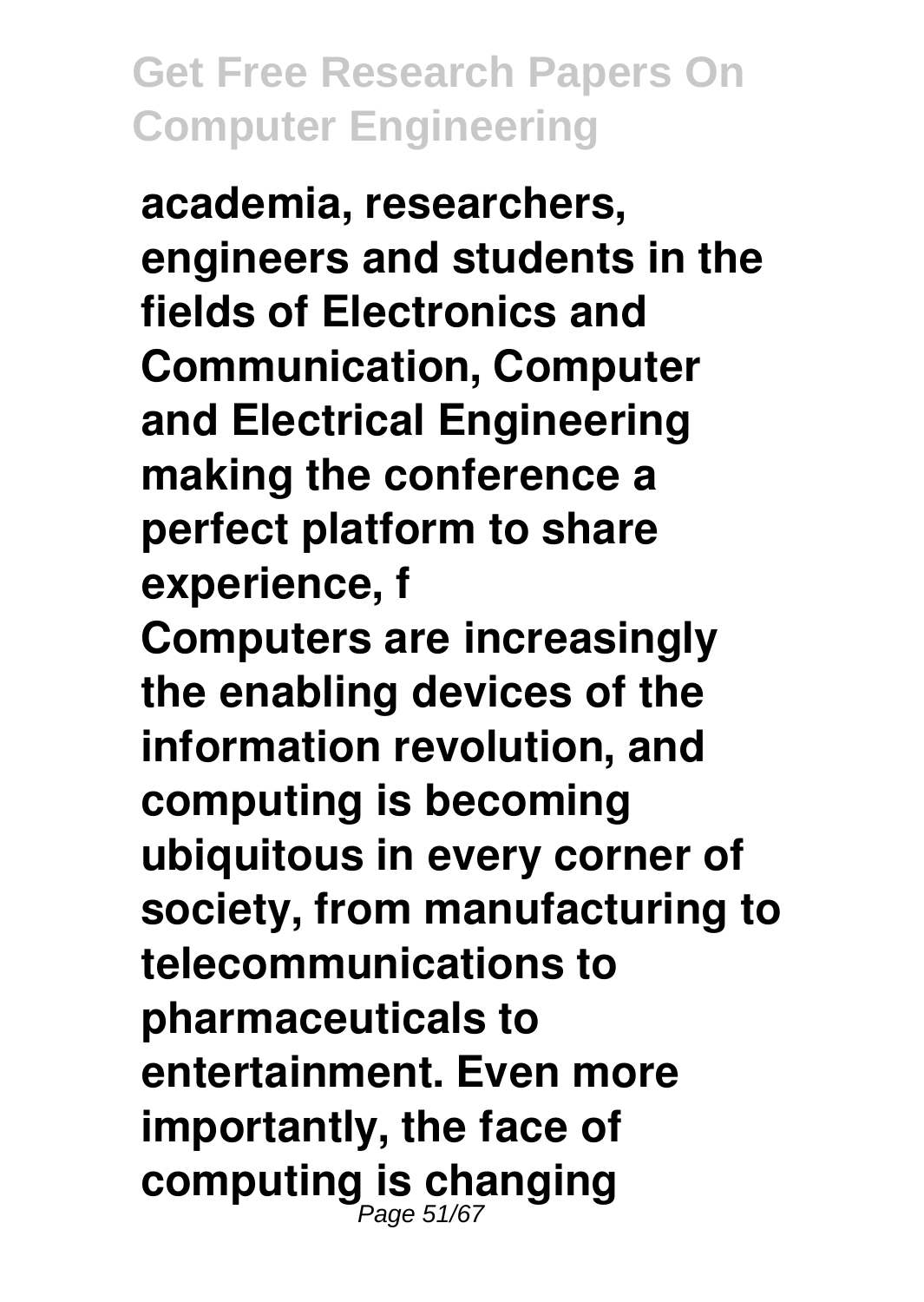**rapidly, as even traditional rivals such as IBM and Apple Computer begin to cooperate and new modes of computing are developed. Computing the Future presents a timely assessment of academic computer science and engineering (CS&E), examining what should be done to ensure continuing progress in making discoveries that will carry computing into the twentyfirst century. Most importantly, it advocates a broader research and educational agenda that builds on the field's impressive** Page 52/67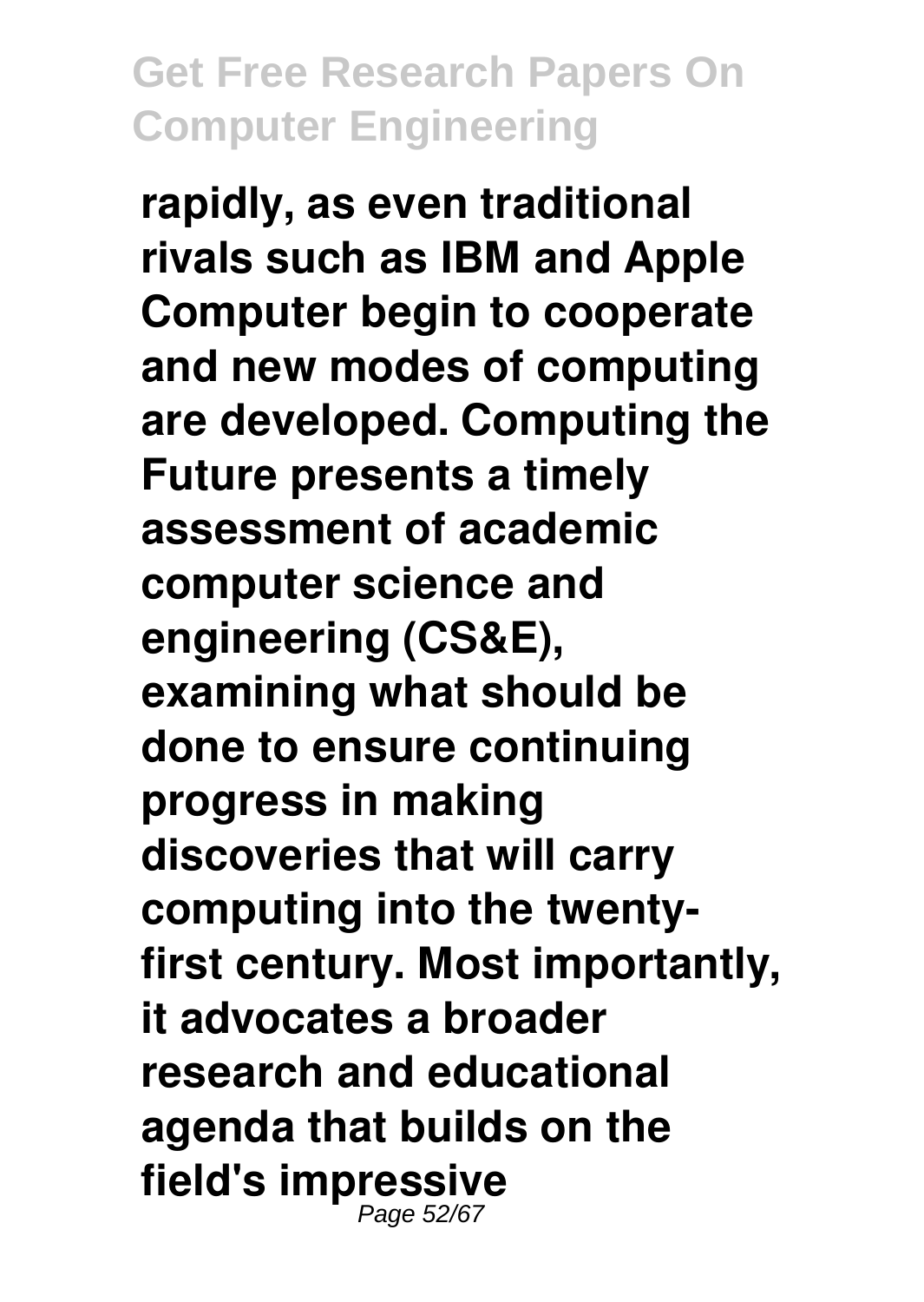**accomplishments. The volume outlines a framework of priorities for CS&E, along with detailed recommendations for education, funding, and leadership. A core research agenda is outlined for these areas: processors and multiple-processor systems, data communications and networking, software engineering, information storage and retrieval, reliability, and user interfaces. This highly readable volume examines Computer science and engineering as a discipline--how computer scientists and engineers are** Page 53/67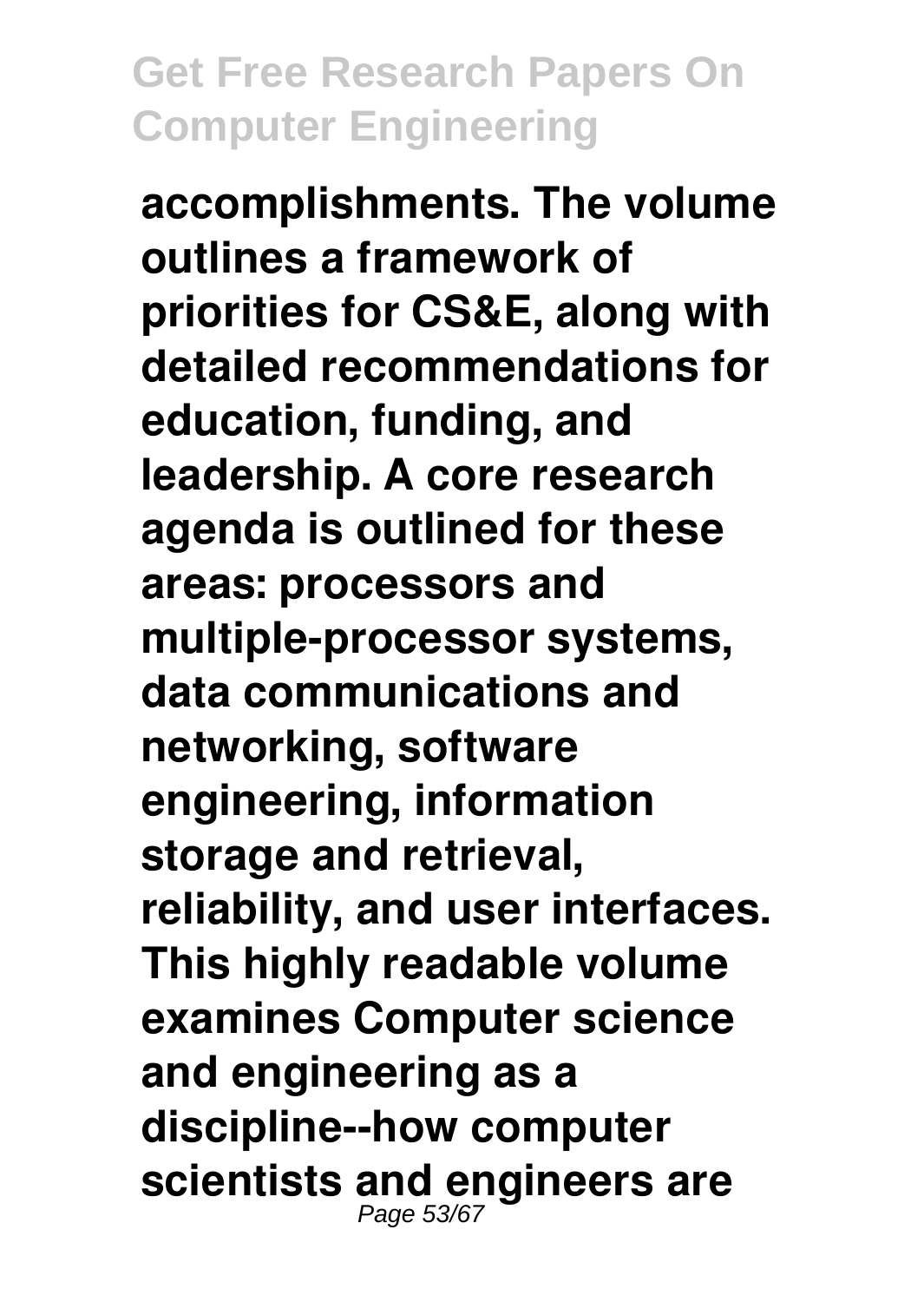**pushing back the frontiers of their field. How CS&E must change to meet the challenges of the future. The influence of strategic investment by federal agencies in CS&E research. Recent structural changes that affect the interaction of academic CS&E and the business environment. Specific examples of interdisciplinary and applications research in four areas: earth sciences and the environment, computational biology, commercial computing, and the long-term goal of a national electronic library. The** Page 54/67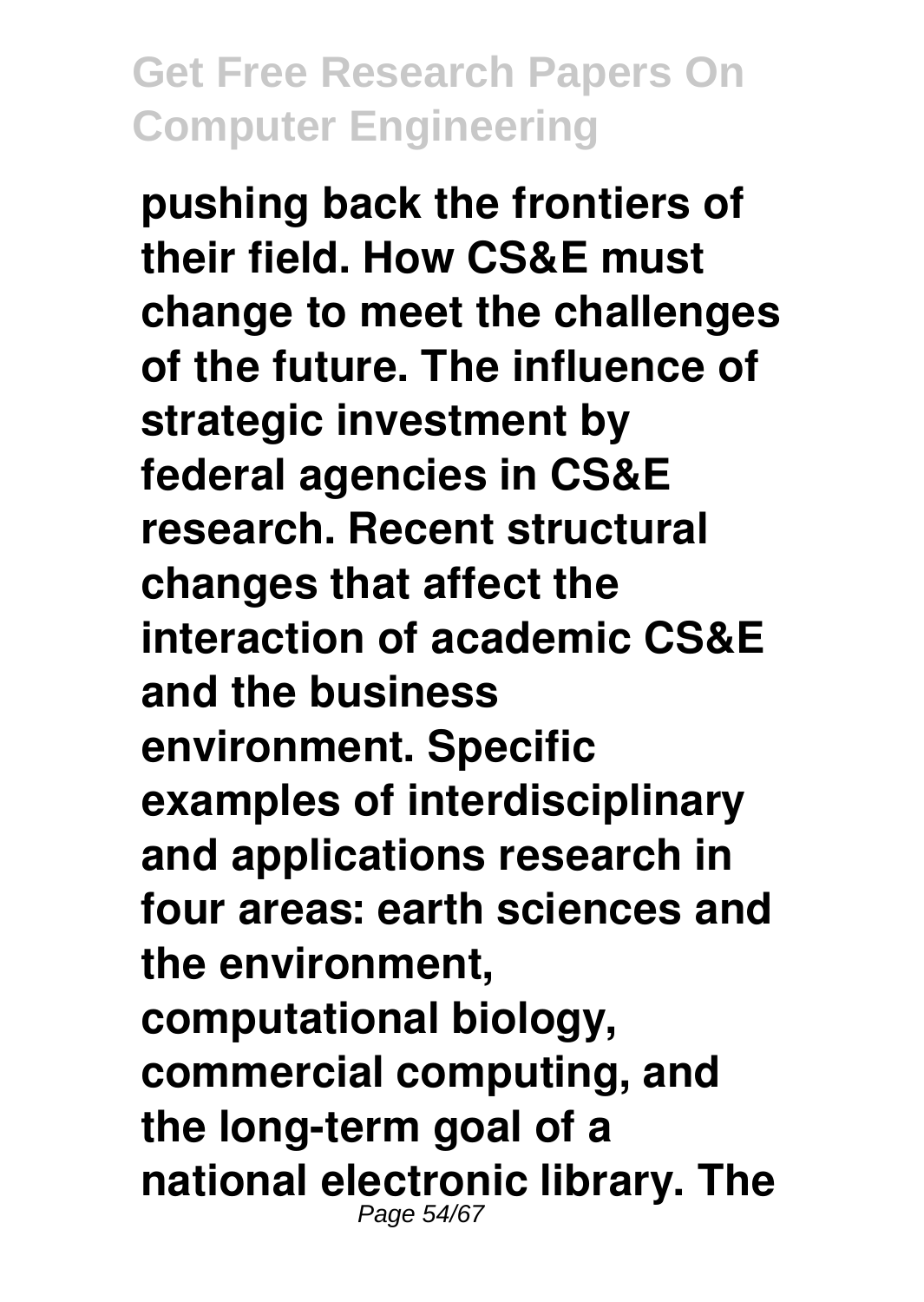**volume provides a detailed look at undergraduate CS&E education, highlighting the limitations of four-year programs, and discusses the emerging importance of a master's degree in CS&E and the prospects for broadening the scope of the Ph.D. It also includes a brief look at continuing education. Recent advancements and innovations in medical image and data processing have led to a need for robust and secure mechanisms to transfer images and signals over the internet and maintain copyright protection. The** Page 55/67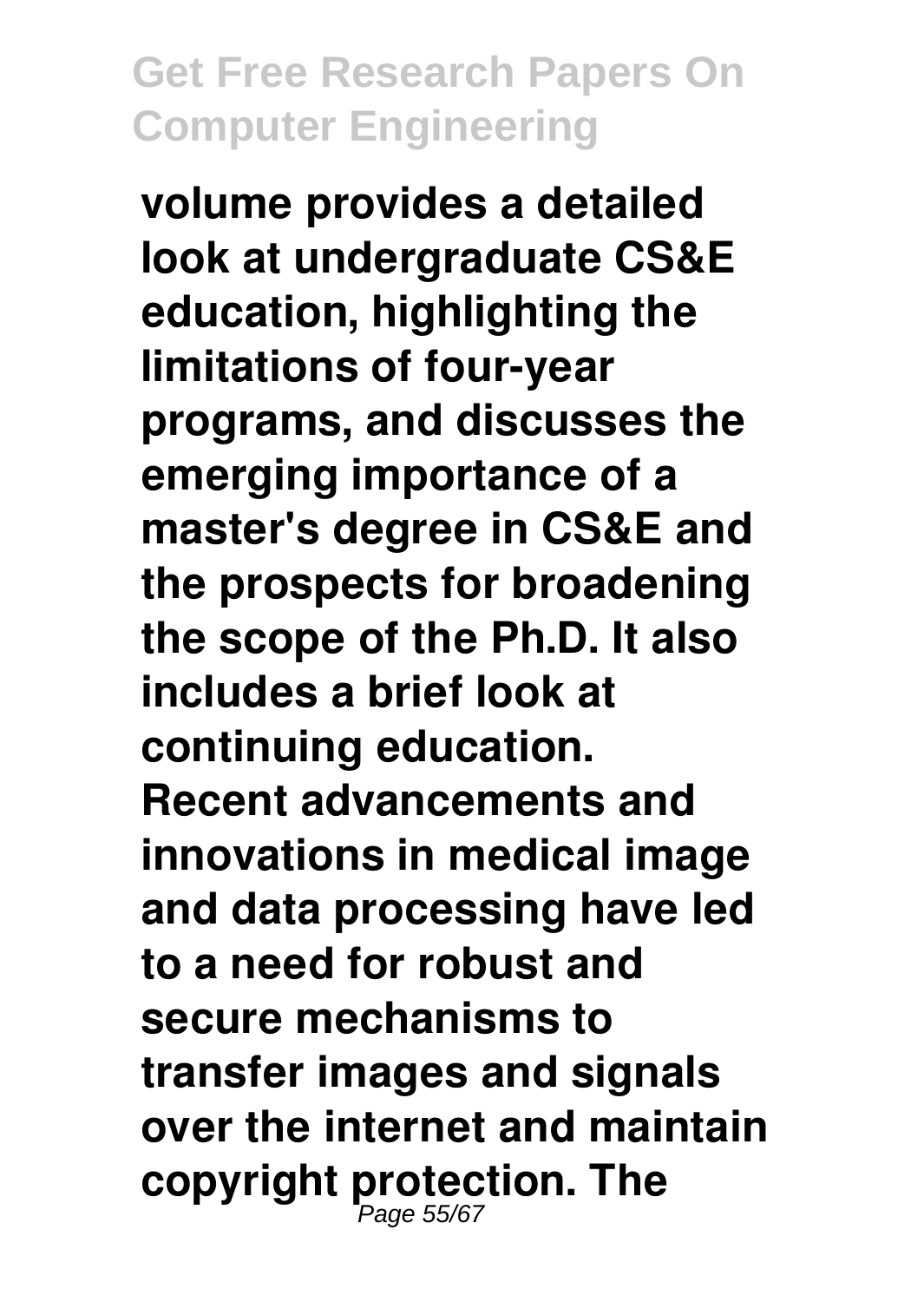**Handbook of Research on Information Security in Biomedical Signal Processing provides emerging research on security in biomedical data as well as techniques for accurate reading and further processing. While highlighting topics such as image processing, secure access, and watermarking, this publication explores advanced models and algorithms in information security in the modern healthcare system. This publication is a vital resource for academicians, medical professionals, technology developers,** Page 56/67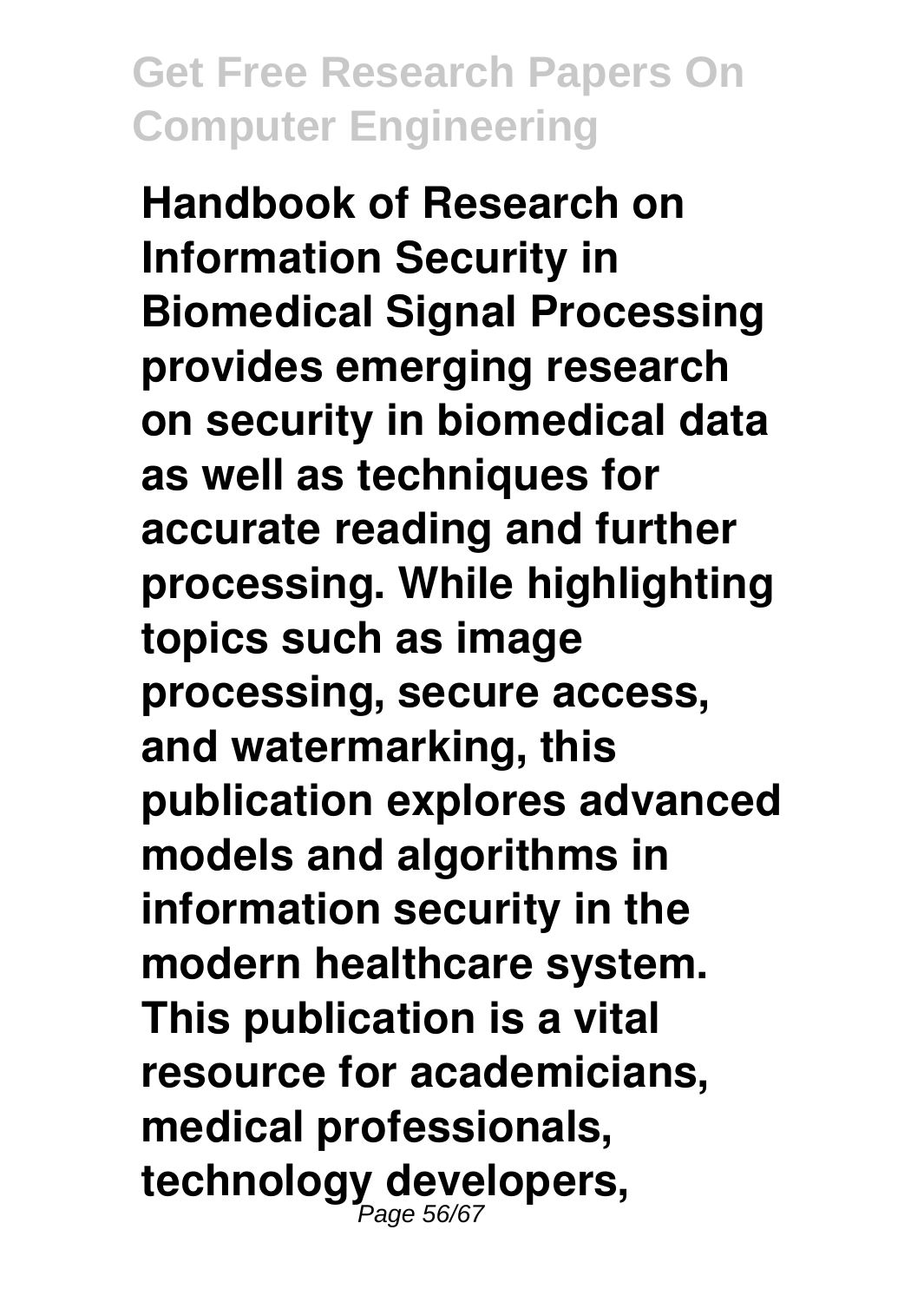**researchers, students, and practitioners seeking current research on intelligent techniques in medical data security. Volume 2: Information Systems and Computer Engineering The Computer Engineering Handbook Computer Science and Convergence Wireless Information Highways Computing Algorithms with Applications in Engineering Computing the Future** This book features a collection of high-

quality, peer-reviewed research papers Page 57/67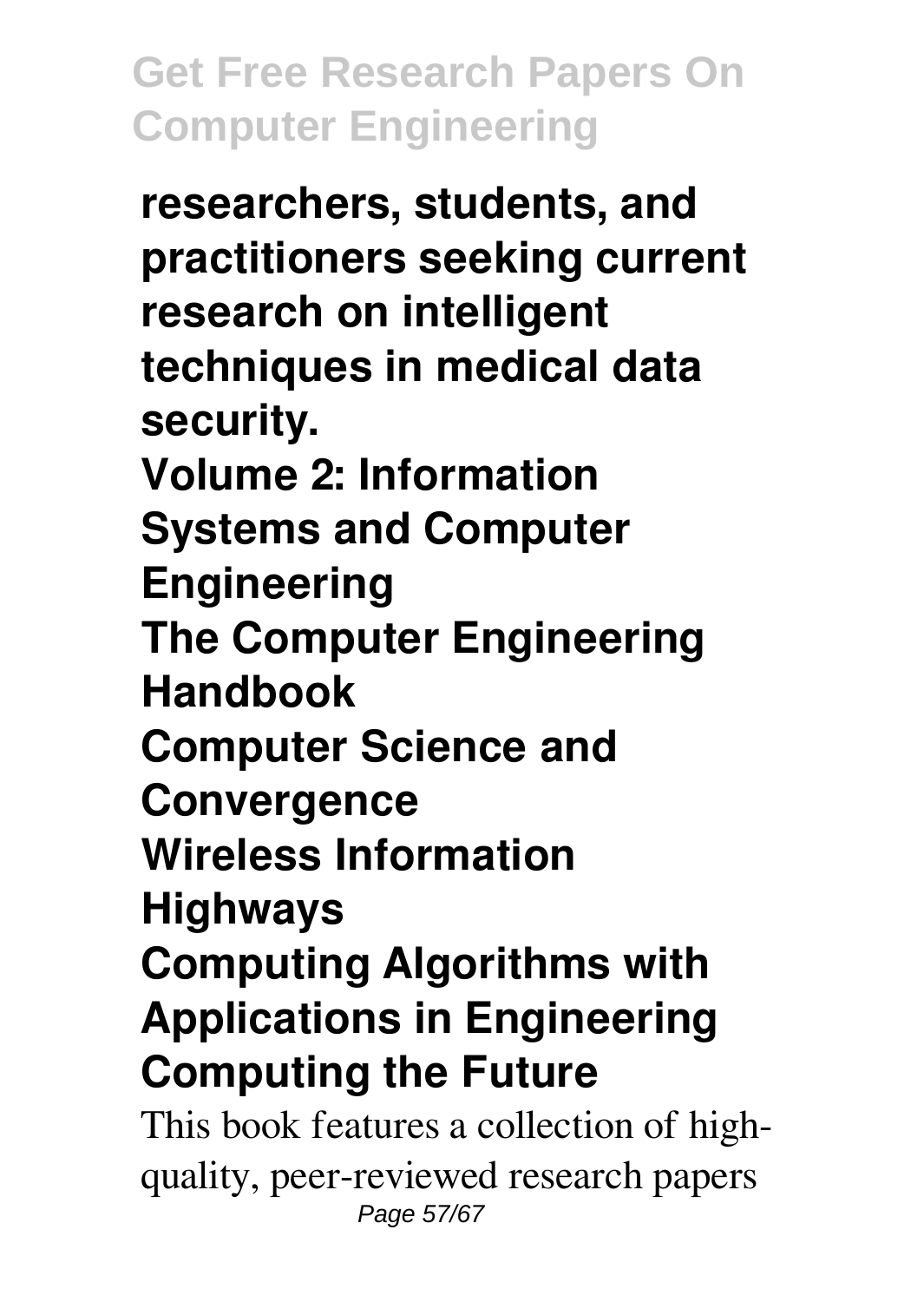presented at the 7th International Conference on Innovations in Computer Science & Engineering (ICICSE 2019), held at Guru Nanak Institutions, Hyderabad, India, on 16–17 August 2019. Written by researchers from academia and industry, the book discusses a wide variety of industrial, engineering, and scientific applications of the emerging techniques in the field of computer science.

Traditional machining has many limitations in today's technology-driven world, which has caused industrial professionals to begin implementing various optimization techniques within their machining processes. The application of methods including machine learning and genetic

Page 58/67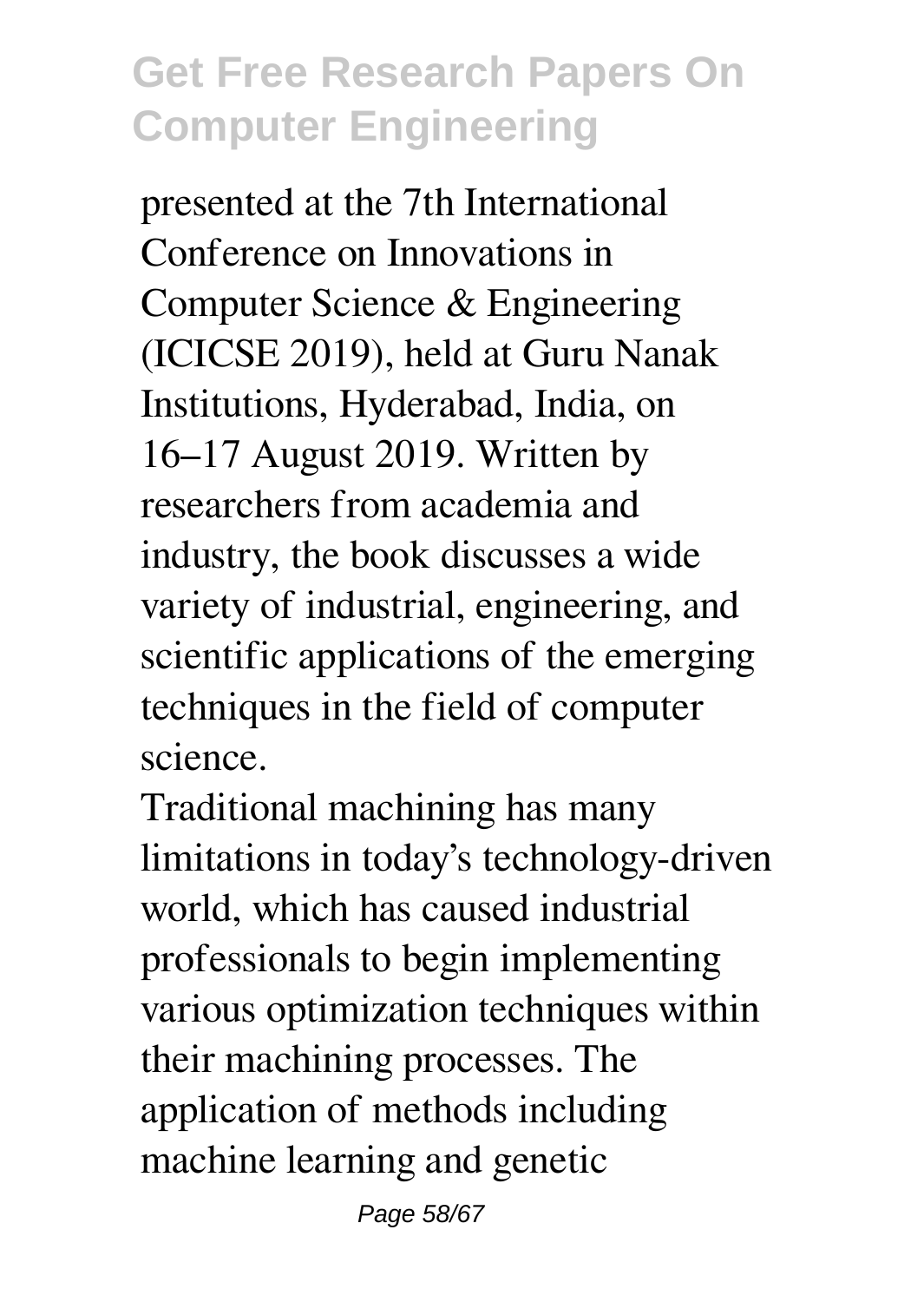algorithms has recently transformed the manufacturing industry and created countless opportunities in nontraditional machining methods. Significant research in this area, however, is still considerably lacking. Machine Learning Applications in Non-Conventional Machining Processes is a collection of innovative research on the advancement of intelligent technology in industrial environments and its applications within the manufacturing field. While highlighting topics including evolutionary algorithms, micro-machining, and artificial neural networks, this book is ideally designed for researchers, academicians, engineers, managers, developers, practitioners, industrialists, and students seeking current research on intelligence-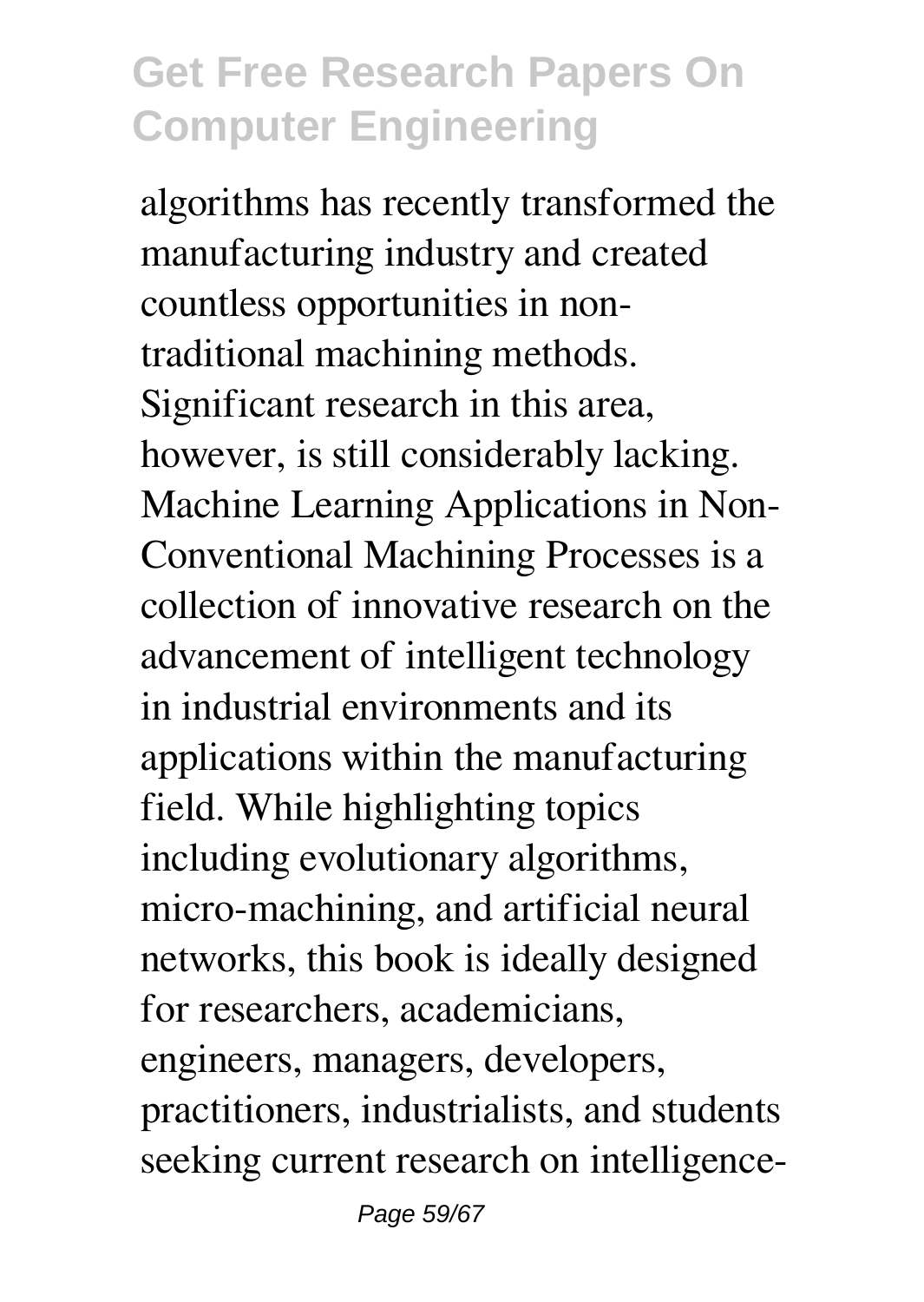based machining processes in today's technology-driven market.

"This reference is a broad, multivolume collection of the best recent works published under the umbrella of computer engineering, including perspectives on the fundamental aspects, tools and technologies, methods and design, applications, managerial impact, social/behavioral perspectives, critical issues, and emerging trends in the field"--Provided by publisher.

Advances in Computer and Information Sciences and Engineering includes a set of rigorously reviewed world-class manuscripts addressing and detailing state-of-the-art research projects in the areas of Computer Science, Software Engineering, Computer Engineering,

Page 60/67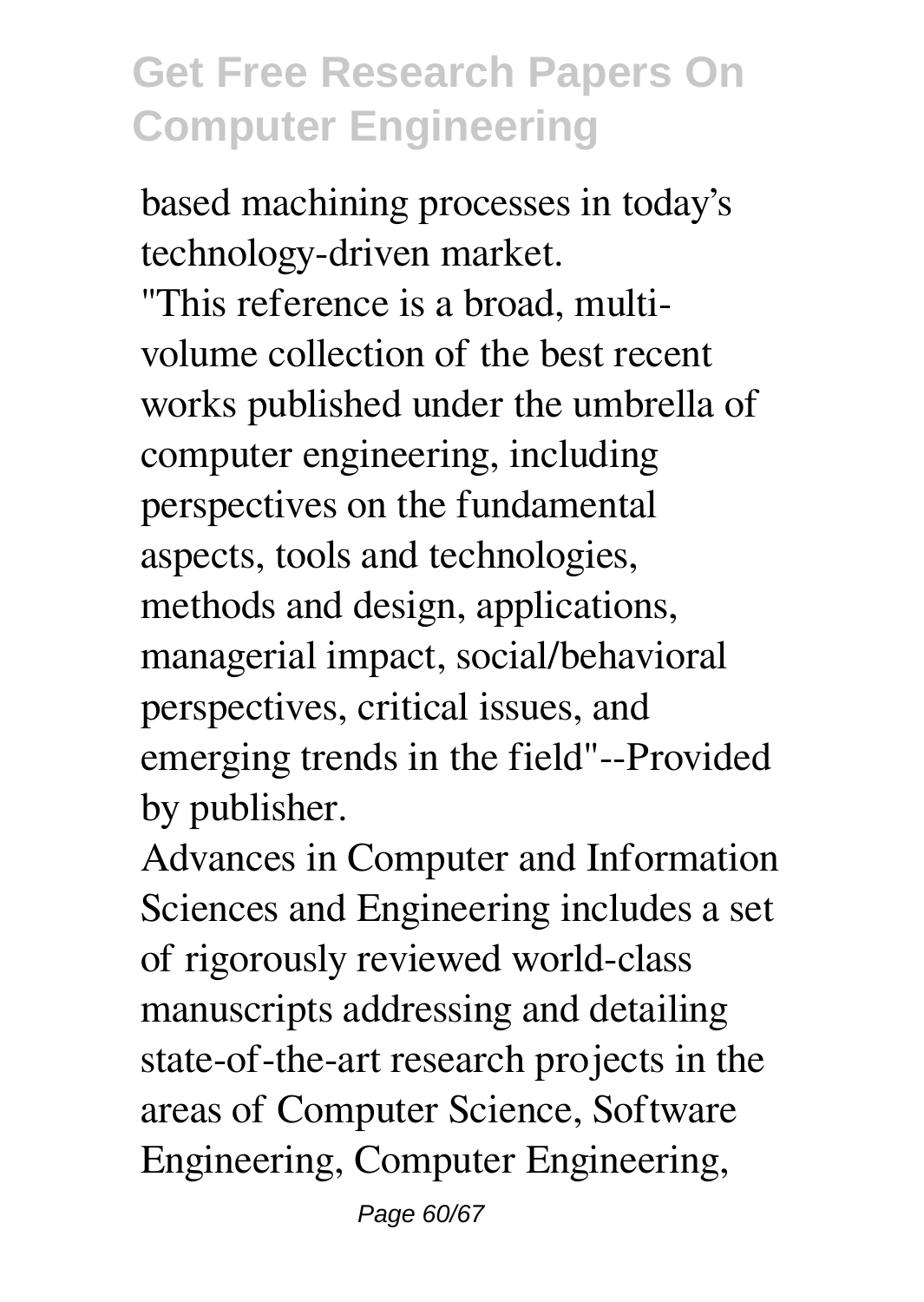and Systems Engineering and Sciences. Advances in Computer and Information Sciences and Engineering includes selected papers from the conference proceedings of the International Conference on Systems, Computing Sciences and Software Engineering (SCSS 2007) which was part of the International Joint Conferences on Computer, Information and Systems Sciences and Engineering (CISSE 2007).

September 2014

Handbook of Research on Recent Developments in Intelligent Communication Application Theory and Applications Methods and Solutions Proceedings of the Fifth ICICSE 2017 Proceedings of the 3rd International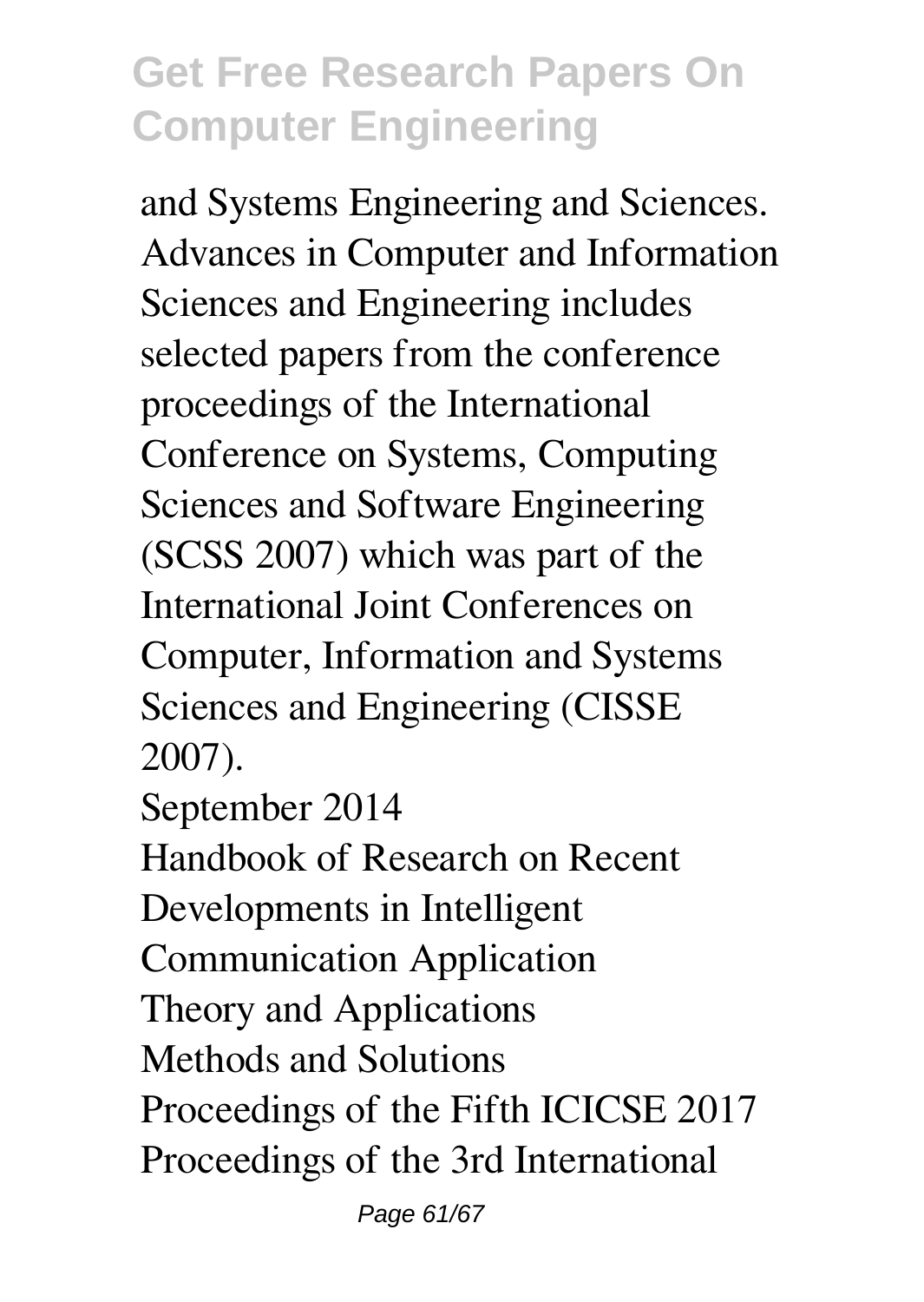Conference C2E2, Mankundu, West Bengal, India, 15th-16th January, 2016. *The volume includes a set of selected papers extended and revised from the International Conference on Informatics, Cybernetics, and Computer Engineering. An information system (IS) - or application landscape - is any combination of information technology and people's activities using that technology to support operations, management. In a very broad sense, the term information system is frequently used to refer to the interaction between people, algorithmic processes, data and technology. In this* Page 62/67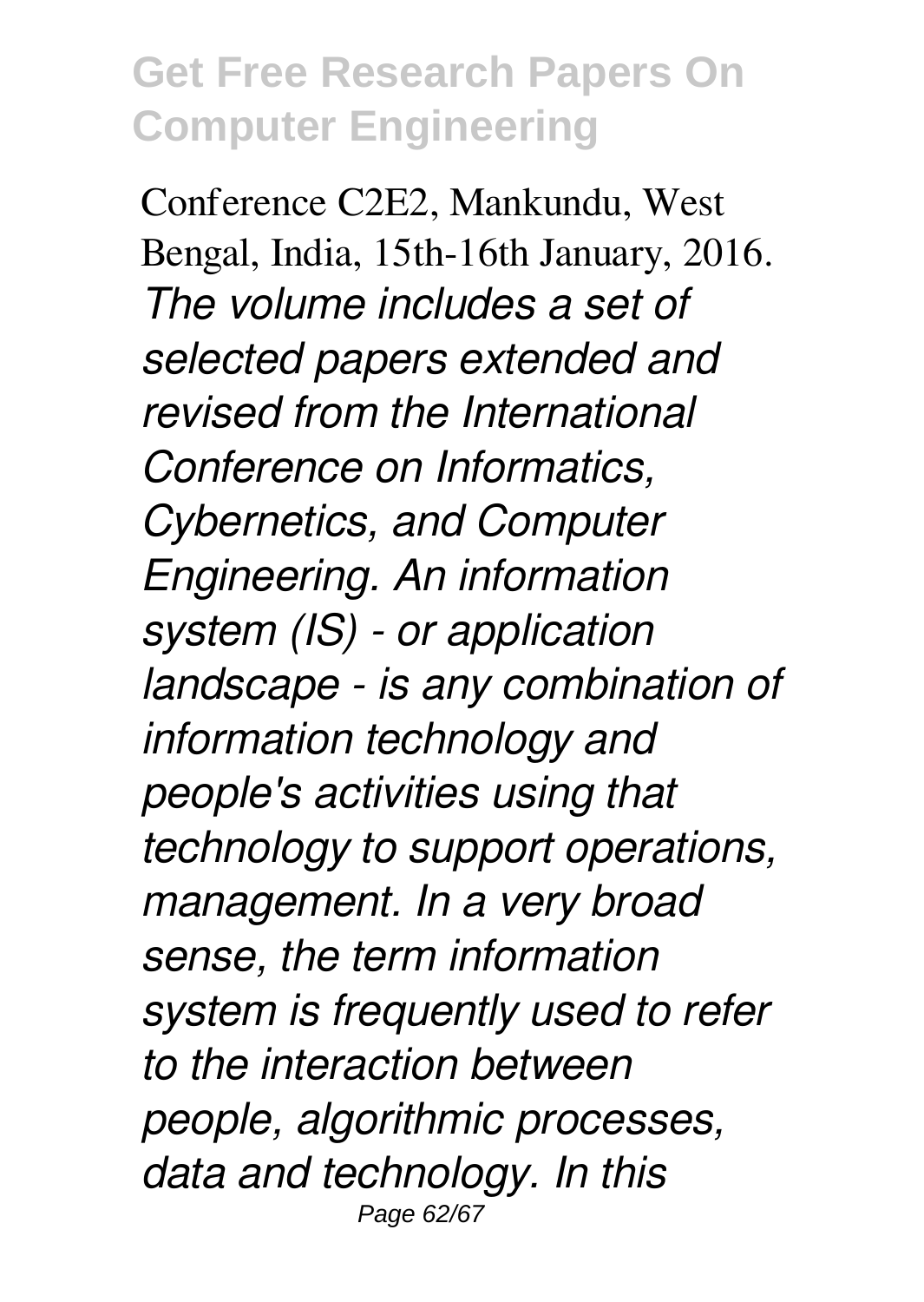*sense, the term is used to refer not only to the information and communication technology (ICT) an organization uses, but also to the way in which people interact with this technology in support of business processes. Some make a clear distinction between information systems, and computer systems ICT, and business processes. Information systems are distinct from information technology in that an information system is typically seen as having an ICT component. It is mainly concerned with the purposeful utilization of information technology. Information systems* Page 63/67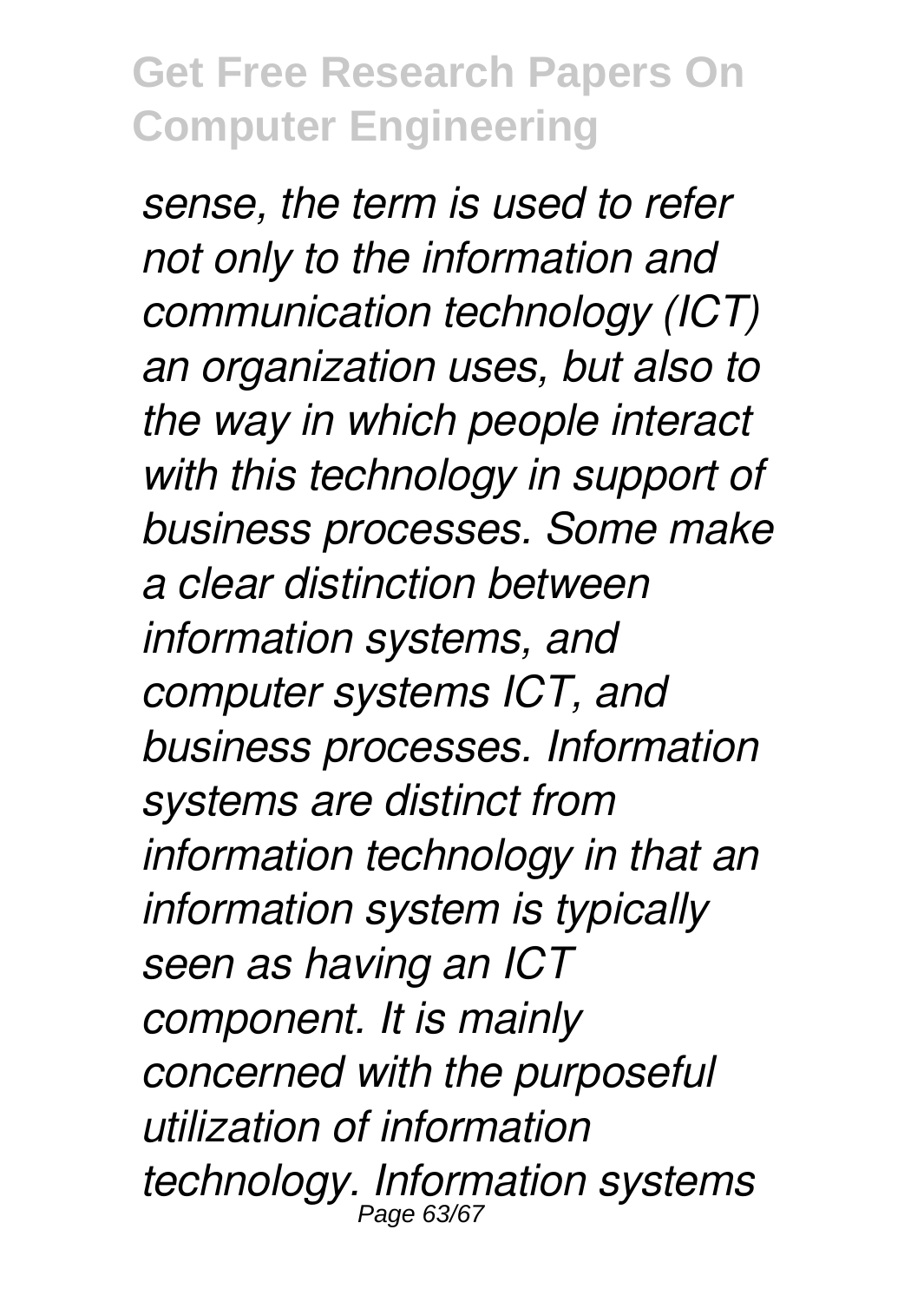*are also different from business processes. Information systems help to control the performance of business processes. Computer engineering, also called computer systems engineering, is a discipline that integrates several fields of electrical engineering and computer science required to develop computer systems. Computer engineers usually have training in electronic engineering, software design, and hardware-software integration instead of only software engineering or electronic engineering. Computer engineers are involved in many hardware and software aspects* Page 64/6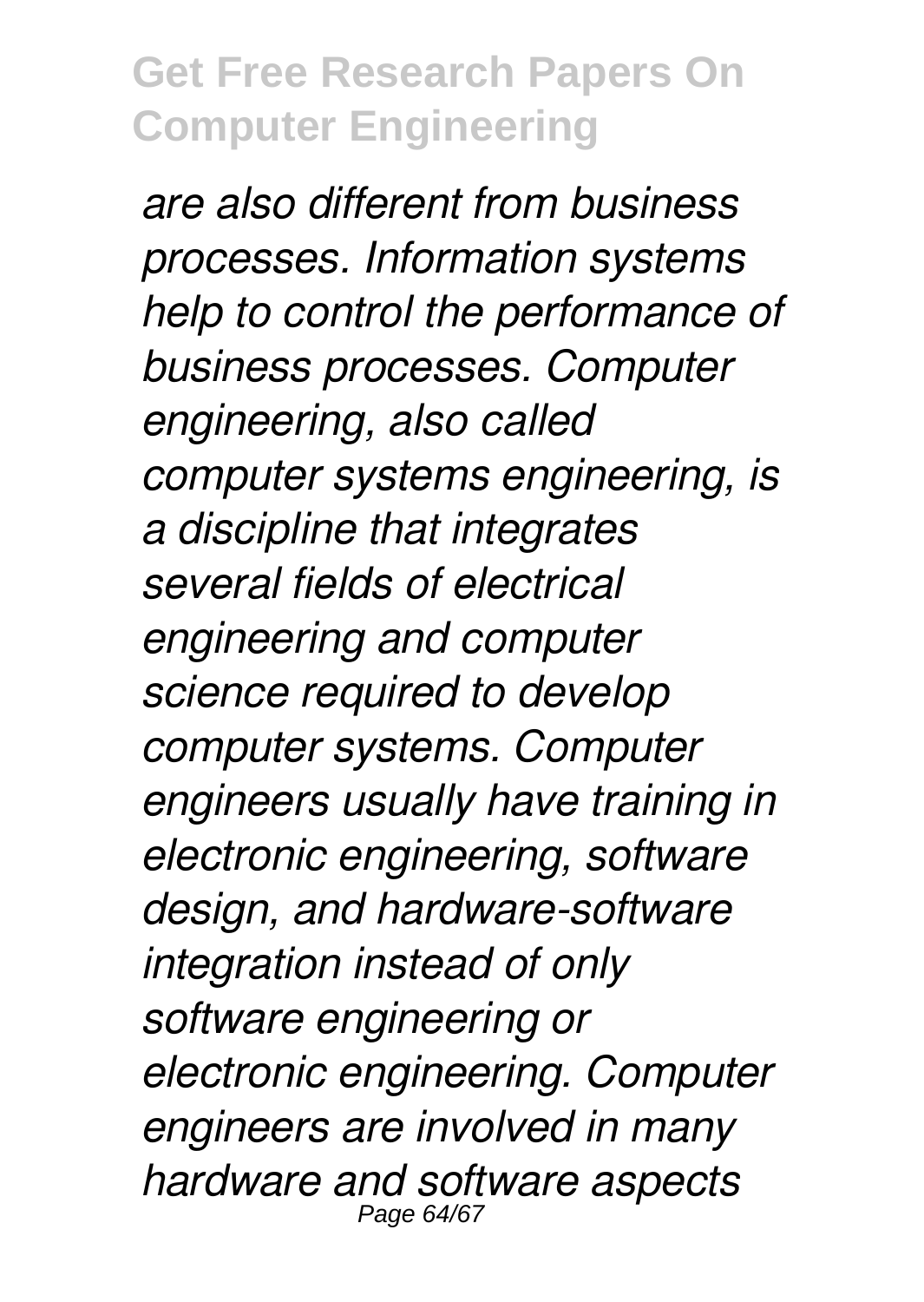*of computing, from the design of individual microprocessors, personal computers, and supercomputers, to circuit design. This field of engineering not only focuses on how computer systems themselves work, but also how they integrate into the larger picture. ICCE 2011 Volume 2 is to provide a forum for researchers, educators, engineers, and government officials involved in the general areas of Information system and Software Engineering to disseminate their latest research results and exchange views on the future research directions of these fields. 81 high-quality* Page 65/67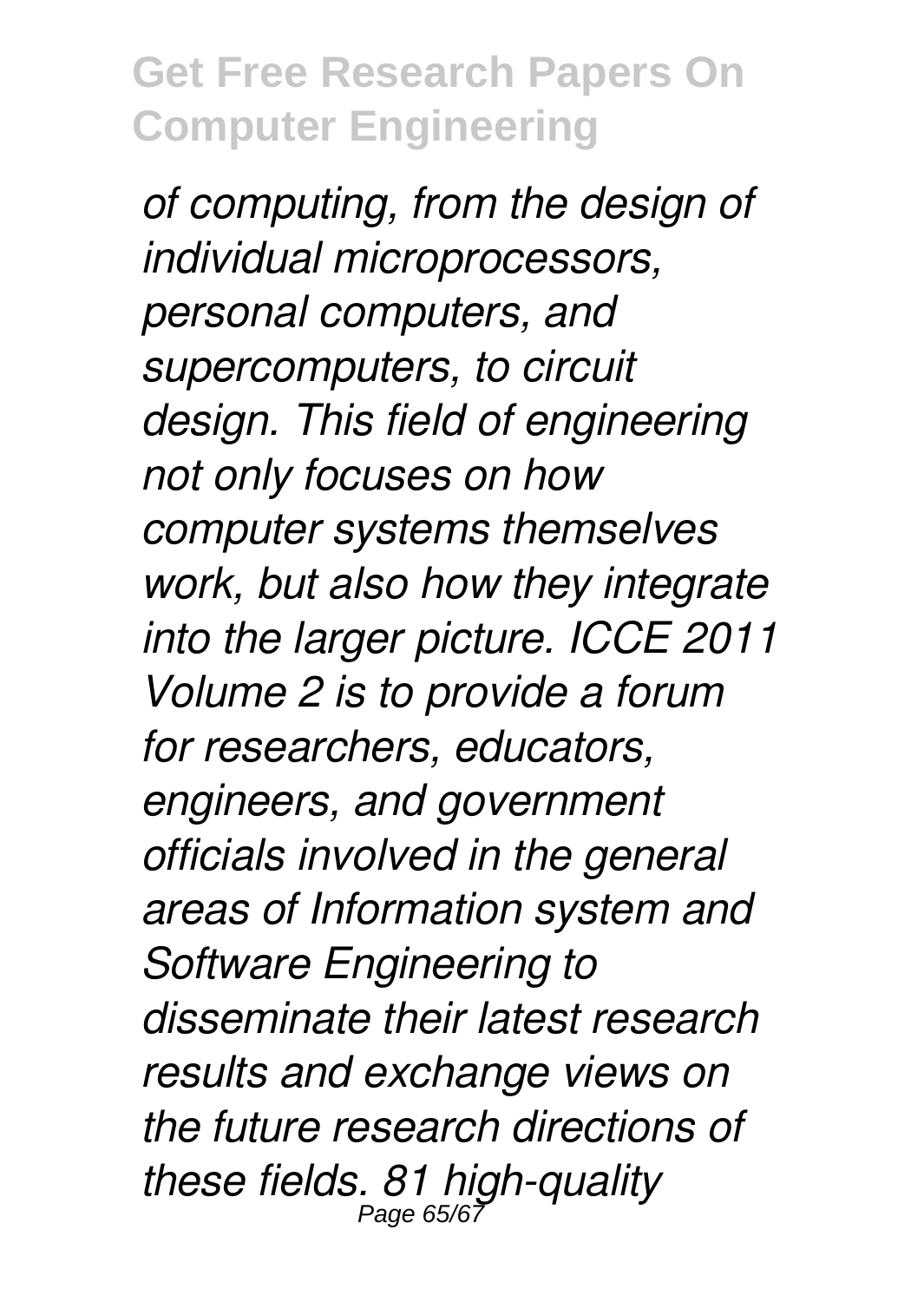*papers are included in the volume. Each paper has been peer-reviewed by at least 2 program committee members and selected by the volume editor Special thanks to editors, staff of association and every participants of the conference. It's you make the conference a success. We look forward to meeting you next year. Special thanks to editors, staff of association and every participants of the conference. It's you make the conference a success. We look forward to meeting you next year. Advances in Intelligent Systems, Computer Science and Digital* Page 66/67